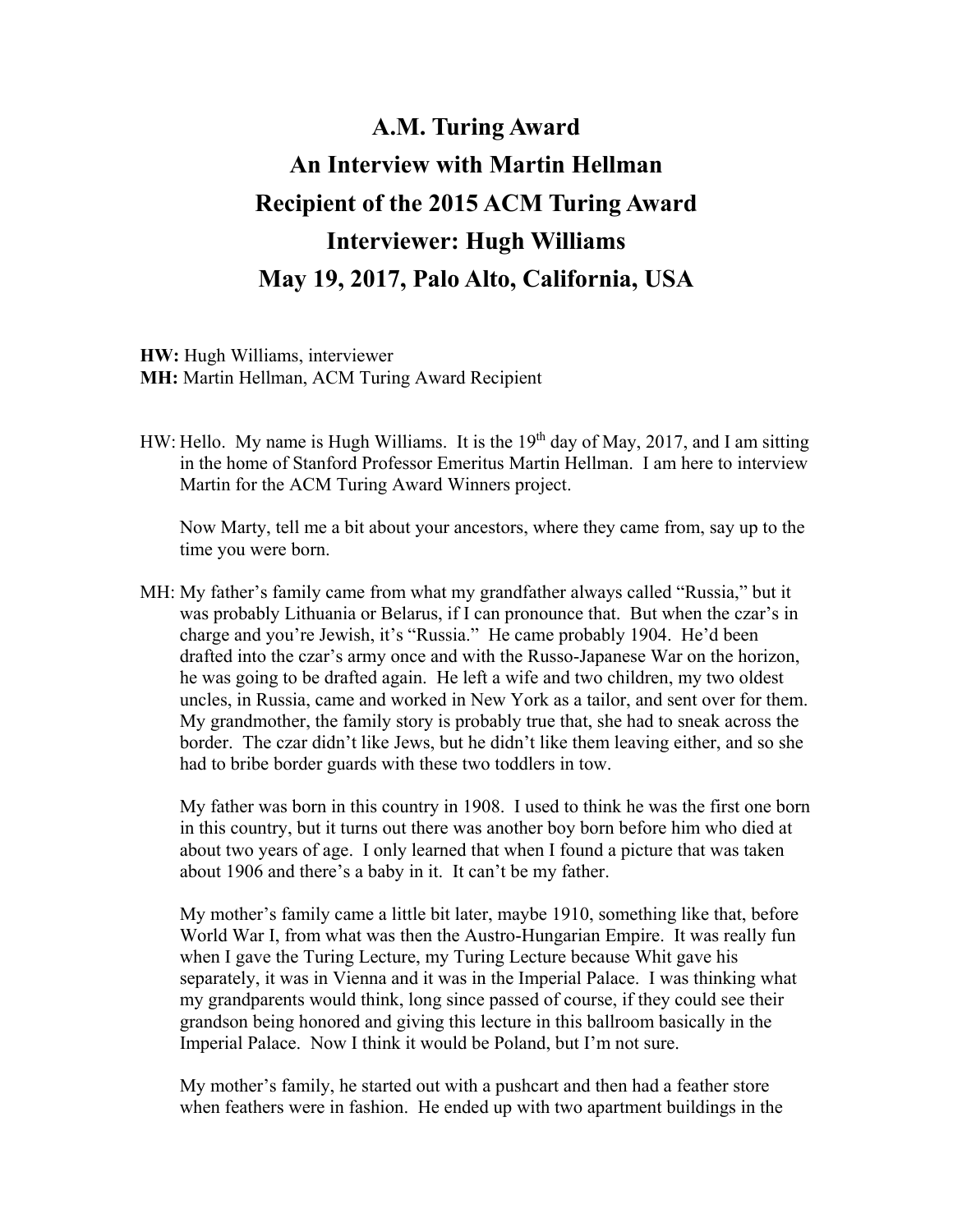Bronx, which is where I grew up. I mean not luxury buildings by any means. Walk-up. Actually most Americans would see them as slums probably, but that's where I lived for the first five years of my life and we didn't think of it that way.

My father's family had fun. My mother's family had money. [laughs] I think the two of them together were able to have fun with a little bit of money. They took a trip cross-country in 1940, when that was quite an adventuresome thing to do.

I was born in October 1945. I have an older brother born in 1942. I was born October '45, right after World War II ended. One of the things that I only thought about starting about 35 years ago when I was doing a lot of personal work was what it was like for my mother, pregnant with me and with a two-and-a-half-year-old, my older brother, to put my father on a troop train headed for the west coast. Every time I think about it, it hits me. I had never thought about that before. I mean just what it must have been like for her. Fortunately when he got on the troop ship in Seattle… well, he didn't know where he was going. When he got to Hawaii, they said, "Hellman, you get off here instead of Okinawa," so he actually had a pretty easy time of it given that it was wartime. But with the difficulty of bringing those millions of men back, and some women but mostly men, from overseas, he didn't get back until I was six months old, in I think March of '46.

You said from ancestry through when I was born. Did that cover it?

HW: Pretty good. What did your parents do subsequent to your birth?

MH: Well, even before my birth, my father had majored in physics. He'd actually gotten a teaching position in the New York City high school system as a physics teacher around '39, something like that. He'd gotten out of school during the Depression and was lucky to get a job as a timekeeper in a factory. But then he got this plum job paying maybe 50 bucks a week or something like… Maybe less. Maybe 30 bucks a week. I don't know. But it was a steady job, steady paycheck as a teacher.

My mother had intended to be a teacher too, but jobs were really hard to get. In those days, there were also prejudices against all groups including Jews. I mean not all groups, but all minority groups including Jews. It was hard, harder for Jews to get teaching positions. So she was a secretary initially in private industry. Then when I was, oh, about 10, she started working as a secretary in the school system, and then became a substitute teacher actually later.

Then of course my father was in the service during the war, actually quite a bit of time before he was shipped overseas. Then he taught. And he stayed in the Army Reserves, which he always loved. He died in 2007, and when I used to go back to New York to visit, he lived about 30 miles from West Point. He loved going up to West Point and getting saluted. Because he had the sticker on his car that said he was a retired reserve officer, and they would salute him going through the gate, and he loved that.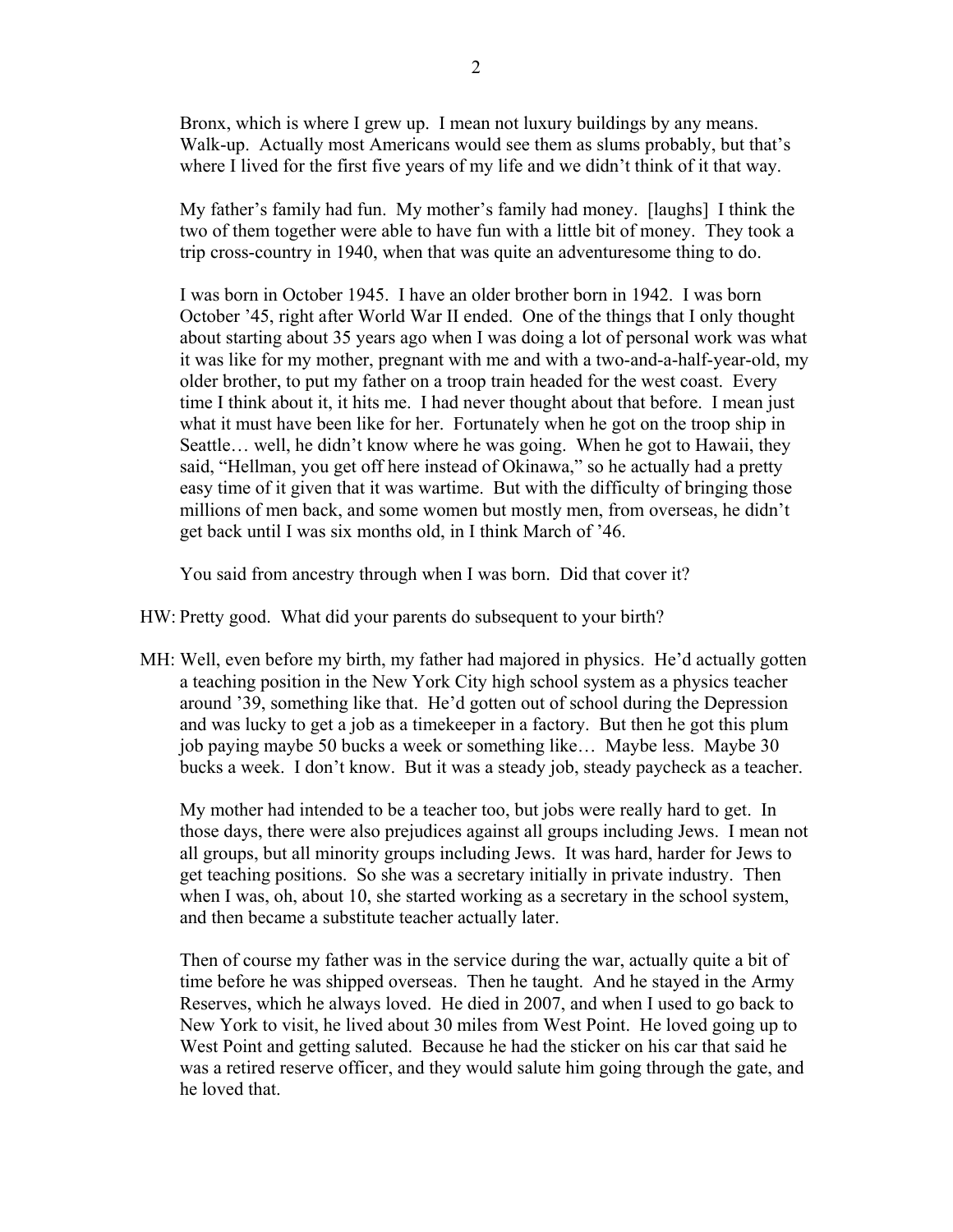My uncle also taught physics, which is important – my father's younger brother by two years – because he was my physics teacher.

- HW: What are your earliest memories?
- MH: Oh, earliest memories? When I was five, we spent a summer up in the Adirondacks. We rented a bungalow. I remember usually though we tent camped, because that was cheaper, and we'd go for two weeks at a time. But the bungalow was maybe a month. Tent camping, having fires, cooking over the fire. Oh, and Rudd Pond State Park, New York State Park, which was actually in the Catskills rather than the Adirondacks, where we did a lot of tent camping. There was the local farmer Earl – funny what you remember, I was about eight – and he had a dairy farm, but he would deliver ice to the campers and sell ice to us. He used to let me come and help him take care of the cows, which I loved doing, so that was a fond memory.

My older, Howie, let me tag along. My younger brother by three… We were three years apart, older, and I'm in the middle. Younger brother couldn't keep up being six years behind at this point, but Howie let me tag along. He made fun of me, his friends made even more fun of me, but I loved tagging along, especially since when I was about seven or eight, I felt friendless and it was really nice to have this older brother.

- HW: Tell me a bit about your siblings and their education.
- MH: Well, okay. My older brother Howie or Howard, younger brother Steve, we all agreed we weren't going to be teachers. We didn't want to follow in my father's footsteps. [laughs] It's really funny. My older brother of course became a teacher in the New York City high school system, a science teacher, and my younger brother for a while was a teacher, and here I am, a professor.

But I'll never forget when I was finishing my PhD, my advisor Tom Cover asked me if I had thought about teaching, because I'd done a very good PhD thesis and was actually able to get a teaching position at MIT in 1969 based on that thesis. Tom said to me, "Have you thought about teaching?" I said, "No, I don't want to be poor." I mean I was really naïve. I didn't know the difference between high school teachers and Stanford professors, especially in engineering and consulting and starting companies, which actually wasn't that big a thing back then.

But I also had formed that opinion when I wasn't going to get married till I was 35. I wanted to see the world. When we travelled as a kid, when I was a kid and we travelled, it was tent camping, it was staying inexpensive motels. If we had to stop at a restaurant to eat, I knew to order the hamburger. The idea that a company would fly me places… I mean the first time I flew in an airplane was in my senior year of college when I went interviewing. They would fly you places, put you up in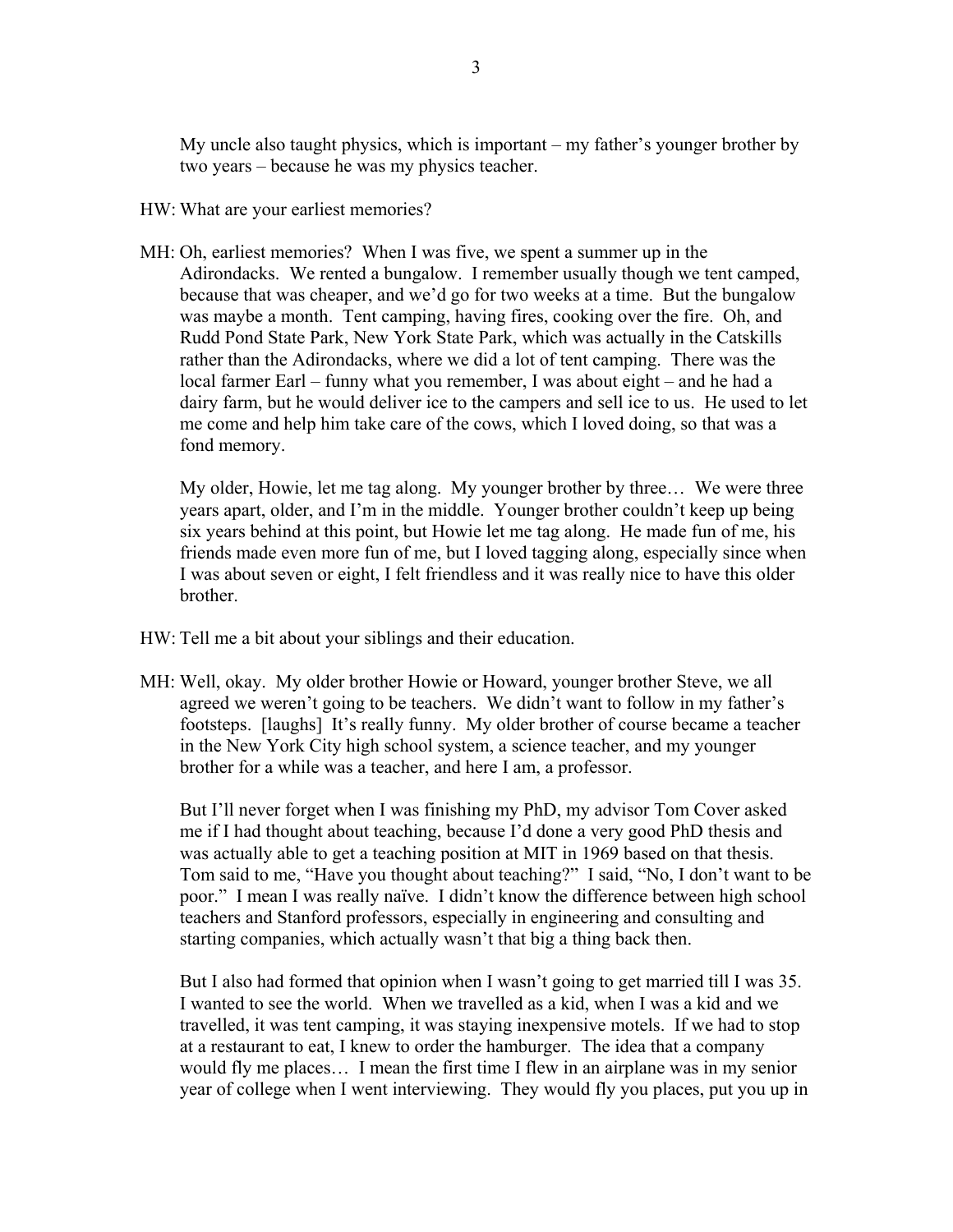nice hotels, and you could order steak. I mean that sounded good. That's why I was going to be... One of my undergraduate professors, István Palócz – still alive at 95 and a very nice man, came over in '56 from Hungary – I remember talking with him in my senior year at NYU and I told him what I wanted to do. He said, "Oh, so you want to be a captain of industry?" [laughs]

That was my plan, but I also wasn't going to get married till I was 35. Here I was, it was in 1968, I was 22 years old finishing my PhD and I'd gotten married when I was 21, and we weren't going to have kids for five years, but that changed. We had our first child two years into the marriage, planned. All of a sudden I thought it through and I thought, "Wait a minute, I wanted to travel the world when I was going to be single. Do I really want to be travelling the world when I have a family?" So I reconsidered the whole teaching thing and I ended up being a teacher.

But coming back to my brothers, as I said, Howie let me tag along. We also, the three of us – the more Howie and I initially and then Steve and I later as Howie got interested in stupid things like girls, you know? [laughs] – we would take hikes, like three miles from our house in the Bronx up to Van Cortlandt Park. Early in the morning, we'd pack eggs, we'd pack them in paper towel and aluminum foil so they wouldn't break, and we would cook them over a fire.

And Steve, well, he majored in nuclear engineering, worked at the patent office for a while. This was during Vietnam and draft deferments were a big issue. He eventually ended up… Chemistry was always his big thing and he ended up working largely in pharmaceuticals, between research and the business side of the company, translating what the researchers were doing into language that the businesspeople could understand. Like at one company – he worked at Clairol for a while – he saw that they were spending something like two-thirds of their R&D budget on non-hair products and, I don't know, maybe 90% of their revenue came from hair products. He said, "If we want to get into new areas, that's fine. But has this actually been thought out?" and I don't think it had. He did good things like that. We're still very close, all three of us.

- HW: Let's switch gears a bit. What was your favorite subject in school? And least favorite?
- MH: Oh. My favorite subject in school was science early on and then physics by the time I got to high school, which is why my uncle was my high school physics teacher. Most students in those days, and I think now, take physics in their senior year and more chemistry in their junior year. But since I was interested in physics, I took it in my junior year so I could take a physics elective in my senior year. This was at the Bronx High School of Science. My uncle was the only one who taught the physics course that the juniors took, so that's how I ended up taking it from him. He died just, by the way, a few months ago at 106. He had I think two Nobel Laureates in his physics classes. But I was always pleased when he said… he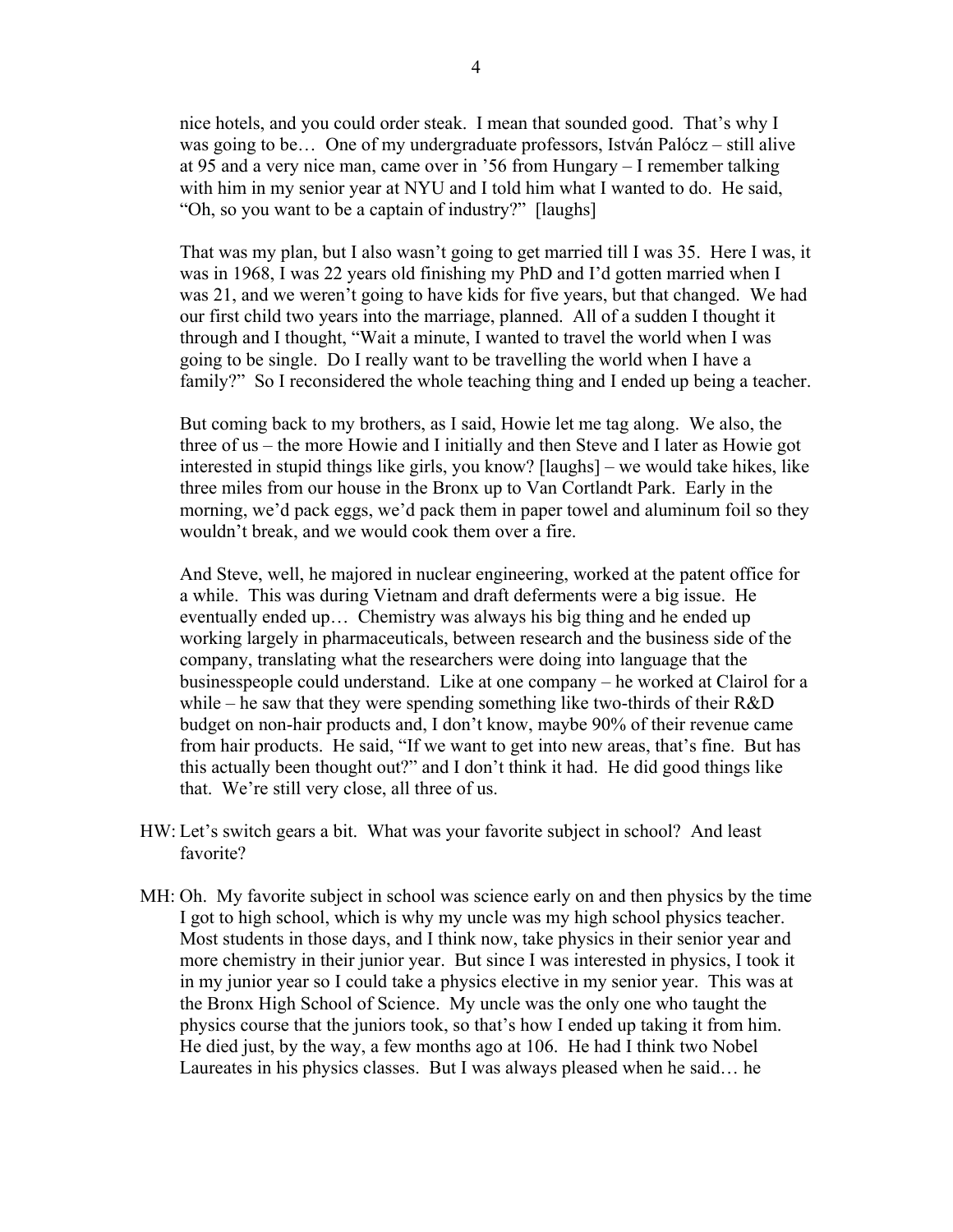always called me his best physics student. I'm sure there's a certain amount of nepotism in that, but…

HW: [laughs]

MH: What was the question again?

HW: Oh. [laughs] I just wondered what your...

MH: What was my favorite subject?

HW: …favorite subject… Well, we've got physics.

MH: Physics, yeah.

HW: What was your least favorite?

MH: Well, but then I didn't know anything about electrical engineering in high school. It's only when I got to college, and I had been a ham radio operator in my senior year, that I thought of electrical engineering. And computer science and electrical engineering are often the same subject.

My least favorite subject? Probably music. But that was because when I was seven… I'm probably second grade, so seven years old, I must have sung a song for the class. You know, the teacher will say, "What do you want to do?" and she'll go through, and it was usually a woman, always a woman in those days. I must have sung a song and someone made fun of me, so I made up the thought that I was tonedeaf, I had no musical ability. And I was quite surprised later in life when my daughters, born in 1969 and '71, when they were small, Dorothie, my wife, got them recorders and a little book to teach them how to play recorder, and I picked it up and I was able to make music. I wasn't anywhere near as bad as I thought. But probably that was my least favorite subject because I had embarrassed myself so badly.

- HW: [chuckles] Who were the teachers you liked the most?
- MH: My fourth and fifth grade teacher, I had her for both, Mrs. Donovan. I really liked her and she I think took an interest in me and encouraged me. Then in junior high, Miss Blake, my math teacher and homeroom teacher. I really liked her. Oh, Miss Martin , later Mrs. Loranger, my seventh grade homeroom teacher and English teacher. She was this beautiful young woman and here we are, 12 years old and all the boys were madly in love with Miss Martin. But she was also a really sweet woman. And my uncle, Charles Hellman. Oh, and István Palócz, my E&M] professor in my senior year at NYU. My first technical paper was written with him, which was really a gift from him. I did some programming, but he had really done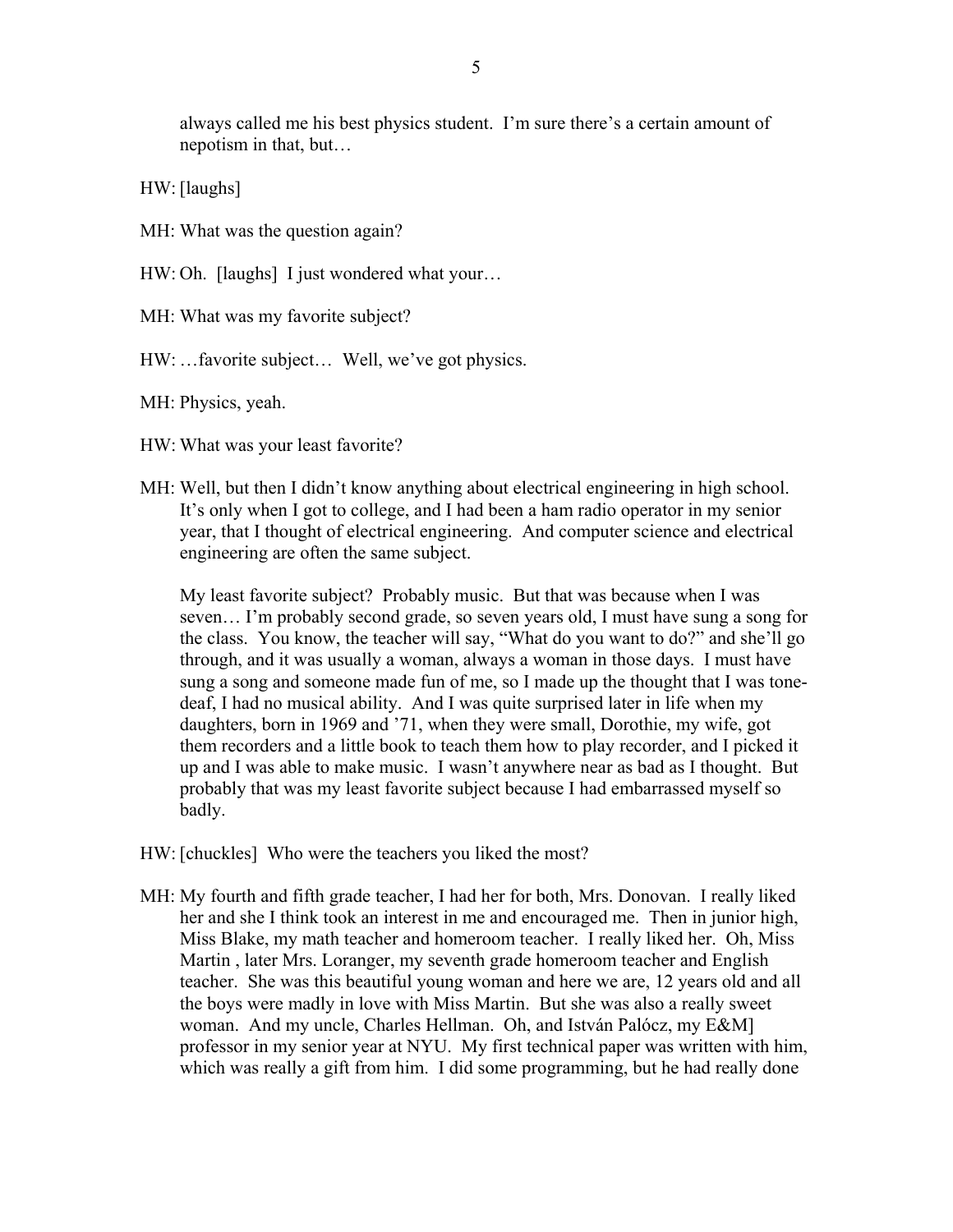all the theory and he included me on the paper. And of course my PhD advisor Tom Cover. Oh, so many, too many to name, but I think that gives an idea.

- HW: Was there a moment when you thought electrical engineering is interesting and is something that you might want to learn more about?
- MH: Yeah. It was when I became a ham radio operator. My father by the way and my uncle, my physics teacher uncle, had both been ham radio operators. Actually their younger brother, who became a police inspector in New York, working his way up from a beat cop, also was a ham radio operator. That's what got me interested in electrical engineering. But I remember thinking in my undergraduate years, even in my senior year, all I could think of electrical engineers doing was designing transmitters and receivers, with tubes in those days. How many transmitters and receivers did they need? I mean I couldn't think of things like public-key cryptography, the Internet, computers. All that was beyond my understanding.
- HW: Do you recall any textbooks that might have been important to you when you were in university?
- MH: [laughs] I'm laughing because the first book that comes to mind is one that I read as a junior high in high school student. It was *Ganot's Physics*, published in 1898. It was in the 1890s. I forget the exact year. My father had it on his bookshelf. I don't know, he must have bought it in some used bookshop. It had a number of experiments you can do. I think, yeah, one of my science fair experiments came out of there. It was a perpetual motion machine, which of course… I mean it was powered by the sun, so it's semi-perpetual motion. But it used ether and it had a tube and bulbs at either end, and the ether would evaporate and go to this bulb. But then there was muslin cloth over it, moist cloth, so it would condense, and it would go like this and it would go back and forth. *Ganot's Physics*.

Other texts? Let me think. Niven, number theory. And it wasn't in school. This was when I got interested in cryptography. I learned a little bit of number theory in my graduate work, but not enough to do what I needed to do, so I got Niven's text – I'm pretty sure that was the author – his standard graduate text on number theory.

Oh, Knuth. I mean again, this isn't when I was a student, but later Knuth's volumes, his series on *The Art of Computer Programming* was just unbelievably helpful. One of my students, Justin Reyneri, was working on a problem that involved random graphs. I'm pretty sure it was Justin's thesis. I called Don Knuth up – this was phone era – and I described the problem to him and I said, "Do you have any thoughts on how we might tackle it?" He says, "Oh yeah. Get volume 2 or 3" – I forget which it is. He pulled it off the shelf in his office on campus and I half a mile away pull it off mine, and he goes and he says, "Oh, turn to page so-andso, problem number so-and-so." There was a problem there that only he would have recognized that it could be massaged into the problem I was working on. So Knuth's series was very helpful, very important.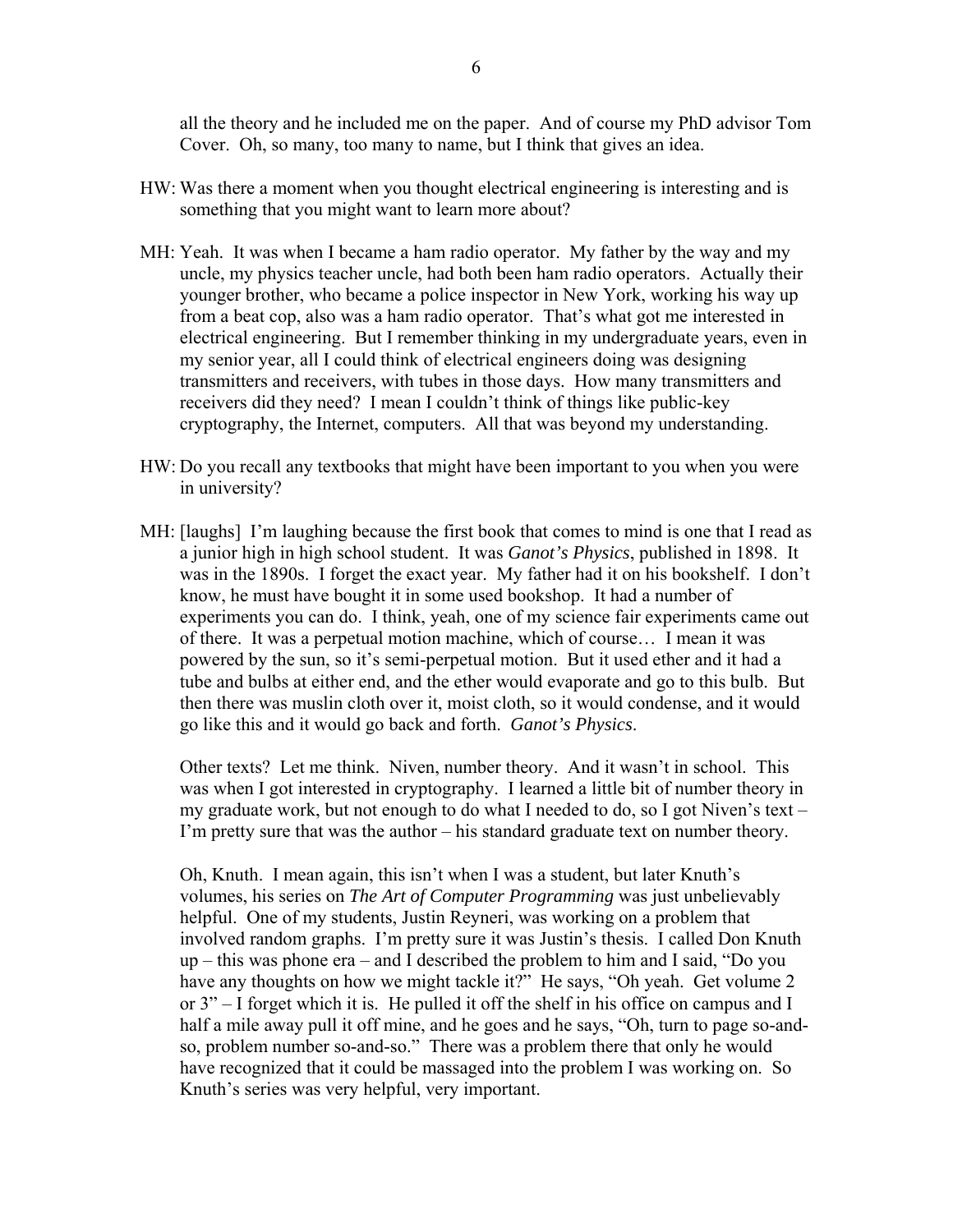Those are the ones that stand out.

HW: Tell me about your current family – your children, your spouse, how you met.

MH: My spouse. I'm going to get teary-eyed if I really think about her. Her name is Dorothie, which means "gift of God." Forty years ago I would have disputed that. We were headed for divorce at that point in time, although I didn't know it, I was too busy. But over the last 37 years, we've really worked on our relationship and I really see her as a gift, a gift of God. She saved my life. I'd be Mr. Spock if it weren't for her. And there's so much to the human side of life that we need.

In fact, in my Turing Lecture, which will be online, and in the book she and I wrote, I go back to something I learned in my second year of graduate work. I was taking a course, an advanced math course, and in the book I just talk about it as Gödel's incompleteness theorem, which proves that logic is incomplete. What I say there is what I should have done… at the time when I learned this, I came home to Dorothie – we were newly married I think just maybe a year – and I told her I felt like I was having a mental breakdown because I'd based my whole life on logic, and here logic was telling me very logically that logic was incomplete. What I wrote in the book and repeated in the paper is what I should have done is what I did maybe 20 years later, which is to stop basing my life on logic. I mean it's just one piece of life, one piece of our intelligence. But I mistakenly kept… illogically I kept applying logic everywhere, even though it wasn't working very well.

Let's see what else about Dorothie. She's amazingly intuitive. She's very sensitive. In our book, I describe her as "the Princess and the Pea of relationship conflict," and how it drove me crazy early on because she would pick up on conflicts within me that I wasn't even aware were there. But now I treasure her sensitivity and I describe it as being analogous to a scientist who will spend countless hours keeping a sensitive instrument working so he can delve into the secrets of the universe more deeply than anyone else. And Dorothie helps me delve into the secrets of the universe, particularly this universe, learning about myself and where I need to improve. She's unbelievably valuable to me and worth all that fine-tuning and care that one needs to put into a fine instrument.

- HW: How did you meet her?
- MH: Well, we have two different stories, and they're both true. She would say we met on Catalina Island, which is true. I would say we met on a Girl Scout campout, which is also true. Because people picture me climbing over a fence. Dorothie had been in the Girl Scouts all through high school, and the seniors, the girls who had just graduated from high school in 1966 had gone with their skipper, their troop leader to Catalina and rented a house. So it wasn't like I had to climb over fences. They were on the beach and they weren't wearing Girl Scout bathing suits and they were kind of cute. So that's how we met. I had just come to California to work for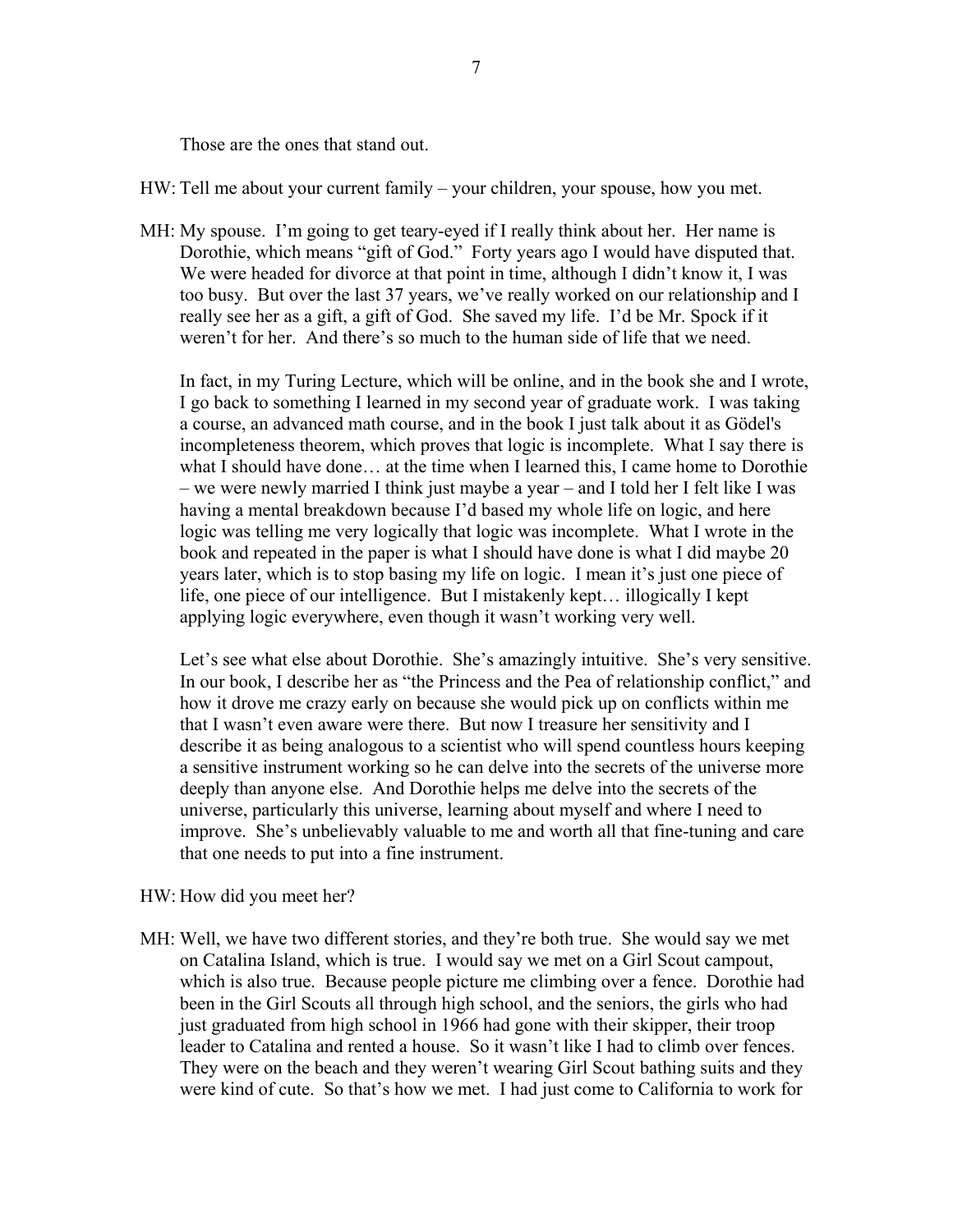the summer before… to L.A. I was working for Aerospace Corporation in their solid state research lab before coming up to Stanford to do my graduate work.

So other family. We have two daughters, Sonja and Gretchen, two years apart. Sonja is a therapist, a psychologist in Boulder, Colorado, and does wonderful work using something called Rapid Resolution Therapy. It's very fast interventions. The only trouble is it's not a very good business model. [laughs] But she loves doing it and she's really been very helpful with some very difficult cases.

And Gretchen, her younger sister, went into the family business after a while. She was in information security for about 20 years, but is now reinventing herself as a career coach, because she needed to change her own career. She'd had enough of high tech. She'd done very well in it, but she wanted to really work with people. In fact, they've pointed out, it's funny that all four of us work on helping improve the human condition.

We have three grandchildren. Each of the daughters has a daughter 22 years old. Zoe, Sonja's daughter, has just finished her nursing program at University of San Francisco and is in the process of getting licensed. And Gretchen's daughter Celeste has just finished her first year at USC film school, although it's really her junior year because she transferred in from a junior college, and is just loving working in film and it's a fantastic place for her to be.

Then Max, our just recently turned 17-year-old grandson, is figuring out life. He needs to talk to Gretchen about the career coach. But when you're 17, that's okay. He's brilliant mathematically. I mean when I used to drive him to camp and places like that – because he went to camp locally, he'd fly in from Colorado – we'd talk in the car about all kinds of things, why diesel engines were more efficient than gasoline engines, and I would do math with him that was years ahead of his ability. But he and school just don't get along very well. But Gretchen and school didn't get along very well, and her life worked out well. So we'll see what happens.

- HW: Did you ever change careers?
- MH: Oh, I've changed careers several times. First of all, I wasn't going to be a teacher, remember, and here I am, I taught at MIT and then Stanford. But that was a change in plans. But early on, I was an information theorist, so my early work is in more traditional information theory. Then I worked in cryptography, which might look like a career change, except what I realized is that information… I'm sorry, cryptography is a branch of information theory. Information theory is concerned with coding information for error correction – like on DVDs, there has to be error correction because not all of those billions upon billions of bits can be stamped out correctly – or for data compression like JPEG. Most information theorists just knew those two, but it turns out coding for privacy and authentication, which is cryptography, is an integral part of information theory. In fact, Claude Shannon's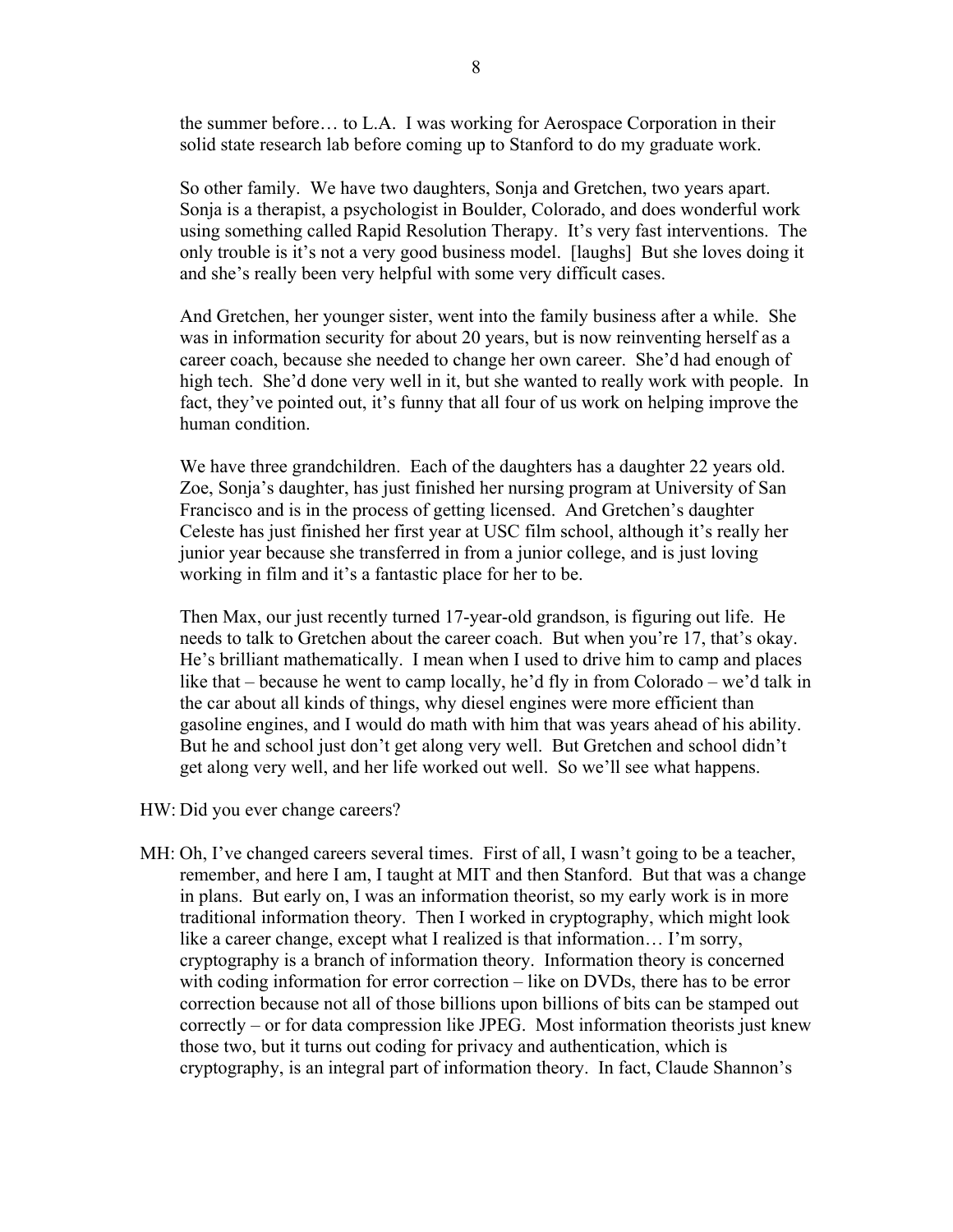development of information theory owes a large debt to his work during the war, during World War II on cryptography. So that was a career change in a way.

Then in 1980 when I finally woke up and realized that I can't base my whole life on logic, that it wasn't... Well, I can, but it was going to ruin my life. I tried to base the family on logic. And especially with me being the only male in the family, that was not a smart thing to do. Very illogical. So in 1980 with some help from Dorothie, [laughs] I eventually realized I needed to change, so I started opening up to seemingly crazy ideas, some of which actually were crazy but many of which just had seemed crazy to me. The most important ones for me to open up to were Dorothie's seemingly crazy ideas, many of which were brilliant but just seemed crazy because I had my blinders on, my limited view.

Then I changed careers. I continued to do a little work on information security, but I really started working on international security. Because we came to see that the same problems that had nearly caused nuclear war so to speak in our marriage, which is called "divorce," those same mistakes were being made at the international level and were likely to cause a real nuclear war. So I started working on those issues and have continued to work on them, but see them as totally interconnected to the interpersonal. That is, the best thing that someone can do to reduce the nuclear threat I'm convinced is to bring peace to his or her own personal relations, because you will get a benefit from that. You will be motivated to continue to persevere and you will be able to… when people say, "Well, how do you know you're making a difference? Because how many nuclear weapons did you get rid of today?" "Well, I can't say I got rid of any. But if I resolved a conflict that would have been a huge fight years ago and instead we resolved in a way we were both happy with the solution, that is really something to be proud of and something that allows me to be a more convincing advocate for peace at the international level." So that was a change of career.

HW: Do you have any hobbies or other activities that you enjoy?

MH: Well, I'm 71 now. I still go bike riding for exercise and love it. I mean I should do pushups and other calisthenics, and I occasionally do them, but I have to really force myself. Whereas getting out on the bike, I just love it. I've always loved bike riding. My two brothers and I were into bike riding in the '50s and '60s when people thought we were crazy. We had 10-speed bikes in the very early days, and then I had a 15-speed bike, which actually is not that unusual today. So I love bike riding.

I haven't gone speed skating in several years, but I did love… I need to get out there again. I did it as a kid, I mean as an adolescent. Then when my granddaughters, now 22, took up ice skating, I was taking them and I got a new pair of speed skates and got out there and was loving that.

And sailing. I did a lot of sailing. I haven't done it in years, but I loved sailing.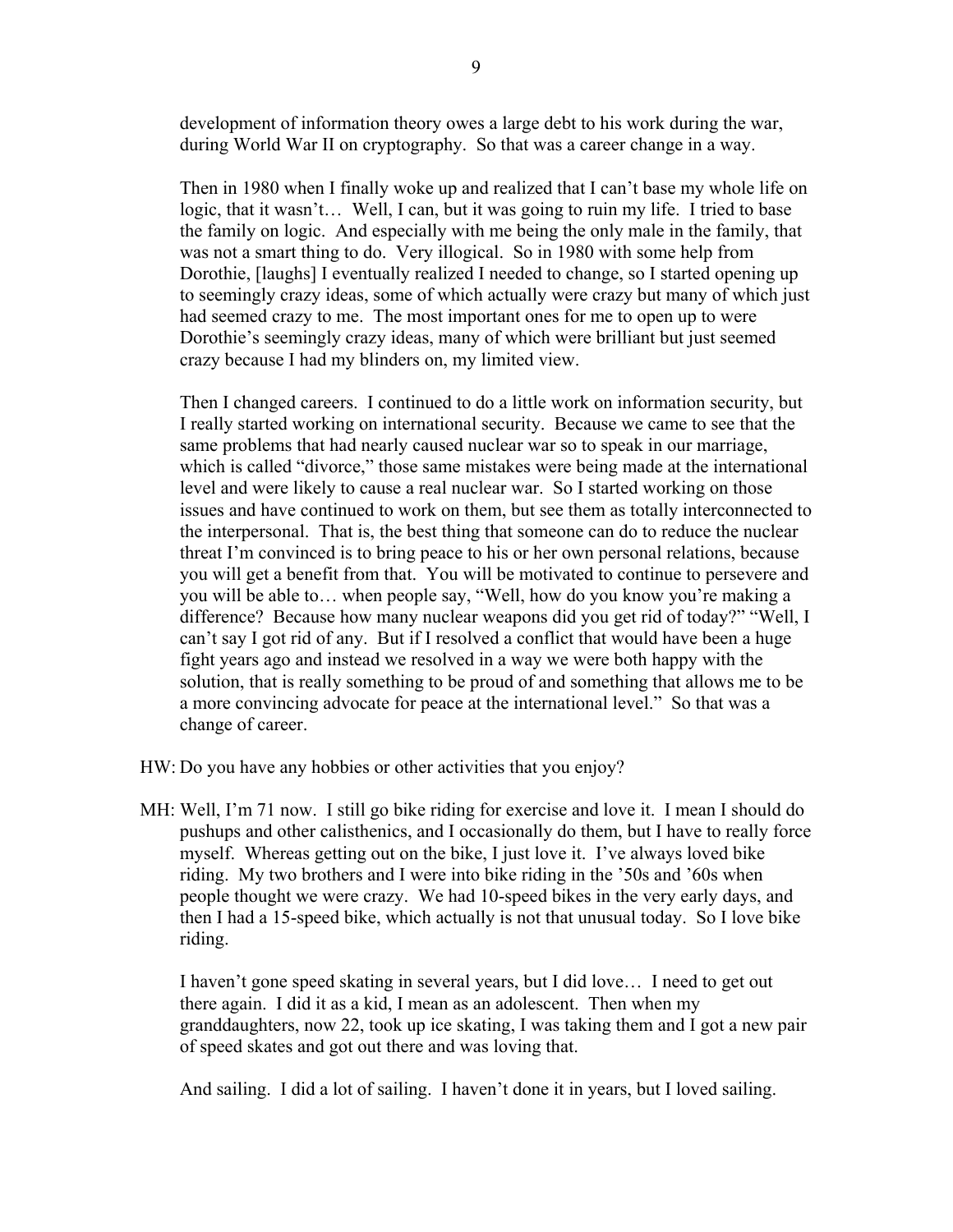Then maybe the most unusual was soaring. Sailing in the sky. Sailplanes. I have about 2,700 hours in gliders. But I only fly about once a year now, I mean very infrequently, and always with an instructor. I don't go up by myself. But I was really flying intensively from '94 to whenever it was, about 2010.

- HW: What was your first job?
- MH: Oh goodness, I had many jobs, first jobs. I mean, do you count delivering groceries?

HW: No.

MH: No. I mean I'd go down to get my groceries. I grew up in the Bronx and I'd go down to buy groceries for my mother, you know, get a quart of milk, and the owner of the grocery store would say, do I have time to deliver a box of groceries to someone? It meant sometimes climbing five flights of stairs carrying this heavy box of groceries for a 10-cent tip, if I was lucky 25 cents. But that doesn't count.

I had a job in a dry-cleaning store doing deliveries when I was in high school.

My first legal job was shelving books in the library for probably 90 cents an hour in it must have been 1961 or something like that.

First technical job was the summer of 1965, so after my junior year at NYU. I got a job at a microwave plumbing house. They were a house that designed waveguides and switches for radars and things like that. These were all pipes and we had a machine shop there. I would do mechanical drawings and I would specify, "I want this to be 1.5 inches plus or minus a thousandth," and the machine shop would make it. That was my first technical job.

HW: Can you describe what the computing world was like when you first entered it?

MH: Oh yeah, that's fun. First of all, it's even more fun to describe the computing world when I was resistant to entering it. I mentioned that I went to Bronx High School of Science. That was 1959 to '62 that I was there. In those days, ninth grade was still junior high school, so it was only tenth, eleventh, twelfth that I did there. Bronx Science had a 1620, an IBM 1620 computer when most colleges did not. But it seemed to me you had to be some kind of weird math genius, which I did not think of myself as being interestingly, to be able to program these things. I mean I hadn't actually looked into it. So I didn't have anything to do with the computer at Bronx Science.

It was my sophomore year, so probably 1963 or '64, at NYU, I was forced to take a two-unit FORTRAN programming course. Working in a high-level language like that was so easy. I mean the fact that if you have an 8% tax, "tax equal 0.08 times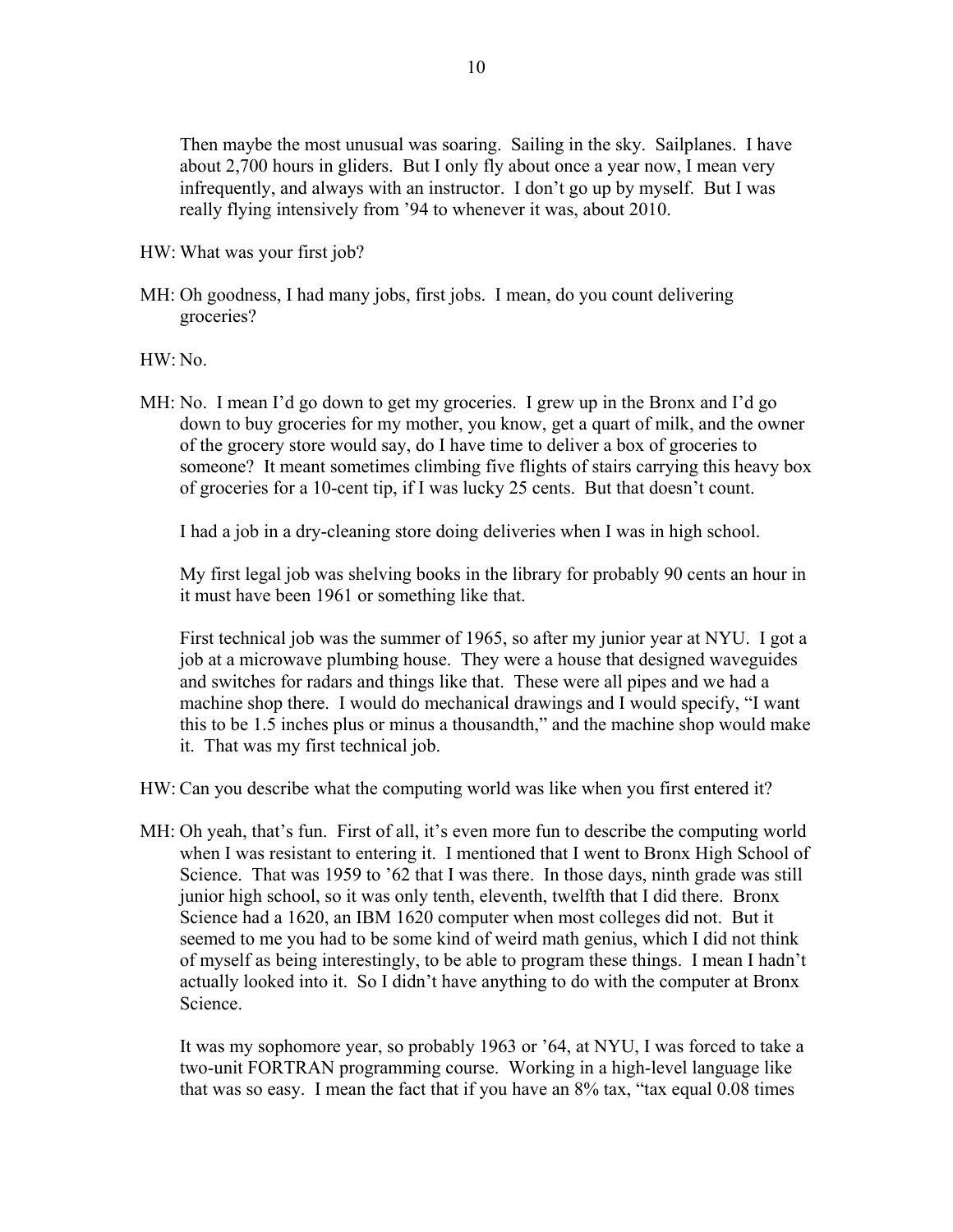price," I mean how much simpler could you get? I was blown away by how easy it was. Of course we had 24-hour turnaround time. I'd put the punch cards in and have to wait 24 hours to get back that I'd left off a parenthesis or an END statement.

And interesting thing. I learned that computing was actually easy. When I had that job at Aerospace Corporation when I met Dorothie, the summer of 1966 between finishing my bachelor's degree in June '66 and starting my graduate work at Stanford in September 1966, as I mentioned I was working in the solid state research lab. I was making Schottky barrier gallium arsenide diodes, and I would lap the wafers and then we'd sputter them and do all this stuff. I remember hearing the two guys I was working for, two PhD physicists, solid-state physicists, saying, "I wish we knew the" – oh goodness – "the Fermi, I wish we knew the Fermi level of gallium arsenide as a function of temperature." I knew enough about how to calculate it. I went to them, I said, "Oh. Do you need just a graph or do you actually need a closed-form equation?"

Because closed-form equation I couldn't do, but with a computer, you could do the graph. Because there's a formula for the number of energy levels versus energy, and then at a certain temperature you have a certain number of free electrons. The higher the temperature, the more electrons boil off so to speak. Then you fill that up. We know this equation. You just fill it up until you have that number of electrons and that's the Fermi level, at least if I remember it right. And you could do that on a computer. It took thousands upon thousands of calculations, but even in 1966, you could do that on a mainframe very quickly.

And they said, "Oh, all we need is the graph." So I said, "I can have that for you tomorrow." So I programmed the thing up, and they were so amazed that one of the guys, a PhD physicist, went and took a course that Aerospace offered on programming, because he just saw how this opened up possibilities.

- HW: What was the first computer you actually worked on?
- MH: [laughs] The first computer I worked on, I was probably eight or nine years old. So it's 1953 or 1954. My father – remember, a physics teacher – brings home a box called a GENIAC. It was a computer in a box. I was old enough to be skeptical, like "Could this really be a real computer?" which of course it wasn't. But I was young enough to be naïve enough to hope it really was a computer. It wasn't a stored program computer. It was just switches that you could wire up in series or in parallel to do simple Boolean logic. But the amazing thing is now of course you can bring home a computer in a box and it is a real computer. So that was the first "computer" I worked on, but it wasn't really a computer.

The first computer I owned – let me answer that one – was an HP-45 pocket calculator. I left MIT and came to Stanford in 1971. I joined the faculty. It was right around then that HP came out with the HP-35 scientific pocket calculator. \$400. Today, that's like \$4,000 I would imagine. But it was amazing. I really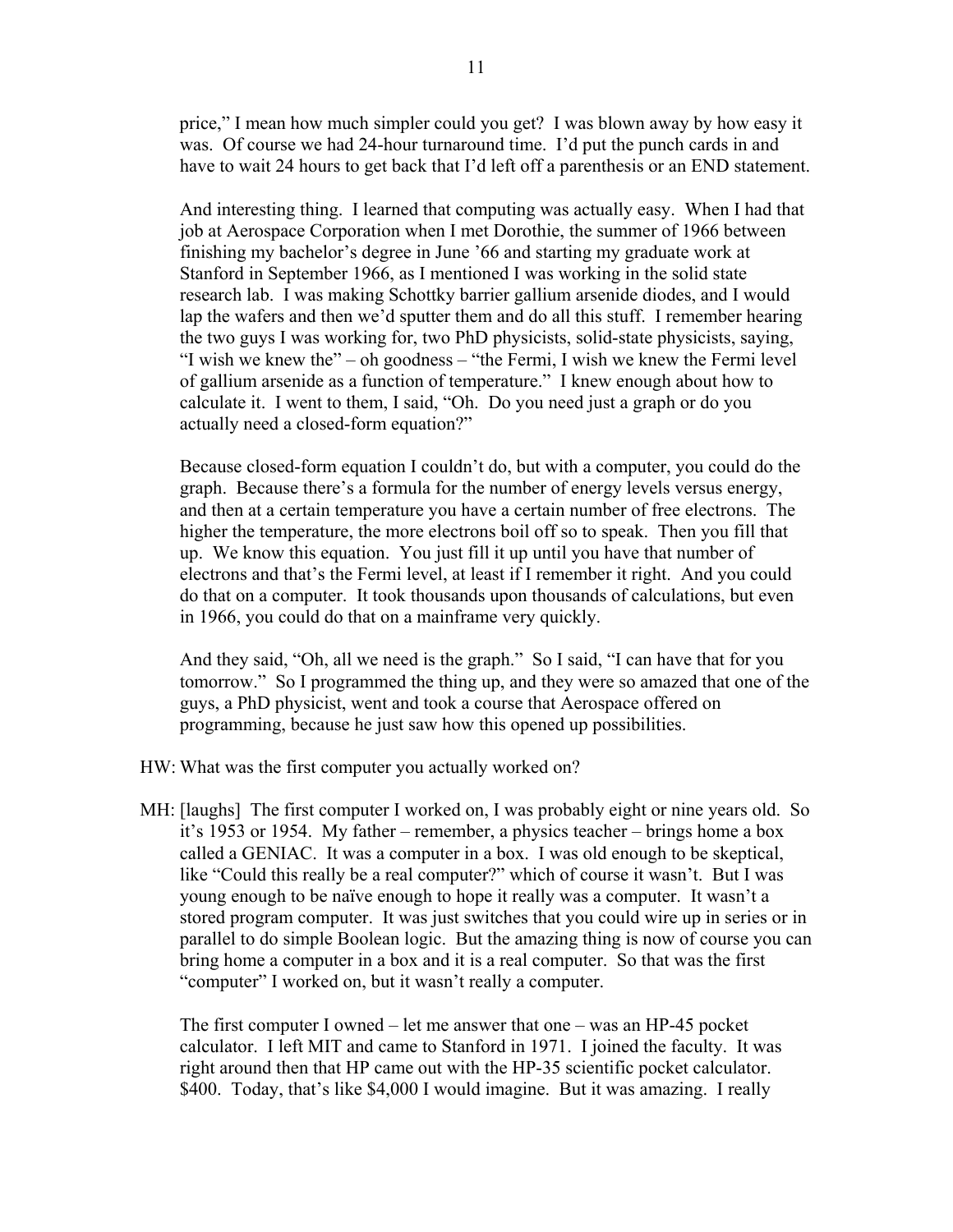lusted after one, but I didn't have the money for it. About a year later after spending a night doing a lot of calculations by hand – I needed four decimal places of accuracy and you couldn't get that on a slide rule, which is what I had, so I was actually doing multiplications by hand – I said, "I'm going to buy one of those things." Fortunately the HP-45 had come out. The 45 was \$400 and they dropped the price of the 35, but I think there were three memories in the 45, whereas the 35, it had one. There were a few other minor differences. That was my first computer.

- HW: What projects did you work on in the early part of your career prior to your interest in cryptography?
- MH: What projects did I work on in my career?
- HW: What projects, yes.
- MH: Well, in my senior year at NYU, I did a paper for the IEEE student paper contest on car driver systems. It actually won first prize in the New York area and I think second prize in the Northeastern region. The idea was that if you think of a feedback system, the driver is watching where he is on the road. If he's to the right of the line, he turns the wheel to the left; if he's to the left of the line, he turns the wheel to the right. But if you're drunk or a new driver, it can go into oscillations and why that happens. I realized it had to do with delay. If you're drinking, your delays go up. So I actually analyzed that using… I think I should have used Nyquist criteria but I used root locus approach instead. That was maybe my first project.

Oh, and then in my senior year, one of the professors, Codalessa, at NYU in the solid state area, some company had donated an infrared laser, solid-state laser. Remember, lasers at that point tended to be these big devices and here you had this little solid-state laser. It needed liquid nitrogen. I mean today you have things like that in your DVD player. And he said, did I want to try to get it working? So I wired it up and using I think a diffraction grating to tell when I was getting interference, I could tell whether the light coming out was coherent or not. So that was a project that I did.

Then my thesis, my PhD thesis was *Learning with Finite Memory*, which was really more statistics than it was information theory, although the two are very related. But it relates to computation. If you have… Well, I'll describe it this way. I'm going to make a trick coin so that we can bet. I'll bet on tosses of the coin. You don't know that I've made a trick coin – you're very naïve in this model – and so you're willing to give me even odds as I flip the coin that I've provided. I've designed it very carefully so it shows heads three-quarters of the time, and I'm of course going to bet on heads and make money like a bandit.

The trouble is before I stamp heads and tails on it, I drop the coin on the floor. I pick it up and I don't know which side it's weighted towards, then I stamp heads and tails kind of arbitrarily. Now I have two simple hypotheses – either the coin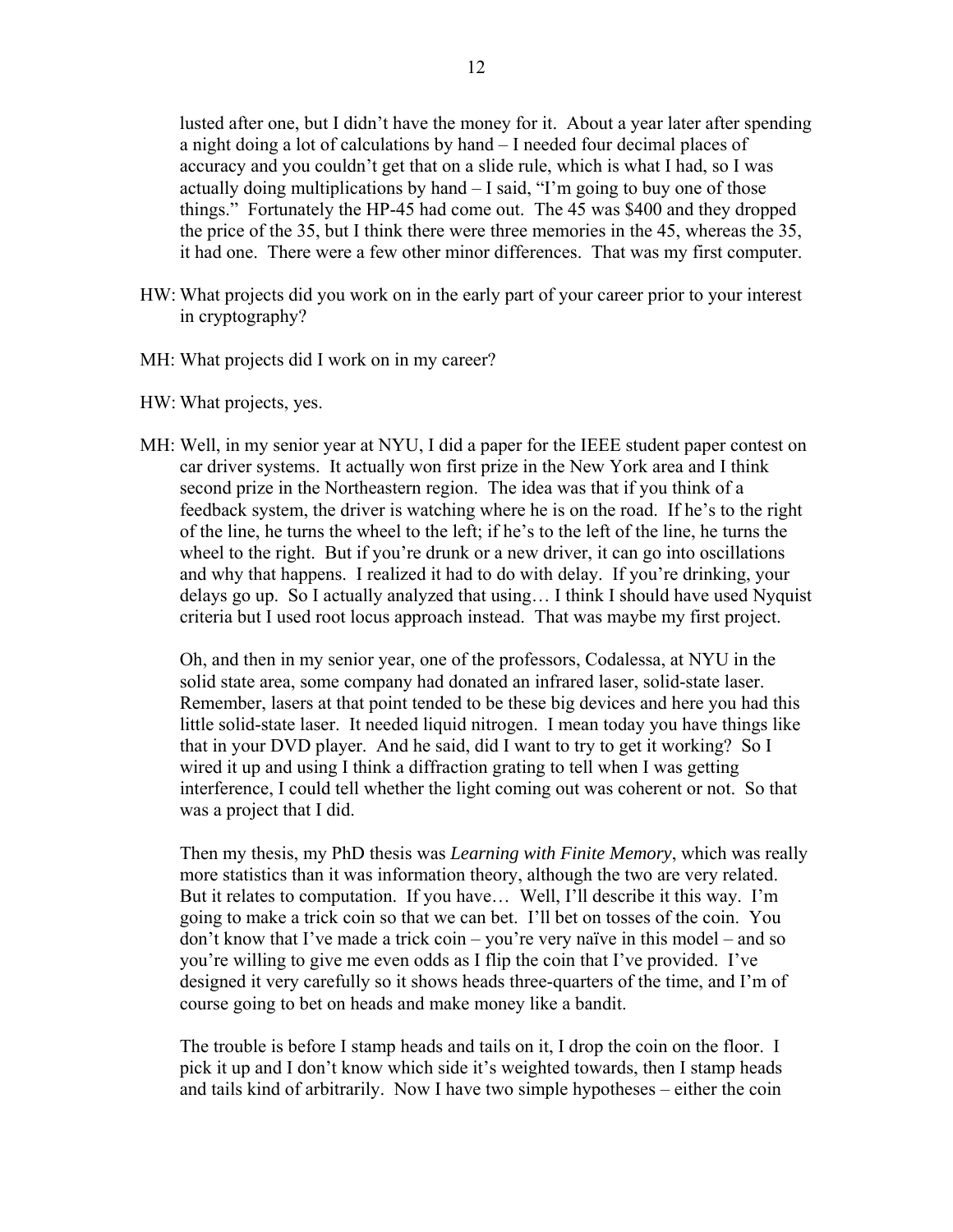will show heads three-quarters of the time or one-quarter of the time. I want to learn which it is so that before we start betting, I know which way to bet.

Now if you have unlimited memory, you can toss the coin a thousand times and have a very small probability that you'll be betting on the wrong side. If it shows 740 heads and 260 tails, you bet on heads, and vice versa. But what if you have a finite memory? What if you have just two bits of memory, a finite-state machine with four states? What can you do there? And what do you do when you have two arbitrary probability distributions, not just coin tosses?

I was able to solve that problem. I was able to show that there was a lower bound on performance and I was able to achieve the lower bound, so I knew that this was the optimal machine. That created quite a stir, because there are very few results like that where we actually know the best you can do and then you can do it.

That was my project. There were lots of projects, but does that give an idea prior to cryptography?

- HW: Now let's switch to your interest in cryptography. Or cryptology, because I think you're also interested in cryptanalysis.
- MH: Yeah. I use the two interchangeably. David Kahn would tell me I'm wrong, and he's probably right, but "cryptography" has a nicer ring to it than "cryptology."
- HW: As an academic, you're very much a pioneer in studying it. At the time, it was a taboo subject.

MH: Yes.

- HW: Indeed, it's no exaggeration to call you "the father of academic cryptography." Can you tell us how you began in this field and what inspired you to work on it?
- MH: Yeah. I would say I was one of the fathers of academic cryptography. Whit Diffie certainly deserves equal credit, Ralph Merkle, and Horst Feistel before us.

I don't know if I've already mentioned, when I finished my PhD rather suddenly in 1968 – and actually I technically had not finished it because I hadn't paid enough money, but I'd finished the work – I went to work at IBM Research in Yorktown Heights for a year, '68 to '69, before joining MIT's faculty in 1969. I was in the Pattern Recognition Methodology Department if I remember the name. A really nice man, Joe Raviv was the head of the department. They had just hired Horst Feistel from MITRE Corporation to start IBM's research effort in cryptography, and they put him in this same department. They didn't have any better place to put him. Later he was in the math department.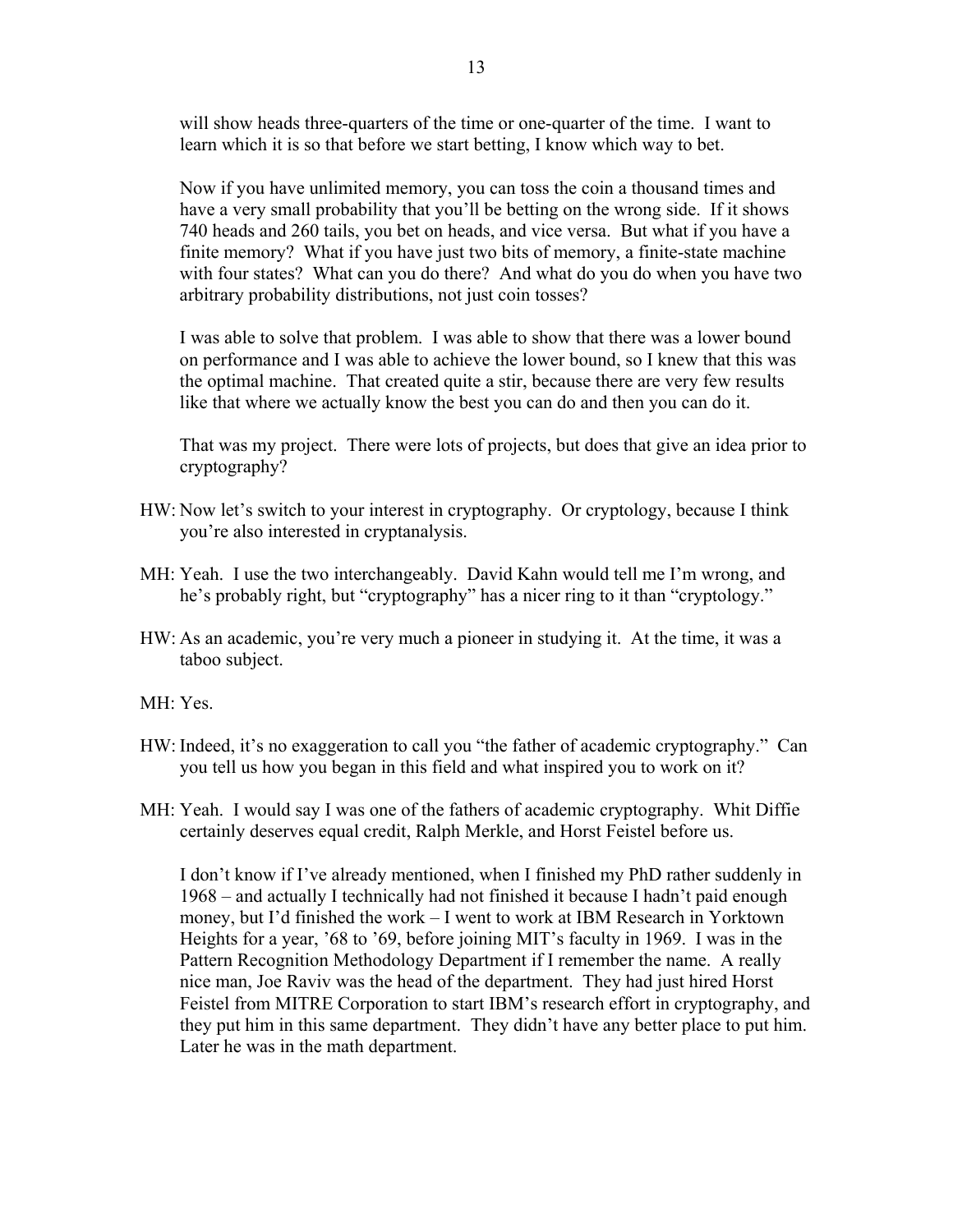So Horst and I were on the same general area. While I did not work in cryptography, I would have lunch with him, and he described to me some of the classical systems. I mean simple substitution cipher is easy to break. I already knew how to do that. But he described for example the coherent running key cipher. That's where you write your message out, for us in English, and then the key is the text of a book. Like it might be the Bible – "In the beginning God created the heavens and the earth." You then add the two, the text and the key mod 26, to produce the ciphertext. It seems impossible to break a system like that, but it is in fact quite possible to break a system like that.

Horst described to me what you do is you use a probable phrase or probable word attack. Like you assume that "T-H-E" appears somewhere in one of the messages, either the plaintext or the key. In this case, "In the beginning…" it's right there – "In *the* beginning…" Second word. So you subtract "T-H-E" mod 26 from the ciphertext. When you subtract it in the right place, you get meaningful-looking text coming out. When you subtract it in the wrong place, you get gibberish. So you're able to start filling things in. This just blew my mind. It also told me that IBM was spending good money developing cryptography, so there was probably… it reinforced my belief or created the belief that there was a commercial market for cryptography.

What was the question? I was trying to say why Horst Feistel deserves a lot of credit as an academic father of cryptography.

- HW: But he wasn't an academic.
- MH: No, he was… Well, okay. What do you want to call it? Unclassified research, although he'd started in the classified domain.
- HW: Well, you've mentioned Horst Feistel, so this brings me to the question of what is the Data Encryption Standard, DES?

## MH: DES.

- HW: And why was it so important in the '70s and later?
- MH: Okay. Whit and I connected in the fall of 1974. We were working and we knew that… We were working on cryptography. It helps to make explicit, almost all my colleagues, I think maybe all my colleagues other than Whit thought I was crazy to work in cryptography. You called it a taboo subject. Jim Omura for example, who is a professor at UCLA, another information theorist, has said I can quote him on this, and I have. He thought I was crazy to work in cryptography. The really ironic thing is Jim when he left UCLA started a Silicon Valley company that got sold for I think \$35 million that was based on public-key cryptography.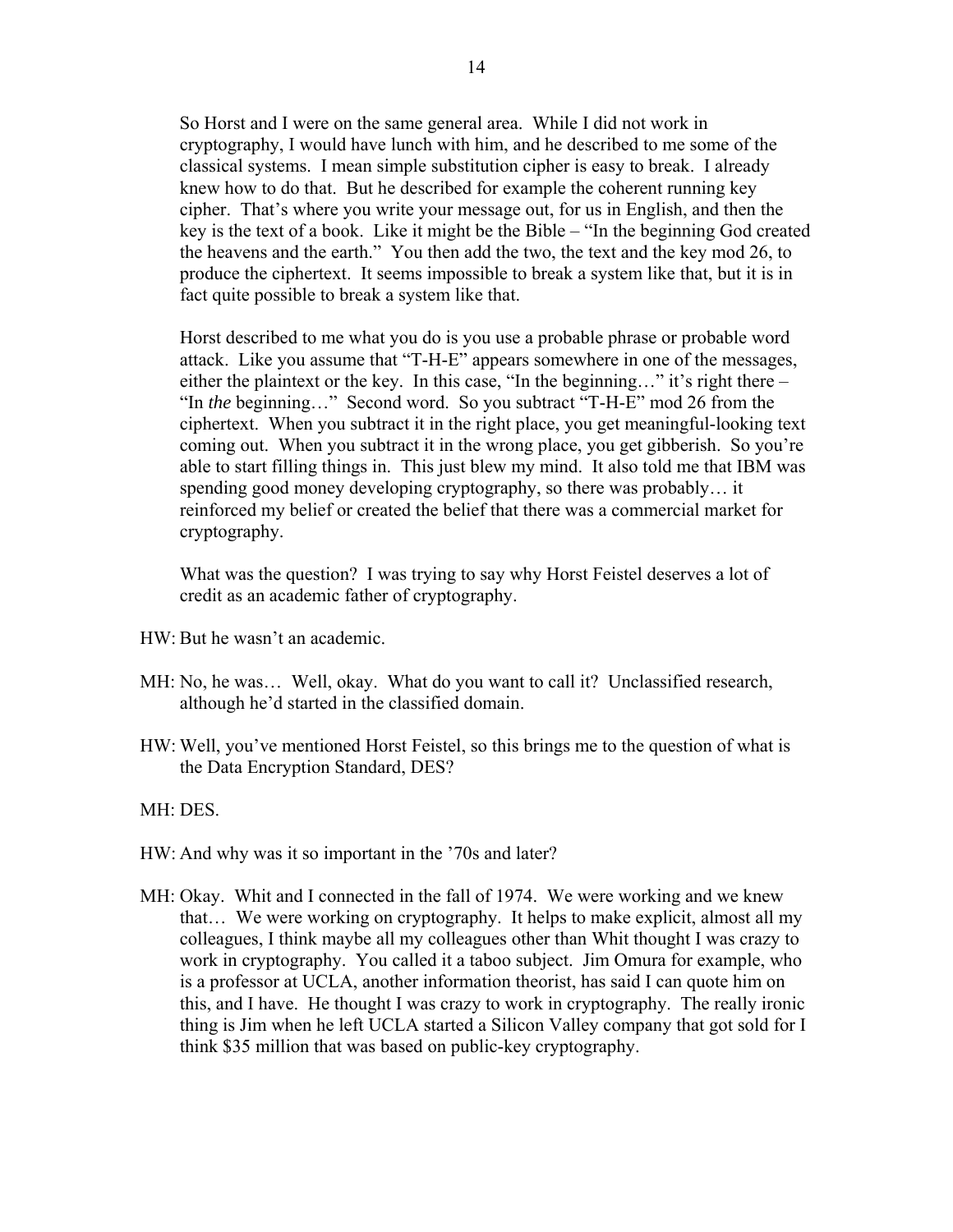But I missed things too, I mean just to show it's not just my colleagues. When Google was first formed… Actually it hadn't even been formed as a company maybe. It was this great search engine. Being at Stanford where it came out, I was using Google as a search engine before almost anybody else except my colleagues. I was talking with Dan Boneh, a brilliant cryptographer here at Stanford, and he said I can quote him on this too. We're both using this great search engine, but we turn to one another and say, "But how in the hell are they ever going to make money from free search?" Well, we should have asked that question more deeply, because they made a fortune from free search, and we could have made a fortune if we'd invested in the company. We probably could have while it was private because of our Stanford connections. So we missed it too.

But coming back to DES, Whit and I knew that the National Bureau of Standards as it was then called, now NIST, the National Institute of Standards and Technology, had issued a request for proposals for a national data encryption standard, because they saw that there was a growing commercial need for protecting unclassified but sensitive data – oil companies' drilling data, banking records, medical records. We were wondering what they were going to come up with. What they came up with is what is now called DES or the Data Encryption Standard.

It was proposed in March 1975 in the *Federal Register* as a proposed standard. We were naïve enough to think it actually was a proposed standard at that point. What we didn't understand is by the time it's published as a proposed standard in the *Federal Register*, it's in concrete, it's not going to change. It came out of IBM. So in fact the group that Feistel, Horst Feistel at IBM pulled together developed different systems, but the ultimate one was the Data Encryption Standard. This is what NBS proposed and IBM gave a royalty-free license to use in connection with implementing this standard.

But Whit and I looked at it and quickly realized – and actually Whit was the first one to realize this – that the 56-bit key was at best marginal. Now with a 56-bit key, you have 256 possible keys. To an order of magnitude, that's a hundred thousand million million keys. That seems impossible to search unless you're a computer scientist and unless you're actually a very forward-thinking, in 1975 at least, computer scientist.

What we realized is you could probably build... since DES could be implemented on a single chip with 1975 technology – that was one of the requirements – you could also implement a search engine, a cryptanalytic search engine on a single chip searching keys. We estimated that that chip could search a million keys per second in 1975. You would then buy a million of these chips, and you're searching a million million keys per second. So how long does it take to search a hundred thousand million million keys? A hundred thousand seconds, which is about a day. A day is closer to 80,000, but order of magnitude, it's a day.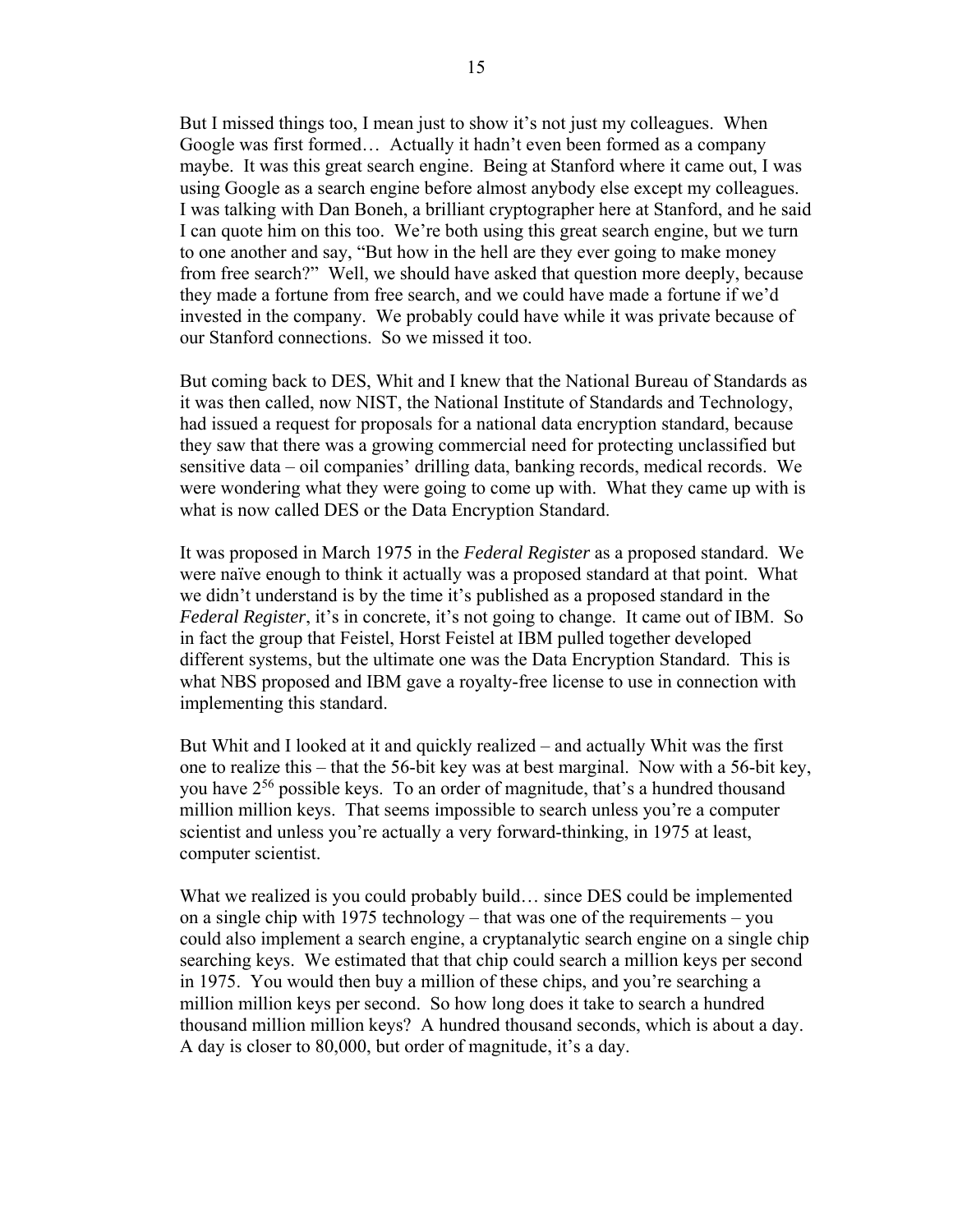We then estimated that these chips would cost \$10 each. That's \$10 million for the chips. We very cavalierly assumed another \$10 million for the printed circuit boards and power supplies and so on. We then depreciated the machine I think over five years and ended up with \$10,000 per solution, which seemed marginal to us, especially with the cost of computation dropping very rapidly.

That was DES. Do you want me to go into the controversy?

## HW: If you want.

MH: Yeah. Naïvely, Whit and I sent off an analysis to NBS saying, "Hey, by the way, you want to increase the key size." [laughs] They wrote back after a couple of months saying, "Thank you very much, but this is fine." That got me – and this was more me than Whit – to talk to people at an integrated circuit labs and to refine our estimate. That estimate I gave you before of \$10,000 is the refined estimate. The initial one was back-of-the-envelope calculation. It became clear that this really was a dangerously insecure standard, especially 5 or 10 years in the future when the cost of computing would fall by a factor of 10 to 100, a factor of 10 every five years. Even if we were off by a factor of 10 in our estimate in 1975, that error would be erased in five years when the standard was in widespread use.

 After about six months of writing letters to NBS and their writing back garbage in my opinion, it was someone, it was the IEEE Computer Society Standards Committee, the guy who was chairman of it, I thought, "He can do something. I'm just a professor, but he's in charge of this important committee." And he said, "No, I'm not going to have any more success than you. You have a political problem on your hands, not a technical one. If you want to get in a better standard…" That was important by the way, because if your medical records are protected with an insecure standard, that's a real problem.

 Actually Admiral Inman, who was Director of NSA around this time, who was initially fighting us on this, two years ago in an interview, he was asked, with what he now knows, would he still try to suppress our work? He said quite the opposite. Given how the Chinese have stolen defense secrets from contractors because of inadequate encryption, he would try to get our work out as quickly as possible. But we had a huge fight with NSA over this and we lost. The standard stayed at 56 bits.

 But we won 20 years later roughly when they did the Advanced Encryption Standard, which is now being used. That has a minimum of 128-bit key size. Equally important, maybe more importantly, the selection process was very open and transparent. It was not… One of our other criticisms of DES is we had no idea what the other submissions were, what the design principles were behind DES, whether there could be trapdoors hidden in these large number tables, seemingly random number tables that went with the standard. But the Advanced Encryption Standard was done very publically and with public comment. It was really done the right way.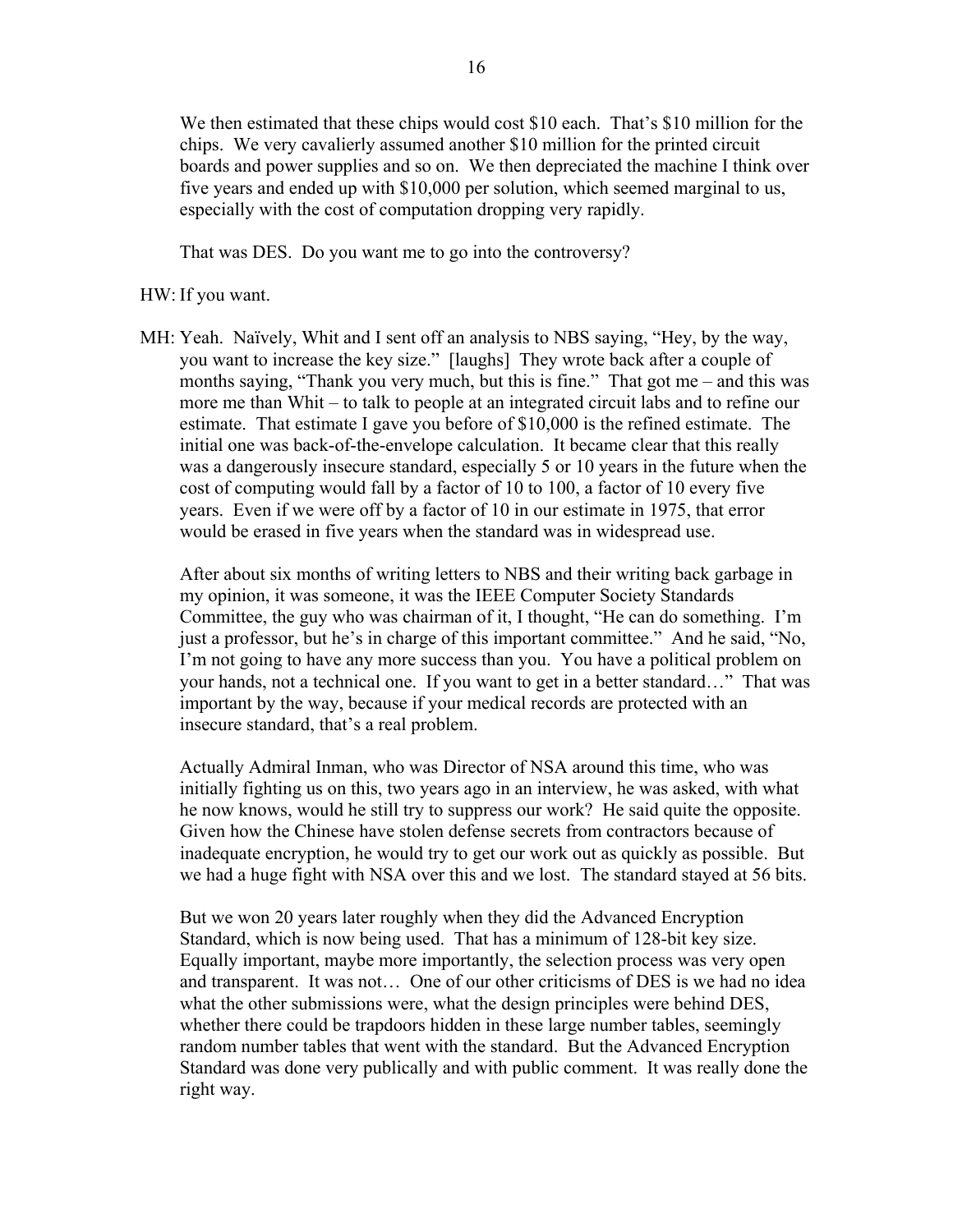- HW: Now you've mentioned the NSA. We're probably going to talk a bit more about the NSA. Did they get upset with you in your attempts to sort of show they might have had something to do with the key size?
- MH: Oh. I think it's fair to say there was apoplexy within NSA over two things over our criticism of the Data Encryption Standard and our publishing our papers on cryptography, publishing good work in cryptography that NSA viewed it had control over, that this was born classified. But as Admiral Inman's statement of two years ago indicates, it was a shortsighted view, but it's an understandable one. I mean they'd been used to having a monopoly.

 Now why do I say… I have to assume there was apoplexy there. There's a joke that NSA stands for "Never Say Anything" and "No Such Agency." So we didn't know a lot of what was going on. But enough leaked out that we knew that they were unhappy with us and there were some threats that we could be thrown in jail for publishing our papers. Do you want to hear about that?

 In the summer of 1977, July I believe it was, the IEEE, Institute of Electrical and Electronics Engineers, where we were publishing most of our papers, gets a letter from a member from his home address in Maryland saying, "As an IEEE member, I am deeply concerned that the organization appears to be breaking the law by publishing papers in certain areas that are covered by the International Traffic in Arms Regulations, or ITAR." He then cited I think six or seven IEEE journals that he felt had papers. He never said what the papers were. Whit and I had papers in five out of the six or something like that. He was basically saying, "Quit publishing Hellman's papers." Whit was able to determine through his spy network, which is very good, that this man worked at NSA. There was kind of a hint of that with the Maryland address. So we didn't know, but it seemed like this might be NSA's way of putting us on notice. It later turned out that this guy was probably a loose cannon, but he did represent an attitude and a concern that was prevalent within the agency.

 So the IEEE writes back to Meyer was his name, J.A. Meyer I think, saying, "Thank you very much. We are well aware of the ITAR, but it's always been our position that we, the IEEE, cannot act as the gatekeeper. It's up to the authors and their institutions to make sure that they're not in violation of the law." And it's interesting. Whenever people start talking about cryptography, they talk in code. Meyer did not say, "Hellman's publishing papers he shouldn't," but he cited these six journal issues roughly and I was in all but one. IEEE sends me a copy of this, but they don't copy it "Martin Hellman, troublemaker." It's "Martin Hellman, Board of  $\dots$ " – I was on the board of governors of one of the groups, IEEE groups that was publishing these paper – but they didn't send it to all the governors. Again, it's code – "Hellman, pay attention to this."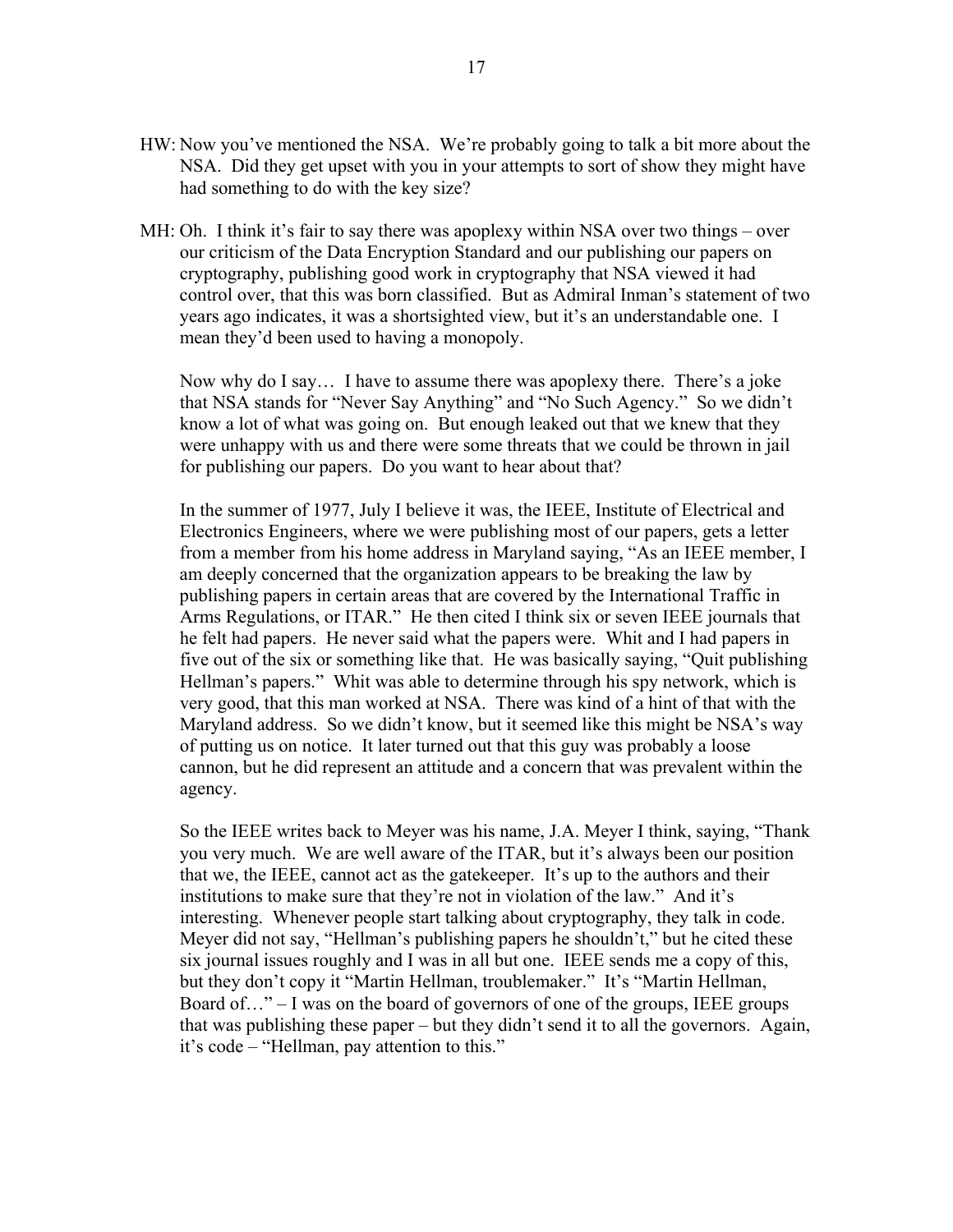I take the letter to Stanford's general counsel, John Schwartz at the time, and he reviews it. I come back a few days later after he's had a chance to review it and he says, "It's my legal opinion that if the ITAR are construed broadly enough to cover your work, then it's unconstitutional, because it's abridging your freedom of speech, freedom of the press. But," he said, "I've got to warn you, that's only my legal opinion. The only way we can really settle this is in a court of law." Actually I have a copy of his memo. He says, "There's at least one contrary legal opinion, that of Mr. Meyer, that we are breaking the law." So he said, "If you are prosecuted, Stanford will defend you. If you're convicted, we will appeal. But I have to warn you, if all appeals are exhausted, we cannot go to jail for you." I think it was 5 or 10 years in jail was part of the potential punishment.

 But with Stanford's backing, I felt comfortable going ahead. In fact nothing did happen, although later Phil Zimmermann of PGP did have to get legal representation. He was not indicted though, fortunately.

HW: Did NSA make any attempt to get you behind the fence?

MH: Hmm?

HW: Did NSA make any attempt to get you behind the fence?

MH: Oh. Sure. Early on, even before we had good results, when I was going to conferences and giving talks on much more mundane things, much less important results, there would always be people at the conference, the nametags were always… "Department of Defense" was NSA and "US Government" was CIA. It was a very simple substitution cipher, more of this silly cryptography. Now they're more open about it and they often will say "NSA."

 But several people from NSA approached me before all this was a conflict and said, "We'd love to hire you as a consultant." They were always needing new blood, new ideas. I said, "Oh, I'd love to know what you know, but I'm not willing to then limit myself in what I can publish if I come up with things independently," which I knew I couldn't do, and they always then said, "No, then you can't." Those were the only attempts, and they were not nefarious. They were just very open.

- HW: The citation for your Turing Award is "For inventing and promulgating both asymmetric public-key cryptography, including its application to digital signatures, and a practical cryptographic key-exchange method." In fact this investigation led, among other things, to the eventual establishment of the Diffie–Hellman key exchange protocol, which is one of the most widely used encryption techniques, with applications throughout the Internet to secure online transactions. What is public-key cryptography and why is it so important?
- MH: Public-key cryptography does two things. It gets rid of the key distribution problem for privacy. In the old days before public-key cryptography, if the cameraman and I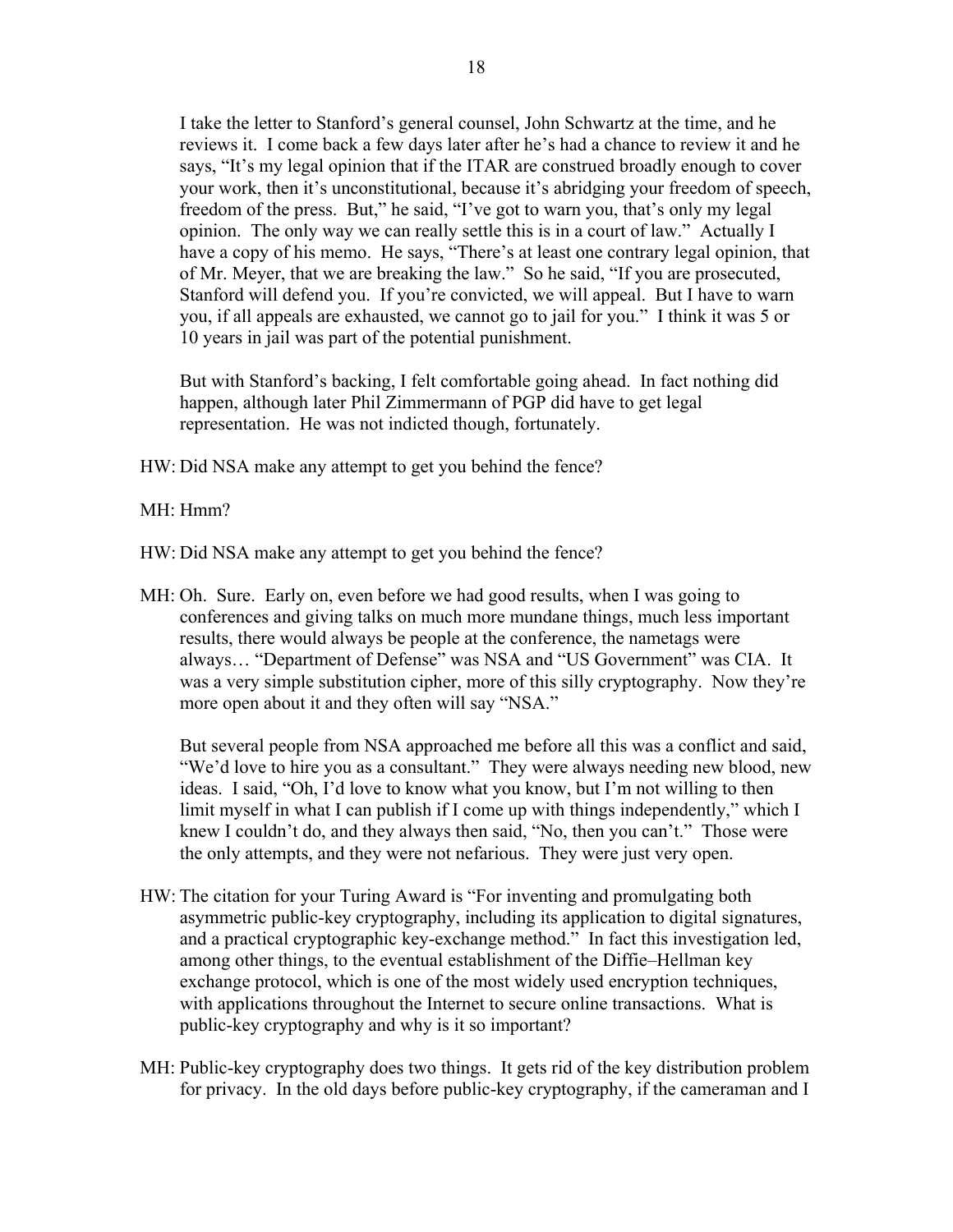wanted to exchange a message but didn't want you to know what we're saying, we had a problem. We had to have agreed on a key ahead of time. Then I could encrypt a message and I could call it out to him across this room, you could hear the encrypted message, and he could decrypt it knowing the key. But if we had not prearranged a key, as in fact is the case, we couldn't do it.

 What public-key cryptography allows us to do is I tell him the protocol. You hear it too. We then do some calculations and create some random numbers each of us, and at the end, he and I have exchanged information that you cannot understand. Which sounds impossible, and from one point of view it is. If you have unlimited computing power, you can learn anything that we've said. But of course you don't have unlimited computing power, nor do we. The real question is, can we come up with something that will just take a few seconds or a fraction of a second of CPU time for the two legitimate parties that would take you billions of years?

 That's what we were able to come up with in this algorithm that you mentioned, Diffie–Hellman key exchange, which I have always tried to call "Diffie–Hellman– Merkle key exchange." When Whit and I published the paper with that in it, we were very careful… we never called it "Diffie–Hellman." We called it "alpha to the X1 X2". It's an algorithm that I came up with in the study right over there late one night. We'd been trying to find an implementation of the idea that Whit had actually come up with initially. By that time, Ralph, who had had some similar ideas, Ralph Merkle, was involved. We were all working and I was very fortunate to come up with the first such algorithm.

 But the interesting thing is Ralph came up with a slightly different formulation from Whit and me. His is called public-key distribution, whereas Whit and mine is public-key cryptosystem. The system I actually came up that night in May of 1976 was one of Ralph's systems, not one of ours. So it's kind of a losing battle to get it to be called "Diffie–Hellman–Merkle key exchange," but Ralph really deserves equal credit. And he is listed as an inventor on that patent for that reason.

 That's the first thing that it does, is it gets past the… And I can give you a quick idea of how one can do the seemingly impossible. Let's think in terms of strongboxes. Instead of calling the message out across the room, I want to put a message in a strongbox and send it to the cameraman, but I have to pass it through you and I don't want you to be able to open it. What I do is I put a combination lock on the strongbox that only I know the combination to. When I pass it to you, you cannot open it. Of course the cameraman can't open it either.

 But I've made the hasp on the lock big enough for him to put a second combination lock on that only he knows the combination to. So now it's doubly locked. He passes the doubly locked box to you. You still cannot open it. I can take off my lock but not his. But now it's only his lock that's on it. I pass it back to you. You still cannot open it. When he gets it, he can open it and read the message that I put there.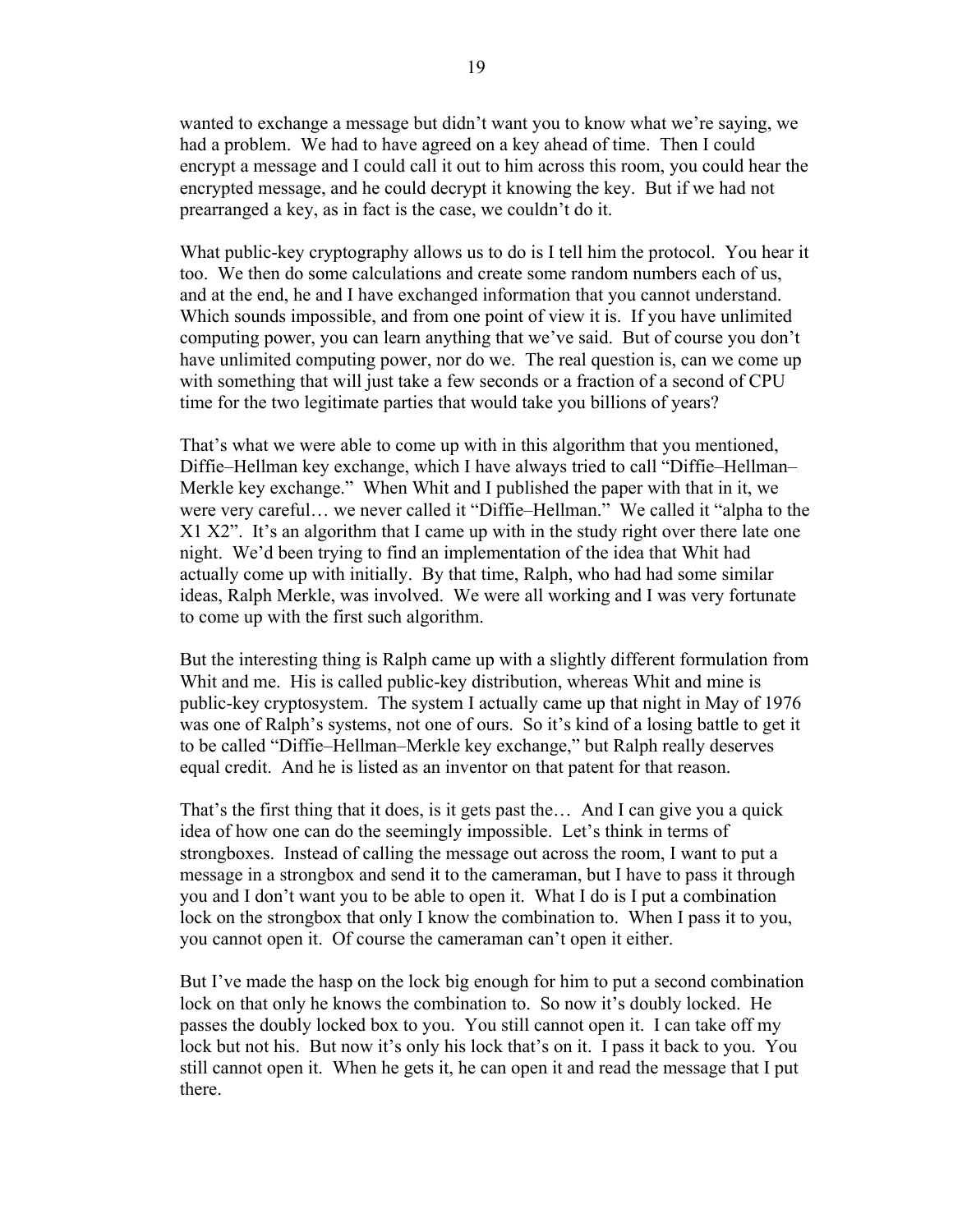That's roughly how it works. In fact, this Diffie–Hellman–Merkle key exchange algorithm, a key thing is that it uses a commutative one-way function. What's commutative about the strongbox, imagine that I had not made the hasp big enough to put two locks on. You can only put a single lock on. Well, then when the cameraman got it, he could put my strongbox in a bigger strongbox and lock that, but now it's no longer commutative. You cannot take the locks off in any order. You have to take the outer lock off first and the inner lock off second. When I get the doubly locked strongbox, I cannot get inside to take my lock off. That's roughly a plausibility argument for how Diffie–Hellman–Merkle key exchange works.

 The second thing that public-key cryptography does – and again Whit was the first one to formulate this – is digital signatures. We realized that you needed a digital equivalent of a written signature. It had to be easy for the signer to reduce, it had to be easy for the authenticator, the recipient to authenticate it, but it had to be hard for anyone including the recipient to change the contents of the message or to forge a new signature. Written signatures are inadequate here because my written signature looks the same on a \$10 check or a million-dollar check. If you get my written signature, you can copy it onto the million-dollar check. The digital signature is message-dependent. That's really important. The signature, it depends both on your identity and the contents of the message, and changing even one bit of the message, in particular changing from \$10 to a million dollars, which is more than one bit, would totally invalidate the signature.

 The way public-key cryptography works is to have two keys. One key is public and one key is secret. Normally in cryptography, the same secret key is used to encrypt and decrypt. But by breaking it this way, you're able to do these two things.

 At first, it flew in the fact of conventional wisdom in cryptography. In fact, when I tried describing it to Horst Feistel before we had a workable system – we only had 10 minutes, he was leaving for a doctor's appointment – he said, "You can't do that." It's understandable. It's a little bit… There's an analogy to Einstein's winning the Nobel Prize in Physics for explaining the photoelectric effect. Max Planck, who was 10 or 20 years Einstein's senior, had actually come up with the quantum theory of light around 1900 to explain black-body radiation.

 But as you know, a couple of hundred years earlier there was this big debate in the physics community. Was light a particle or a wave? In I think the 1870s, James Clerk Maxwell came up with Maxwell's equations, which clearly showed that light behaves as a wave. So saying that light behaved as a particle – the quantum theory of light – seemed to be going back to the Dark Ages. So when Planck could only explain black-body radiation using what we now would call quantum theory, he wrote it off as a purely theoretical construct. Einstein, to explain the photoelectric effect, had to take it seriously and won the Nobel Prize in Physics for that.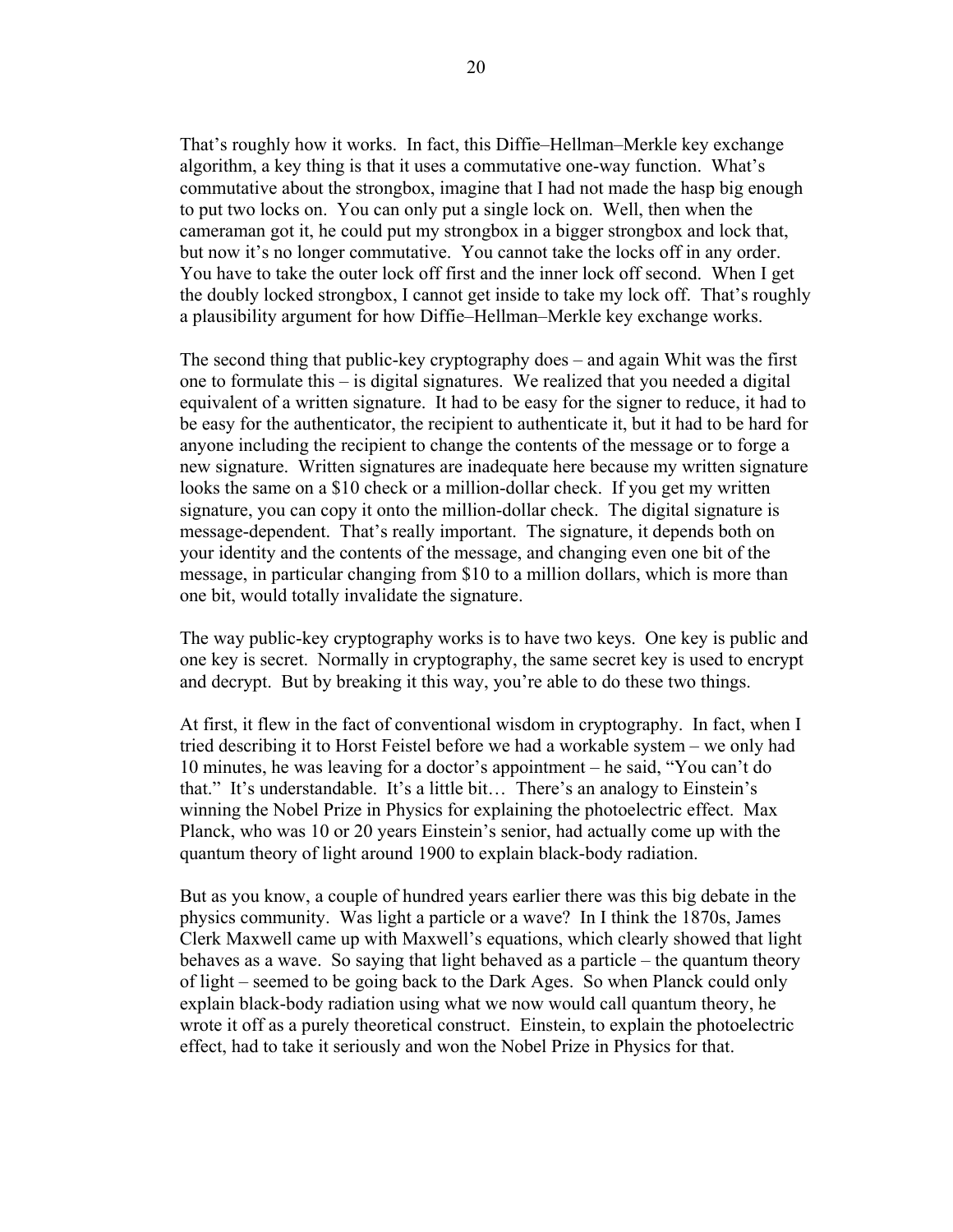In the same way, in the dark days, the dark past of cryptography, people would come up with ways to make really secure cryptographic systems if you could keep the system secret. But of course you never can do that if it's a standard like the data encryption standard is public, and even in the military, it can be captured by your adversary. So again in roughly the 1870s, Kerckhoffs, a famous cryptographer, came up with certain principles, one of which is "The general system must be thought of as public, even if you're trying to keep it secret, and all of the security must reside in the secrecy of the key." Now to talk about public-key cryptography sounded like we might be going back to the Dark Ages, but we weren't. There still is a secret key. There's just a public key and they're inverses to one another.

 The way it works, if I want to send you a message privately, I look up your public key and I encrypt the message using your public key. Only you who know your secret key can decrypt it. If I want to sign a message, I act on it with my secret key that only I know. You can use my public key to verify it. That's public-key cryptography in a nutshell. Big nutshell probably.

- HW: [chuckles] In your 1976 seminal paper co-authored by Whit, "New Directions in Cryptography," you established the subject of public-key cryptography. Could you tell us about this work, what inspired it, and what the individual contributions were?
- MH: Sure. The Data Encryption Standard actually played a role here. As we started to think about how commercial encryption would work, the key distribution problem was horrendous. Because in the military you have a chain of command, so a private over here in one battalion does not talk directly to a private in this other battalion. He worked up through his sergeant, lieutenants, captains, etc., and then back down. That limits the number of connections. If you have *n* users, you don't have *n* squared over two possible connections. Whereas in commerce, any two people might want to talk to one another. So the key distribution problem was going to be horrendous. That gave rise to our thinking about ways to simplify key distribution, which ended up with public-key cryptography. Also, as we thought about ways, "How can you do digital commerce if you don't have signatures?" it led there.

Whit and I were working on these things. We didn't yet have an implementation, but we were working on these ideas. Even before public-key cryptography, we were working on cryptography. Jim Massey, now deceased, was the editor of the *Transactions on Information Theory*, where that paper appeared. Also obviously an information theorist. Jim had invited me to write a paper – so an invited paper, which is an honor – on cryptography for the *Transactions*. I asked him, I said, "I'm working with this guy named Diffie. I'd like to include him," and that was fine. So we were working on this paper that became "New Directions." When we had the idea of public-key cryptography, that was nice, but it wasn't going to be the groundbreaking paper that this was.

 But then when we came up with the actual algorithm, Diffie–Hellman–Merkle key exchange… I'll never forget, I came up with that, as I said, in May 1976 and I had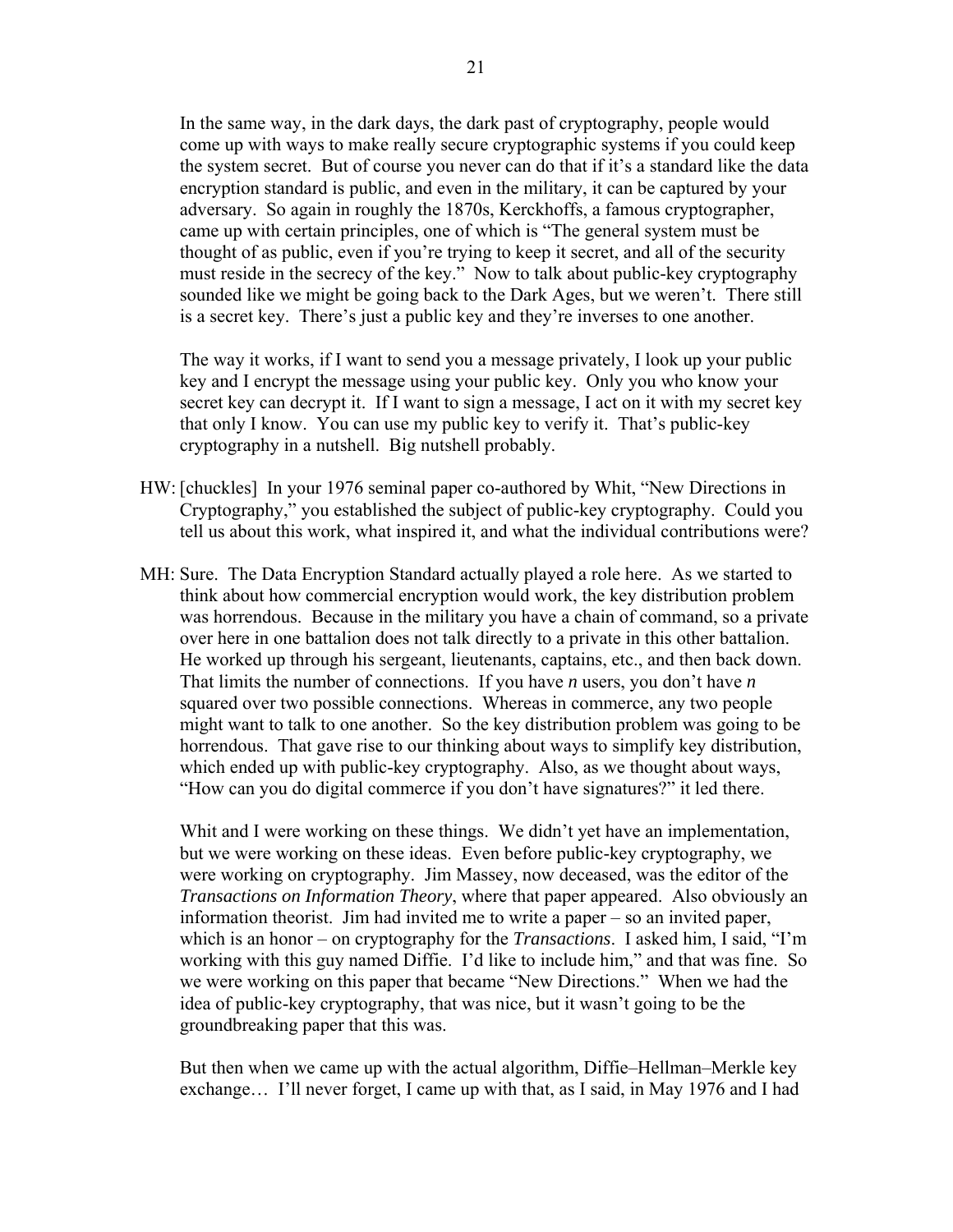a talk scheduled in Sweden at an international symposium on information theory on cryptography. I quickly included this result in it. Jim Massey, the editor, was at the conference of course and I remember him telling me, he said, "You get that result in the paper and I'll have it in the November issue of the *Transactions*." From June to November, five-month publica-… Unheard of. And we did and he did. Whit is fond of pointing out that the November *Transactions* came out in January of '77, two months late. They were always a little bit behind.

But one reason Ralph often gets overlooked is his paper did not appear until I think 1978. Here an editor at the ACM, at *CACM* owes him an apology, and a reviewer at the *CACM*. I detail this in my Turing Lecture. Ralph wrote up his work independently because he'd been working independently of us and he submitted it to the *CACM*. And it was rejected. The reviewer, who probably worked at NSA, said, "You can't do this," and the editor… And Ralph still has the letter. The editor – the first editor, not Ron Rivest, I'm careful of that because Ron is listed as one of the editors on the paper, but that came later – wrote to him saying, "It bothers me that you have no references." There were absolutely no references in Ralph's original draft. "Has no one ever thought of doing anything remotely resembling this before?" And the answer is no, they hadn't. But it was so unusual that she hadn't thought of that possibility.

 Now in her defense, Ralph should have included references. I mean even when you have a totally new idea, there is something it's building on. But he was a master's student, and maybe even at that point still an undergraduate at Berkeley and had no idea how to write a technical paper.

Let's see. You were asking about "New Directions." Did I answer that?

HW: Pretty much. I guess the question that comes up is… You talked about what inspired it, you talked about the individual contributions. That was the question.

Now you must have run afoul of NSA during this work.

MH: Yes. There were two things going on simultaneously, the DES controversy and then development of public-key cryptography, both of which caused apoplexy within NSA. Pointing out that 56 bits is an inadequate key size really annoyed them, because up to that point, most of the commercial systems had 40-bit keys, and in fact they had something to do with that probably. 56 bits was a huge advance and a huge barrier to them compared to what they were dealing with, and most people did not encrypt messages at all. This was creating… Even \$10,000 per solution is a huge barrier compared to nothing. But I believe they reasoned that key exchange was such a mess that people would use the same key for years, maybe forever, and so amortizing \$10,000 over years of communications is okay.

 But then we came up with public-key cryptography that allows you to change keys every day, every second even very cheaply, and that added to their concern. That's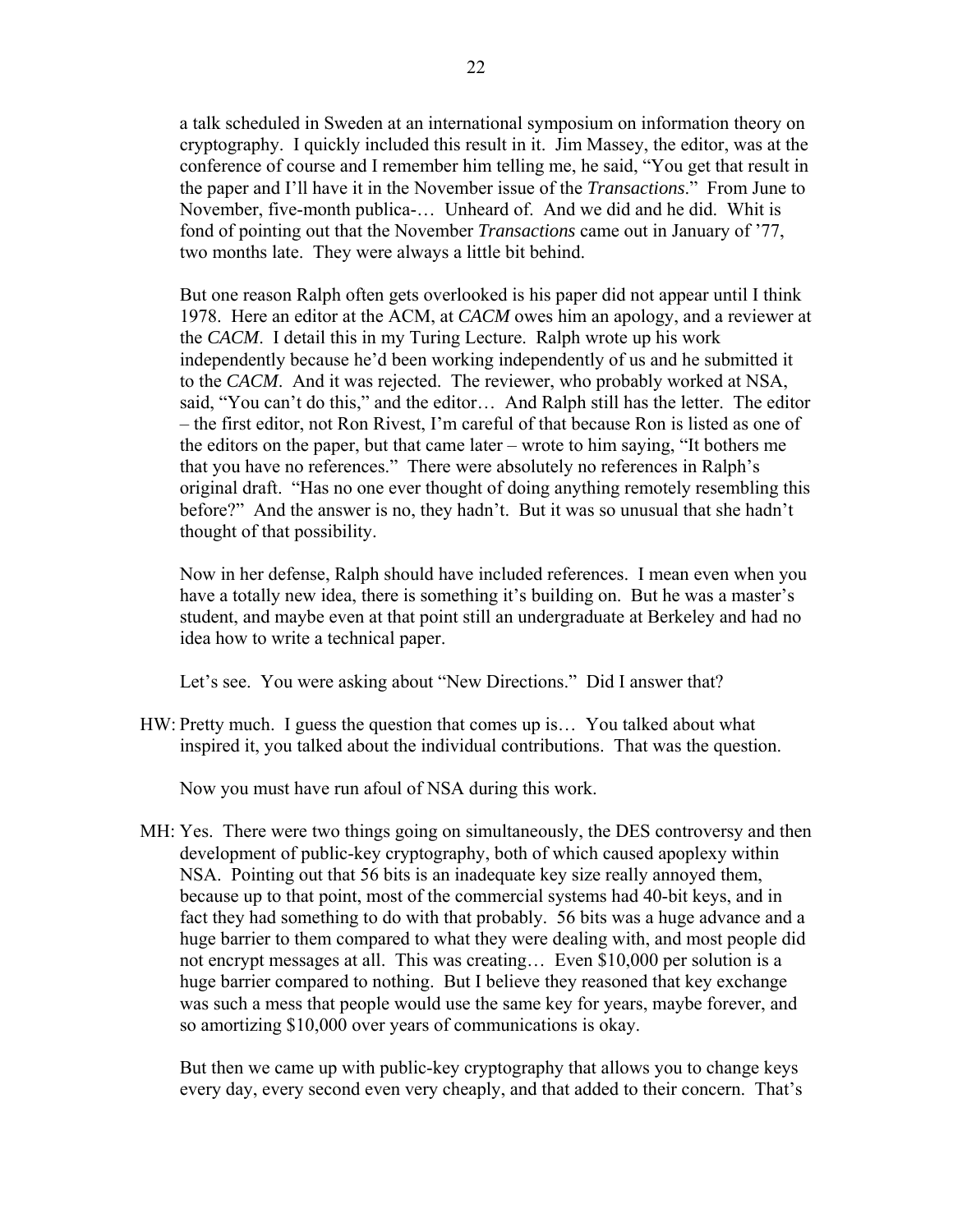when things like the Meyer letter came out. There was basically a war with NSA. I was not a peacemaker at the time, so when I felt they made war on me, I made war back on them, and I may have actually started it. I mean that's how wars start, each side thinking the other has started it.

 The good news is fairly early on, in 1978, peace was declared between me and NSA. Not the whole community. I mean other people still saw them through negative eyes. I have to give the credit for that peace deal to Admiral Inman, the Director of NSA at the time. I got a call from his office in 1978 saying, "The Admiral is going" – or "the Director," whatever they called him – "is going to be in California and would like to meet with you if you're willing." We had been fighting it out in the press and never talking directly to one another. I jumped at the opportunity. He came to my office and he told me that he was meeting with me against the advice of all the other senior personnel at the agency. They must have been depicting me as the devil incarnate, because he looked over to me. He said two things. He said, "I don't see the harm in talking." The other thing he said, he looked over at me and said, "It's nice to see you don't have horns," because that's how I was being depicted.

Well, I had been seeing NSA not quite as the devil, but I had been seeing them as Darth Vader – remember, this was around the time the *Star Wars* movie had come out – and I was Luke Skywalker. I'm 71 now, but back then I was 30 years… Let's see. Yeah, 30. I was in my early thirties. I was the young hero. I had seen them as kind of a devil and I looked over at him and said, "Same here." Out of that grew an initially cautious relationship but that became a friendship. And he would agree. We're good friends now and have helped each other out in various ways. We try to understand each other's perspectives. We don't see everything eye-to-eye, but we respect one another, and that's a big difference.

HW: Did you patent any of these ideas?

MH: You bet. [laughs] Stanford had a very generous patent policy in those days. I don't know what it is now, but in those days, if you developed a patentable idea at Stanford, you owned it, unless it was done under government, a contract where the government would not allow you to own it. But in that case, the government allowed Stanford to own it. That was the case here – NSF, the National Science Foundation was supporting this research. So Stanford had to own the patents, but the inventors would get one-third of the royalties. If you think of three of us, Whit, Ralph, and myself, we'd each get about 10%. With that motivation, we in fact were very careful to patent things, though I didn't understand the patent system very well. The bottom line is even though we patented it and there was a big patent fight between Stanford's licensee and MIT's licensee, we ended up getting clobbered and we made no money, and RSA – Rivest, Shamir, Adleman, and Bidzos as the CEO – sold their company I think for \$250 million. So yes, we patented, but it didn't do very much good.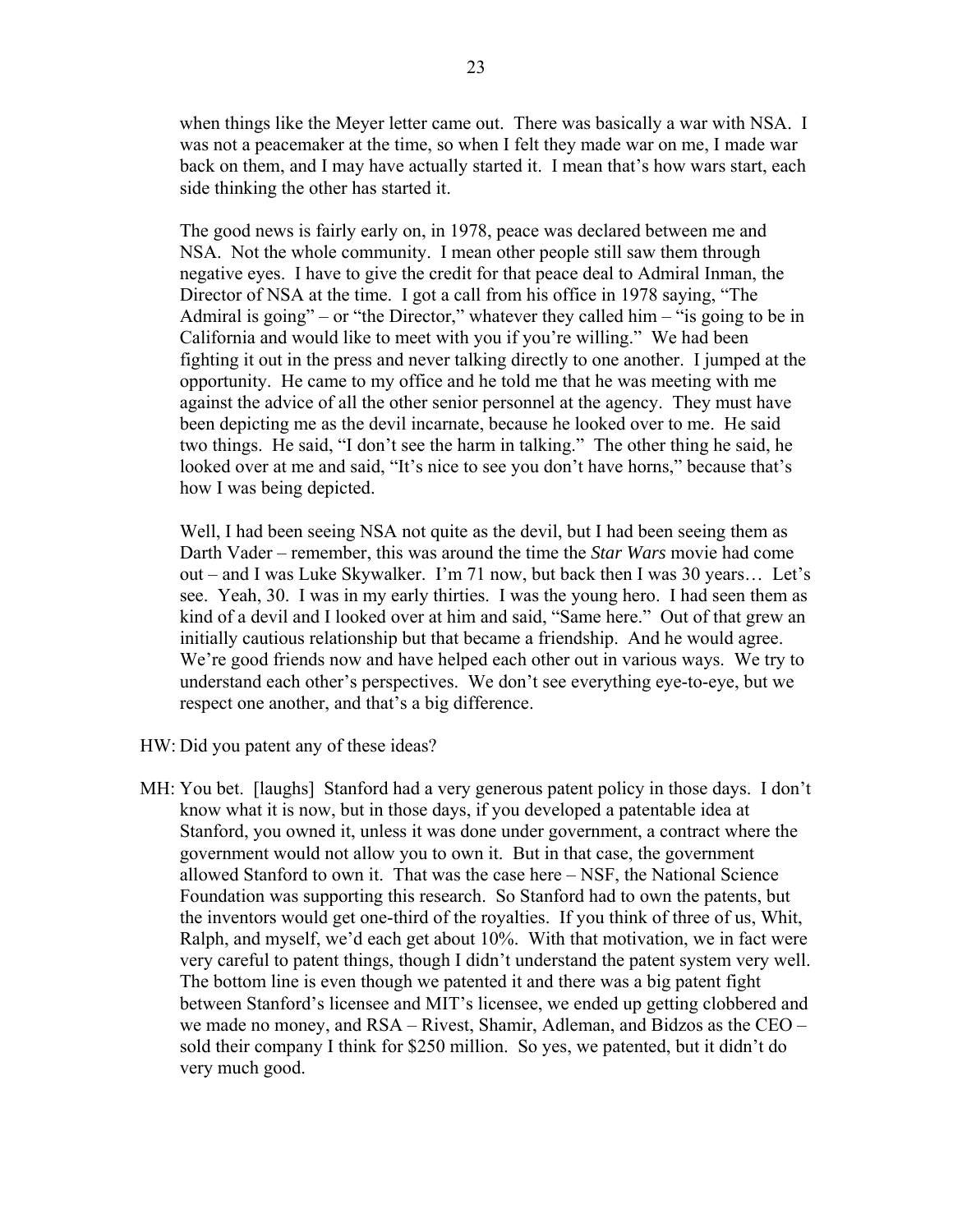- HW: Sort of leads to my next question. These results are the cornerstone of Internet commerce. Did you gain anything from it beyond the gratification of your intellectual curiosity?
- MH: Yes, I did. Although it's all a question of how you look at it. Early on and as I was learning to be a peacemaker, before I'd really learned how to do it, and it really as I say started with the marriage but it carried over to the international, and it also carried over to cryptography, initially when I was still in war-making mode – I was really pissed with Jim Bidzos and Rivest, Shamir, and Adleman, because in their paper, RSA, I mean Bidzos wasn't on the paper, they credit Whit and me with inventing public-key cryptography. They didn't know about Ralph. When it came time to pay royalties, they said, "Your patents are invalid. Sue us." My perspective initially was "They're stealing money out of my pocket."

Well, there's a difference... But then I thought it through. Some years later I thought it through. I reframed it. Instead of RSA stealing money out of my pocket, they'd actually put money in my pocket. How did that work? RSA Data Security, the company that they formed and that Jim Bidzos really made into a success, established public-key cryptography and cryptography in general at a much earlier stage than I think it otherwise would have been. Jim's a great marketer. You could argue that we gained 5 to 10 years because of his marketing efforts with RSA. Now they made a lot of money out of it, but then I ended up making money out of the market that they created. Not off of our patents, but for example PayPal. I was on PayPal's technical advisory board, scientific advisory board before they were PayPal, when they had a whole different product. I made money from that. I've been involved with other companies. So I reframed it. Instead of being pissed at Jim Bidzos and RSA, I should thank them, and we're now good friends. And by the way, it's a lot better having friends than enemies.

HW: What was Hellman Associates?

MH: Oh, Hellman Associates.

HW: And what became of it?

MH: Most Stanford engineering professors have consulting practices. So I was doing consulting. I decided to try to build it into a company rather than just an individual consultant. Initially we designed a communication system for offshore drilling. They were moving from mechanical control to electronic control and they needed to make sure that when they pressed the button up here that said, "Open a valve," it didn't shear the drill pipe, which you might do if you have to get out of there in a hurry. So they needed very strong error-correcting and error-detecting codes, which I was able to design for them. We did that through… Actually that was an earlier incarnation, but basically Hellman Associates.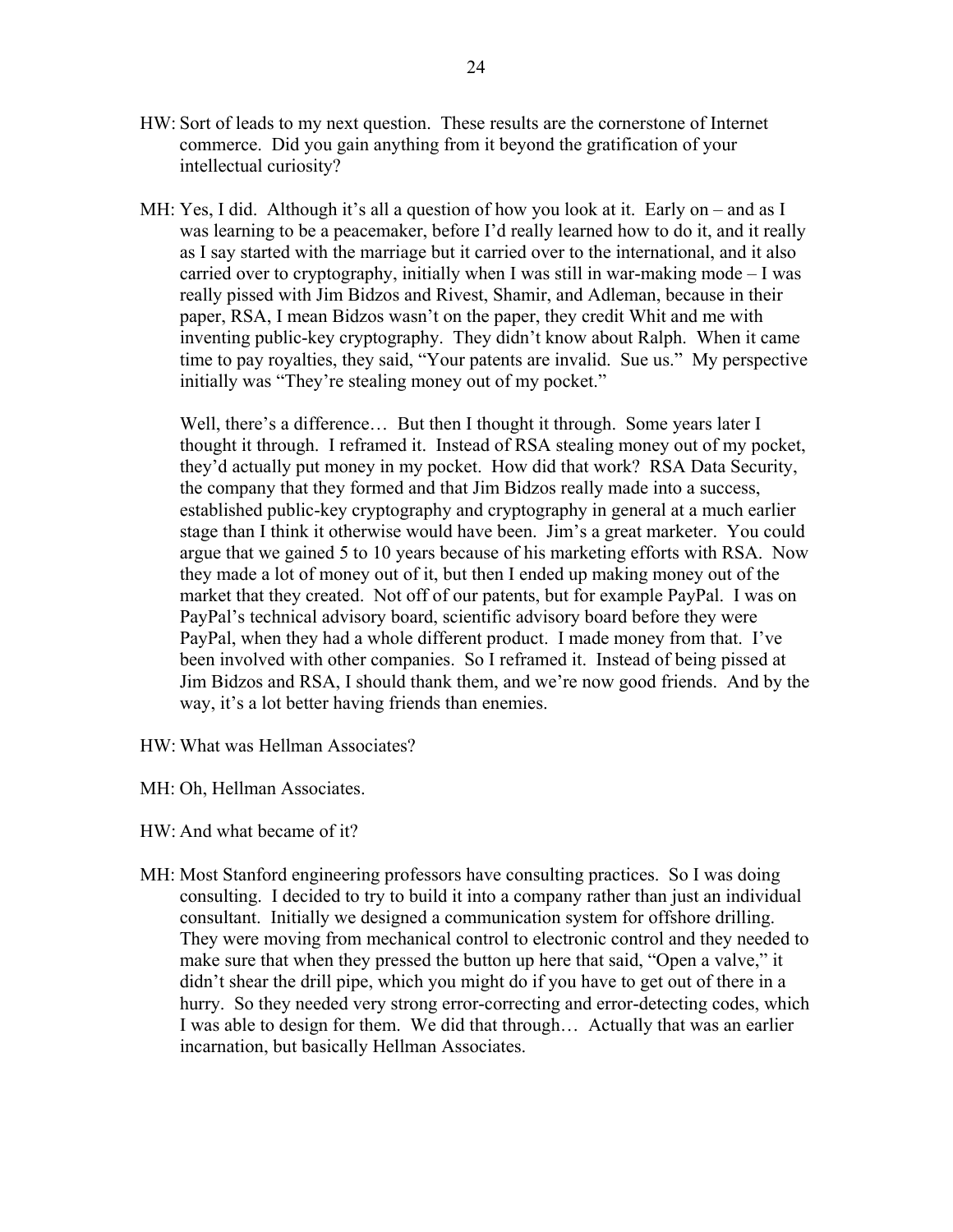Then Harry Van Trees, who had been a professor at MIT and was then at CommSat, I think he was chief scientist at CommSat, when the work in cryptography was becoming a big thing, he asked me to come back and do a short course for top management at CommSat, which I did. And someone else asked me to do a course. I realized if there were two or three companies asking me to do this, there were probably a lot more people that wanted it. So I decided to offer a short course on cryptography and data security. I had no idea how to market it, but I figured I had such a reputation at that point, such a head start that even if I screwed it up, which I did, I could probably still make money and learn what I needed to learn.

 It started out as a continuing education short course company and I got Gene Franklin, who was in many ways the father of digital control, to do a course on digital control with one of his students, former students. Ned Weldon from Hawaii asked me about "Hey, what about including one on error-correcting codes?" which he'd written… he was co-author of the most widely used text. So it became a short course company.

 But we also then moved into product development and tried to get a non-exclusive license to RSA. [laughs] Remember that there are limitations when you do work under NSF or other government contract. Like I couldn't own the patents. Stanford had to own them. There's another requirement that, if possible, the university has to license non-exclusively rather than exclusively. So Stanford had been talking with MIT about pooling the patents and creating a patent pool, and MIT kept telling us it was much too early. Well, then Ron Rivest pays me a visit and he lets drop that he's formed a company, which became RSA, and they're about to get an exclusive license to MIT's patents. I was livid. I mean here MIT's been telling us this, and yet Ron was nice enough to tell me this.

 So I got my vice president, a former student of mine, at Hellman Associates to write a letter to MIT's technology licensing saying, "We understand that they are interested in licensing and we would like to know the terms for a non-exclusive license," and I don't know if they ever got back to us. But when I thought through the patent fight… See, again, my original view was MIT and RSA were the bad guys and had lied to us, etc. When I tried reframing it, how could MIT and in particular RSA see me as the bad guy? I put myself in Ron's shoes – "Here I go and tell Marty this thing and he goes and gets this letter written trying to kill our company." So both sides made mistakes.

So that's a little more on Hellman Associates than you asked for.

HW: Did you become involved in the computers privacy debate?

MH: Yeah. Well, the DES controversy was part of the privacy debate. How much security should people have and does the government have the right, does NSA have the right to decide what level of privacy we get? Basically 56 bits is a minimal privacy. So yes, I was very involved in that.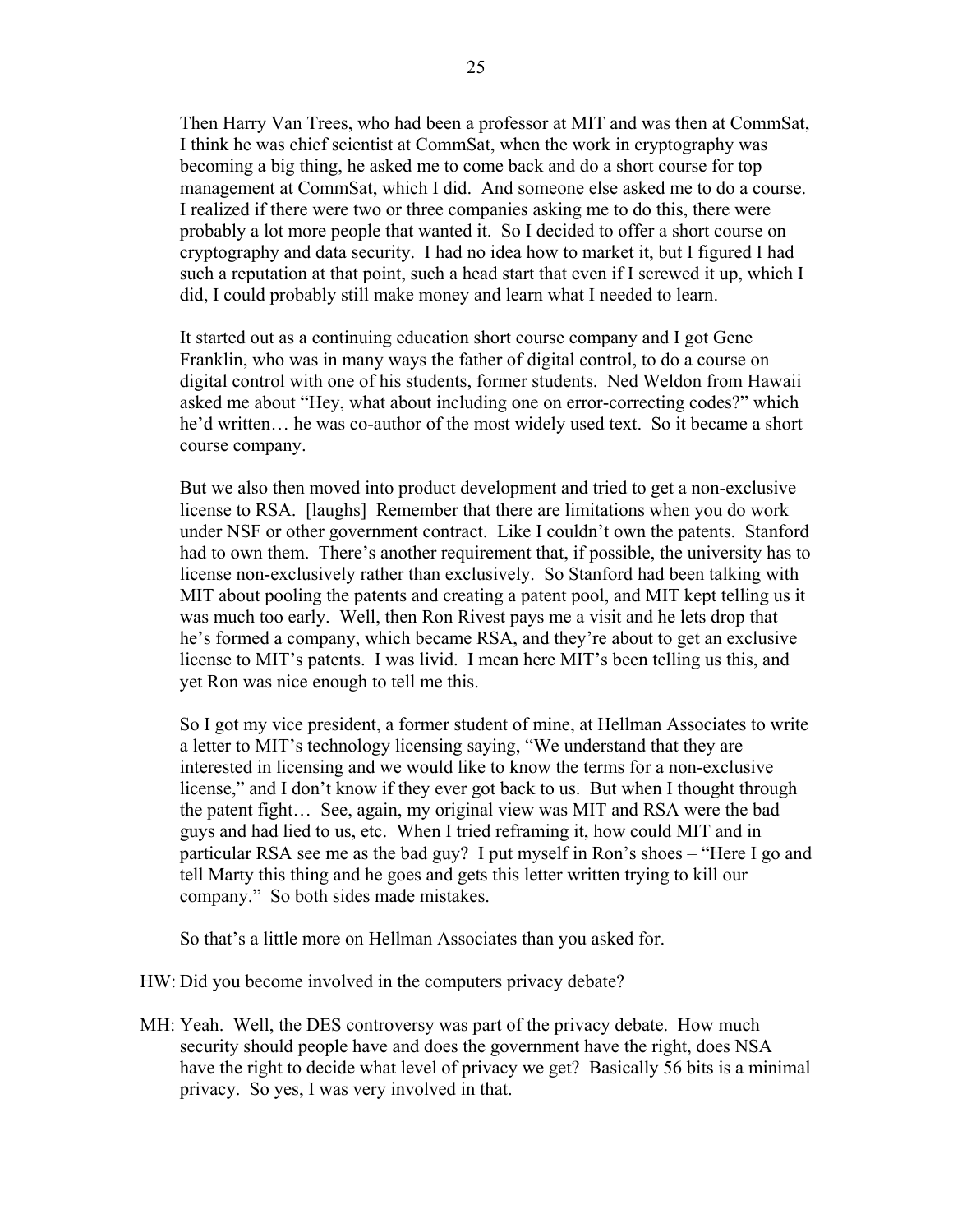- HW: One of the mathematical problems that acquired prominence from your work was the discrete logarithm problem. It had been known for a long time and now it assumed great importance. Can you tell us about this problem and your contributions concerning it?
- MH: Yeah, and actually I'll start with John Gill's contributions. I came on the faculty here in '71. John was hired in '72, also in the same lab that I was. He had done his PhD in math at Berkeley under Manuel Blum, who's usually thought of as a computer… is a computer scientist, and John's thesis on oracles and things like… I mean I don't understand it all, but it was a seminal work.

 But when I was looking… I think by this time I was with Whit. I was looking for one-way functions, which are the simplest form of cryptographic entity. They're functions that are easy to compute but hard to invert. In general when you're doing research, even if you want to find a cryptographic system which is more complex than a one-way function, you usually start with one-way functions and try to build up.

 So I went to John, who knew more math than I did. Oh, and I should mention John's undergraduate work was at Georgia Tech and he's one of the first black graduates of Georgia Tech. A very interesting man. And brilliant. I went to John and I said, "I'm looking for functions that are easy to compute, hard to invert. Do you have any suggestions?" I think the first one he threw out was factoring, which of course is the basis of RSA and which Whit and I had already tried unsuccessfully to use in public-key cryptography, although we should have seen it for various reasons. I said, "No, we thought of that one. We haven't seen how to make it work." I said, "Any others?" He said, "What about indices?" which is the mathematical term for discrete logarithms. I said, "What's an index?" and he explained it's this discrete logarithm and exponentiation is easy to do but discrete logs appear to be very hard.

 So I was playing with that function and Steve Pohlig, a former student of mine who unfortunately just passed away about a month ago, worked at Lincoln Labs most of his… in fact his entire career after his PhD, Steve and I came up with a conventional cryptographic system which we published based on discrete logarithms. If we had done the arithmetic mod *n* instead of mod *p*, that is mod a composite number instead of modulo a prime, we would have had RSA. We actually had looked at doing the arithmetic mod *n*. Then you had to the computation mod phi of *n* instead of mod *q* minus 1. It was a little more complicated and I think we were doing this before Whit and I had come up with the public key concept, so we didn't actually think of using it that way and we didn't come back to it.

 But yes, we looked at discrete logarithms a lot. That was the basis of the Diffie– Hellman–Merkle key exchange. I was playing with this one-way function and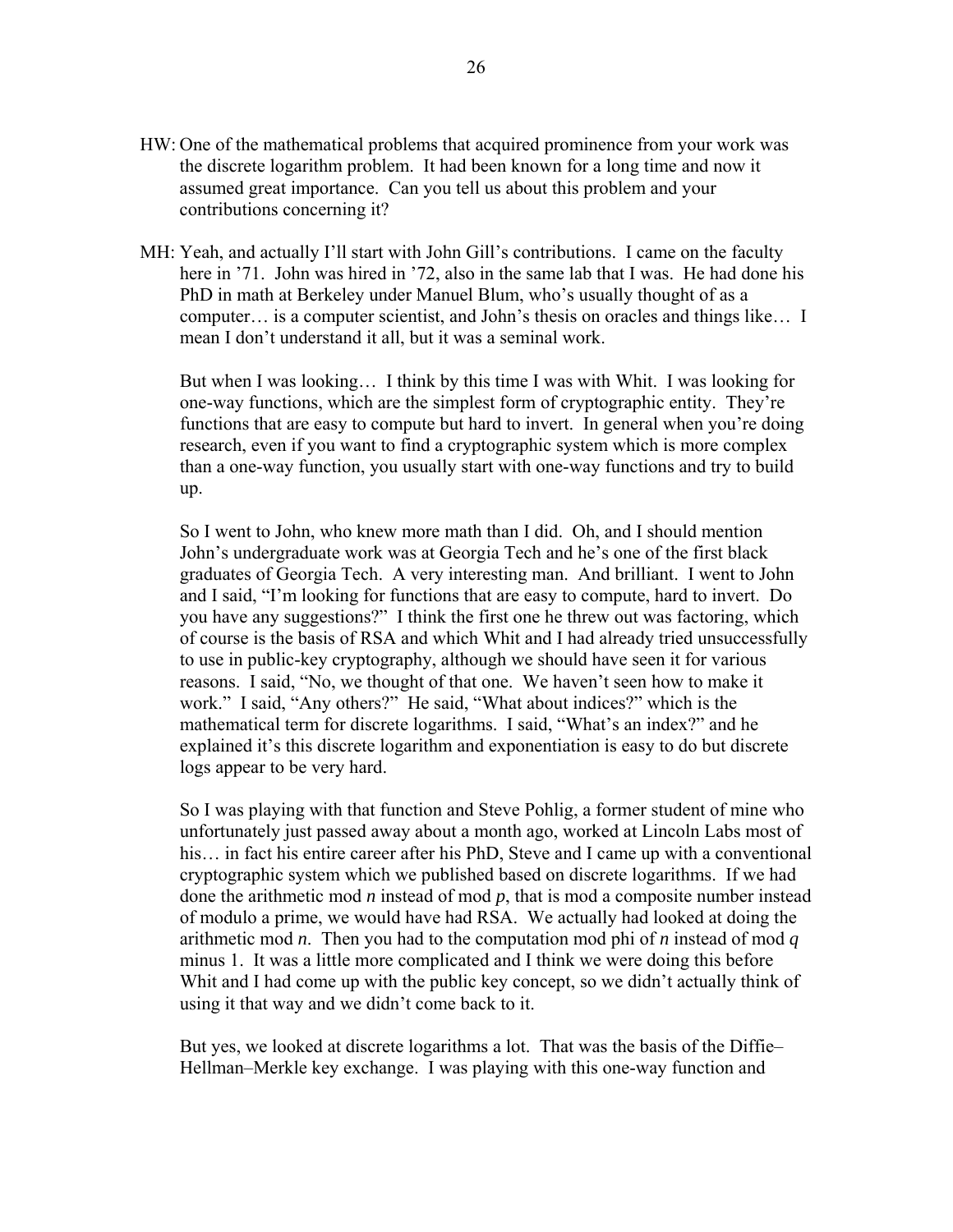trying different things, and I was trying to create a public-key cryptosystem, but what I created was a public-key distribution system, a Merkle system.

- HW: Of course the Diffie–Hellman protocol is broken once a quantum computer with enough qubits is constructed. What do you think of this possibility?
- MH: Well, once you can build quantum computers with enough qubits, I don't work deeply enough in this to be able to comment, but I've talked to various colleagues, not in the last year or two, but most of them think it's at least 10 years off before we have to get worried about the possibility and then we'd have another 10 years. So it might happen.

 But the other question is "Can we increase the number of bits?" and "Will they be able to build 10,000-qubit machines?" But I have been arguing, and I think I argue this in the write-up of my Turing Lecture, separate from quantum computing, there's another real risk to discrete logarithms and factoring. There have been major advances in both factoring and discrete logarithms, and the same advance always seems to apply to both. In 1970, 1980, and 1990, roughly 10 years apart, each of those roughly doubled the size of the key that was needed. Now since 1990, since the number field sieve, we have not seen any major advances. That's 27 years now roughly. Well, it could be closer to 30 years. So many cryptographers have tended to say, "It looks like factoring and discrete logarithms have hit a brick wall. We're not going to make any more progress."

 But with the work I've done on estimating the risk of nuclear deterrence failing where people point to 72 years since World War II or 50 or 60 years with having had enough nuclear weapons to call it deterrence with no catastrophic failures, but I've analyzed that and said, "Wait a minute. How far into the future do we need to project? And with what confidence?" If you want 95% confidence, you can only project a third as far into the future as you can see back into the past. If you want 50% confidence, you can project roughly as far into the future as we can see into the past. But in terms of being confident that we will not have a nuclear war, we probably need 99.9% confidence.

 Anyway, I looked at things like this and I then applied it here. I thought of each decade as a coin toss. In the 1970s, the coin was tossed and we had a major advance in factoring. In the 1980s, the same happened. 1990s, we got number field sieve. The aughts, we tossed a coin – no major advance. And in the cu-… Oh, …….. Yeah. So we've had roughly two decades, two tosses without, maybe getting close to three without a major advance. But if you have three heads in a row – that's advances – followed by three tails in a row when you toss a coin, would you dare predict that heads is never going to occur again? Absolutely not.

 Now that's a model. Maybe it's not the right model, but it's not an unreasonable model. So I think we need to be, especially if we want 99.9% confidence that our digital commerce will not be brought to its knees, that we ought to be thinking about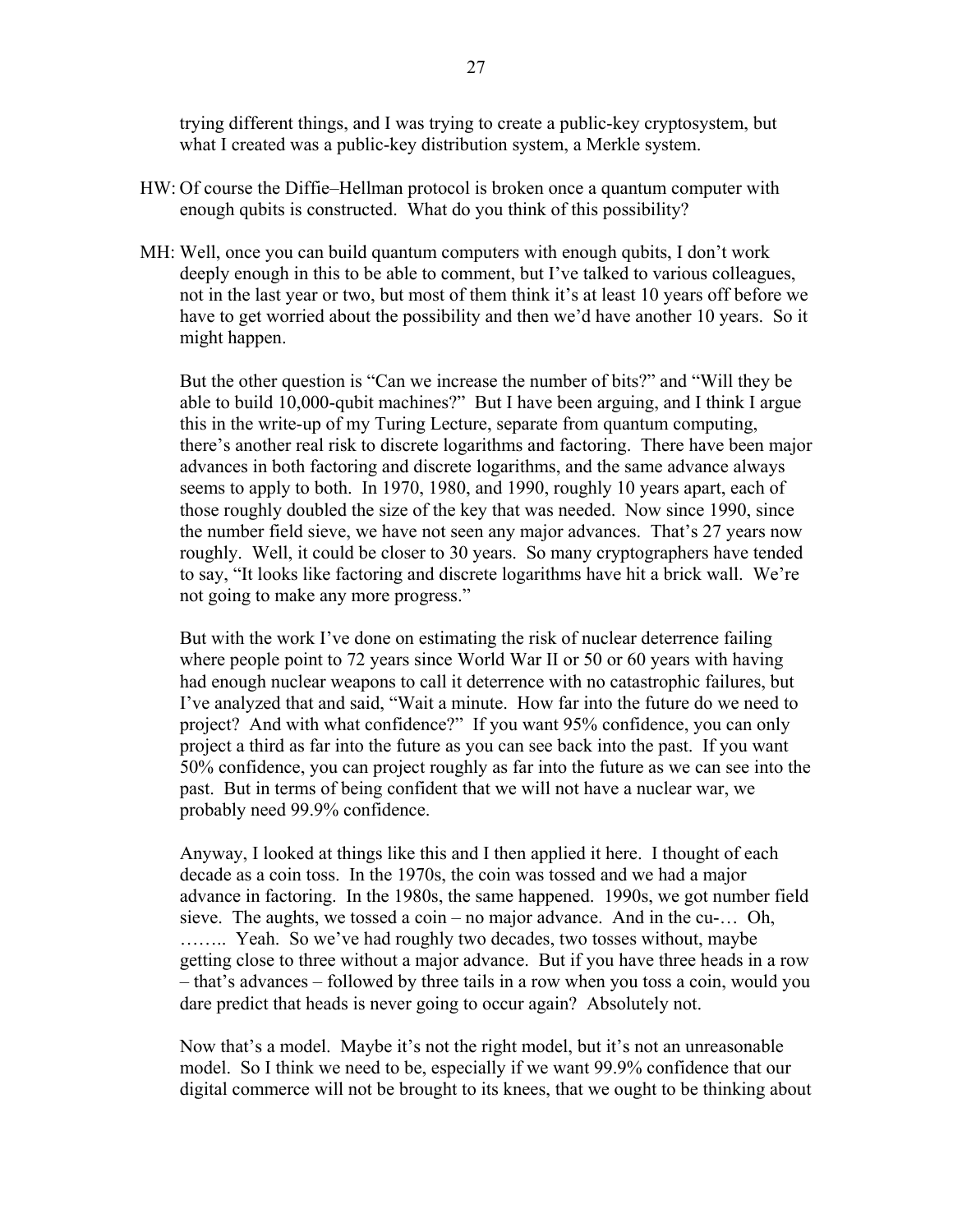backup systems. And actually not just thinking about them but building them in so that right now while public-key cryptography is still usable, you still have a backup system that if public-key cryptography was broken tomorrow by either a quantum computer or a major advance in factoring or discrete logs, that we would be fine. You'd still be able to make do with the second system.

 It's like NSA talks about "belts and suspenders." They never want to be caught with their pants down, so they wear belts and suspenders. If your belt is cut, you still have the suspenders. If the public-key cryptography is broken, you'd still have Merkle tree signatures for example for signing things. Or if public-key cryptography is broken, you would still have key distribution centers. Or if the key distribution center is compromised, you would still have public-key cryptography. You just work along seamlessly even if one of them is broken.

- HW: Are you happy with what happened to public-key cryptography subsequent to your involvement?
- MH: Yes. I try to be happy with what's happened in any way. I mean we have two choices when things happen – we can be happy with them or miserable. And if you can't change them, it's better to be happy than miserable.

 Take the election of President Trump. Many things I don't like about it. On the other hand, he's bringing the nuclear threat back into sharp focus for people. A bill was introduced in Congress as a result of Trump's election – it hasn't gotten any traction, but it might – that says that the president cannot legally authorize a nuclear first strike without congressional approval. A second strike, you can't get Congress together, yes. That should have been there under Obama too, but only under Trump are we getting the traction to have that even introduced as a bill.

 So am I happy with how public-key cryptography has worked out? Yes, on two counts. First of all, I have no choice, and so I'd rather be happy. But secondly, it's worked out pretty well. It's widely used. Whit and I won the Turing Award – I can't complain about that. While I didn't make \$250 million as RSA did, I'm comfortable. I'm a lot better off than delivering groceries up five flights of stairs for a 10-cent tip. So yes, I'm happy.

- HW: [chuckles] What was your reaction to the news that the Diffie–Hellman protocol perhaps I should say "Diffie–Hellman–Merkle protocol" – and public-key cryptography had been discovered a few years earlier by researchers at GCHQ in the UK?
- MH: I was a little bit pissed. I was particularly pissed when I got an email sent to a large number of people – I was part of the distribution – from a colleague at another university who shall remain nameless saying, "For the true story of the discovery of public-key cryptography, go here." Well, when my colleagues, including Jim Omura, told me that I was crazy to work in cryptography, one of their reasons was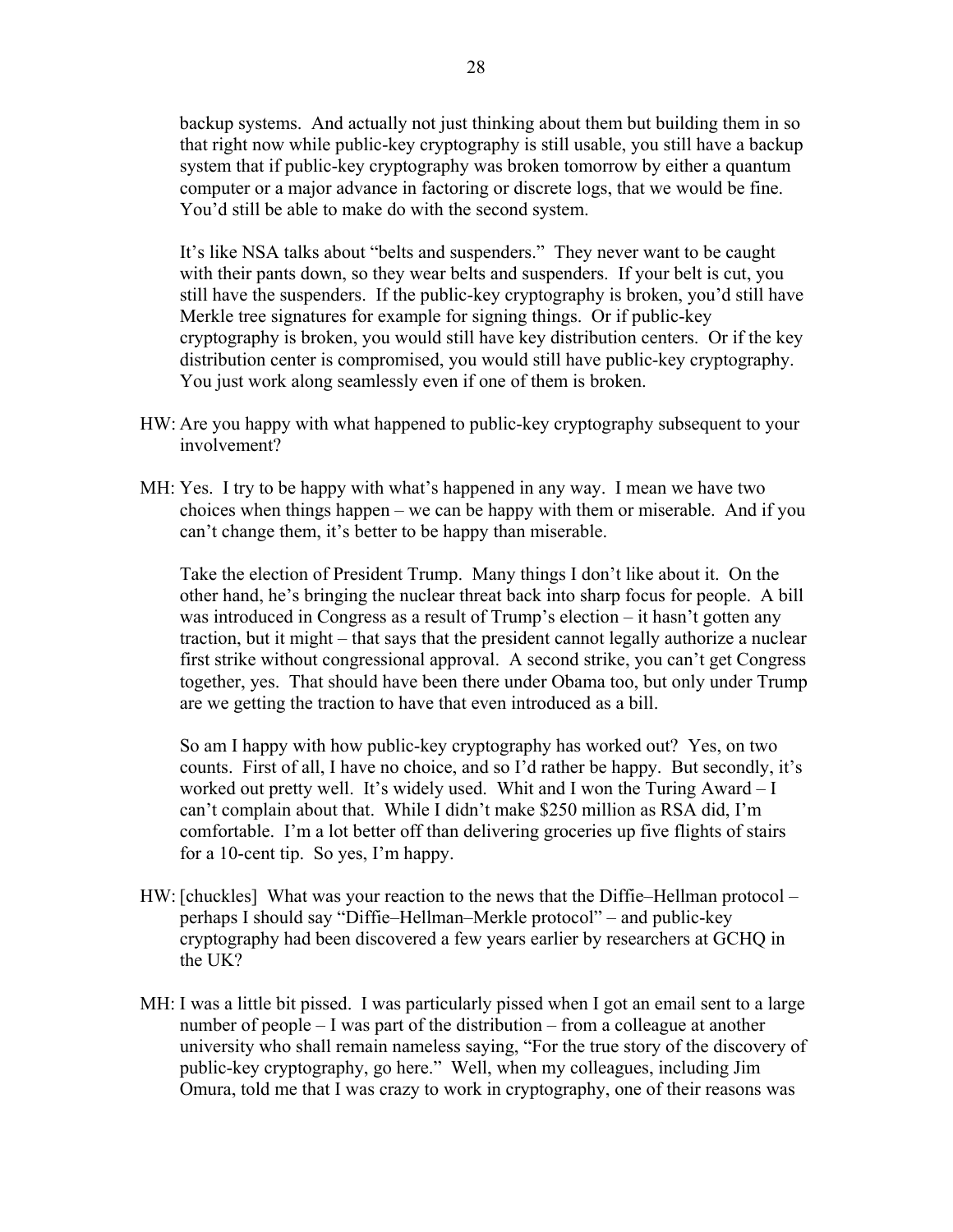"How can you hope to discover anything they don't already know? They've had billions of dollars' head start, decades' head start." I kept saying, "It doesn't matter what they know. It's well established that the first to publish publically gets the credit, not the first to discover and keep secret."

 But even there, I'm okay with this. First of all, it's important to note a couple things. We don't know what they published in the classified literature and when they published it. They've told us. I believe that they're telling us the truth, but there's no way to be sure. Also, they had nothing on digital signatures, and they weren't careful to point that out in the early papers, and they should have. Also, I don't know if they realized the importance of it.

 But where I've ended up is we have two parallel universes – the public universe where Whit and Ralph and I deserve credit, and RSA for public-key cryptography; and then there's this parallel uni-… And in that universe, GCHQ is a footnote with all the caveats – you know, "Whoever publishes first gets the credit" and "We don't know for sure what they had published or if…" I mean they've produced it now. Although I'm 99.9% certain they're telling us the truth about that, but still it is a caveat. And in the classified literature, they get the credit and we're a footnote. That's how it should be. But fortunately it's worked out pretty well. I was a little concerned at the time, like with this colleague's email. But largely the public universe has treated GCHQ as a footnote. An important footnote, but a footnote.

 And my heart goes out to these guys. They toiled in anonymity and it's got to be really hard for them to see us getting more of the credit publically than they. To the extent that the work they did benefitted my security, I have to be thankful. To the extent that they contributed to things like Vietnam and Iraq, I mean things like that in the past, it's fine with me that they toiled in anonymity.

- HW: Much of what we're discussing was written up for popular consumption by Steven Levy in his book Crypto. What do you think about this book?
- MH: Let's see. I think Steven did a great job. There was a problem though, that Steven, as I think many authors, likes to have a hero in each chapter. In the chapter on public-key cryptography, Whit is the hero and I am almost an afterthought, and in the chapter on DES, I'm the hero and Whit's an afterthought. Unfortunately only the first one, the one where Whit's the hero, was published in *Newsweek* I think it was, and a cousin of mine who got *Newsweek* said she wanted to murder somebody. She's my best publicist. But I think… I mean he did a wonderful job of publicizing it and I understand why he liked… To create interest and to get the large readership, you have to do that kind of thing.
- HW: The Turing prize is the equivalent in computing to the Nobel Prize in other areas of human achievement. How did you react to the announcement that you had won this very prestigious award?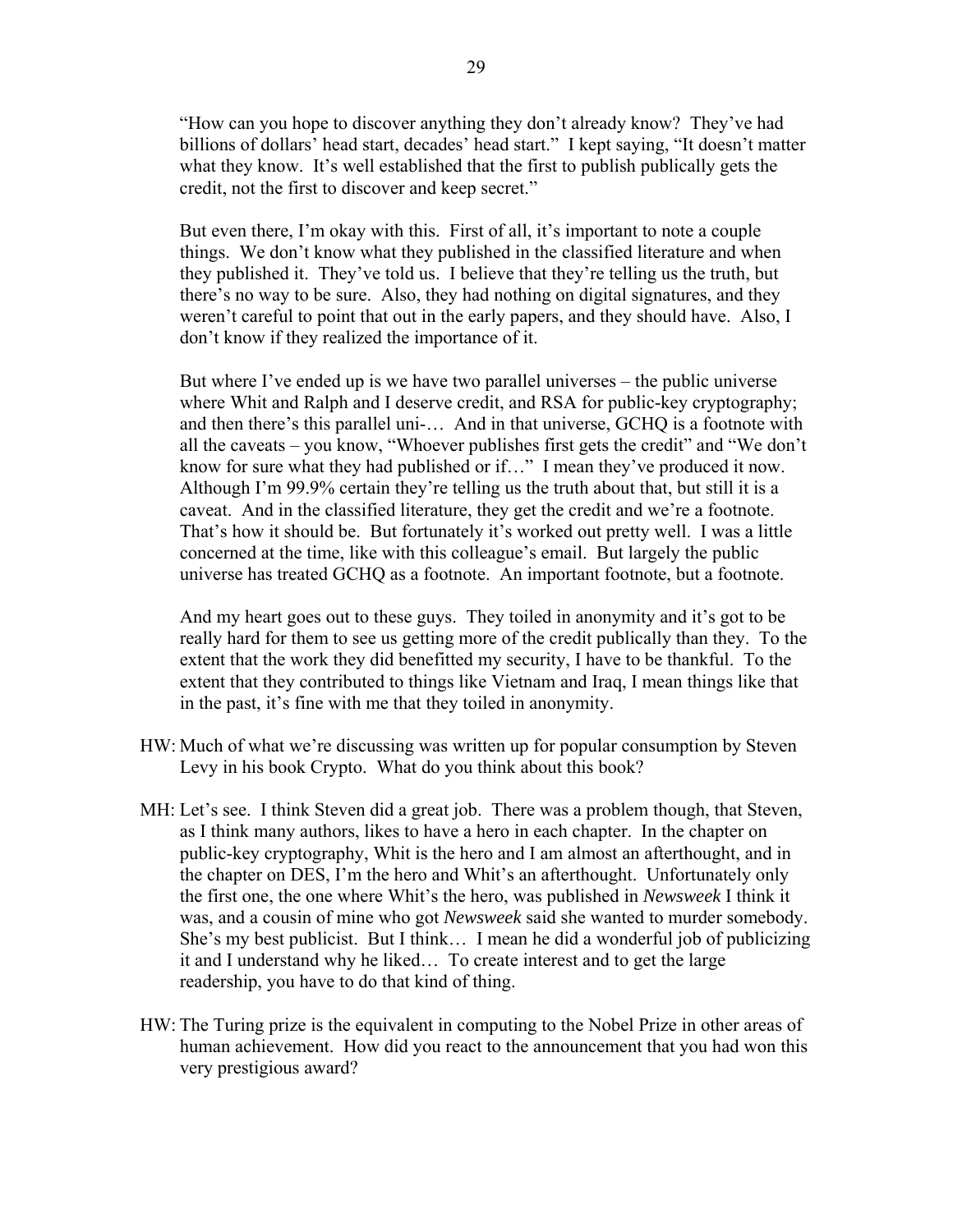MH: I'm going to tell a story on myself. My professional association has been primarily with the IEEE. That's where I published, that's where I was an editor, and I actually wasn't even a member of the ACM when I won this award. I knew it was the top award, but I didn't know a lot about it. So I get the call from ACM and they're telling me I've won the Turing Award, and I think what a great and wonderful thing. But I didn't realize, among other things, that there was a million dollars connected with it. [laughs] The next day, so it's almost 24 hours later, I'm talking with one of Stanford's PR people and he says, "So Marty, it's a crass question, but you're going to get asked this. What are you going to do with all the money?" I had to say, "What money?" And he explained to me.

 So I was pleased, very pleased to be honored this way. I thought it was particularly gracious of the ACM to give the award to somebody they felt deserved it who was not a member, I mean. But then when we learned that there was half a million, at least my half of the award, I talked with my wife about this, Dorothie, and we quickly agreed to use my half of the million to further our efforts to build a more peaceful, sustainable world.

 And we are doing that, with the initial focus being on publicizing the ideas in a book that we wrote that combines the… Someone described it as a "unified field theory of relationships." Unified field theory of physics would take quantum mechanics, the very small, and unify it with relativity, the very large. Here we take the very large, nuclear war, take it through conventional war, because the most likely way a nuclear war would start is some small conventional conflict escalating out of control likely – Turks shooting down the Russian jet a year and a half ago. But we also take it down to the micro, to the microscopic level, in our case the marriage or how I interact with Jim Bidzos. Do I demonize him? Do I demonize NSA? Or do I try to understand their perspective? Do I have respect for them? I might disagree with them, but do I respect them. And we explain how not only are the same tools needed to avoid divorce and nuclear war, like "Getting curious instead of furious" is one of the ways we summarize it.

 But we also found that working on both at the same time actually accelerated progress on the two of them. You might think that if you're working on your marriage, as we were, putting energy in on the global challenges would take energy away from this. But we found quite the opposite, that this actually accelerated our efforts. Just one example. It was very hard in the early phases of making our marriage work for me to face my part in the fights we had, and it was hard for Dorothie to face her part. Each of us was into blaming the other, just like NSA and I were each seeing the other as the devil.

 There were times… We both had this, and this is Dorothie's part of the book. She says, "Sometimes I would go into the bedroom and throw myself down on the bed with my arms outstretched" – she admits to being dramatic – and she would plead to the heavens for help. She says, "I don't know why I kept asking, because the answer was always the same," and it was just in her head, it wasn't a voice booming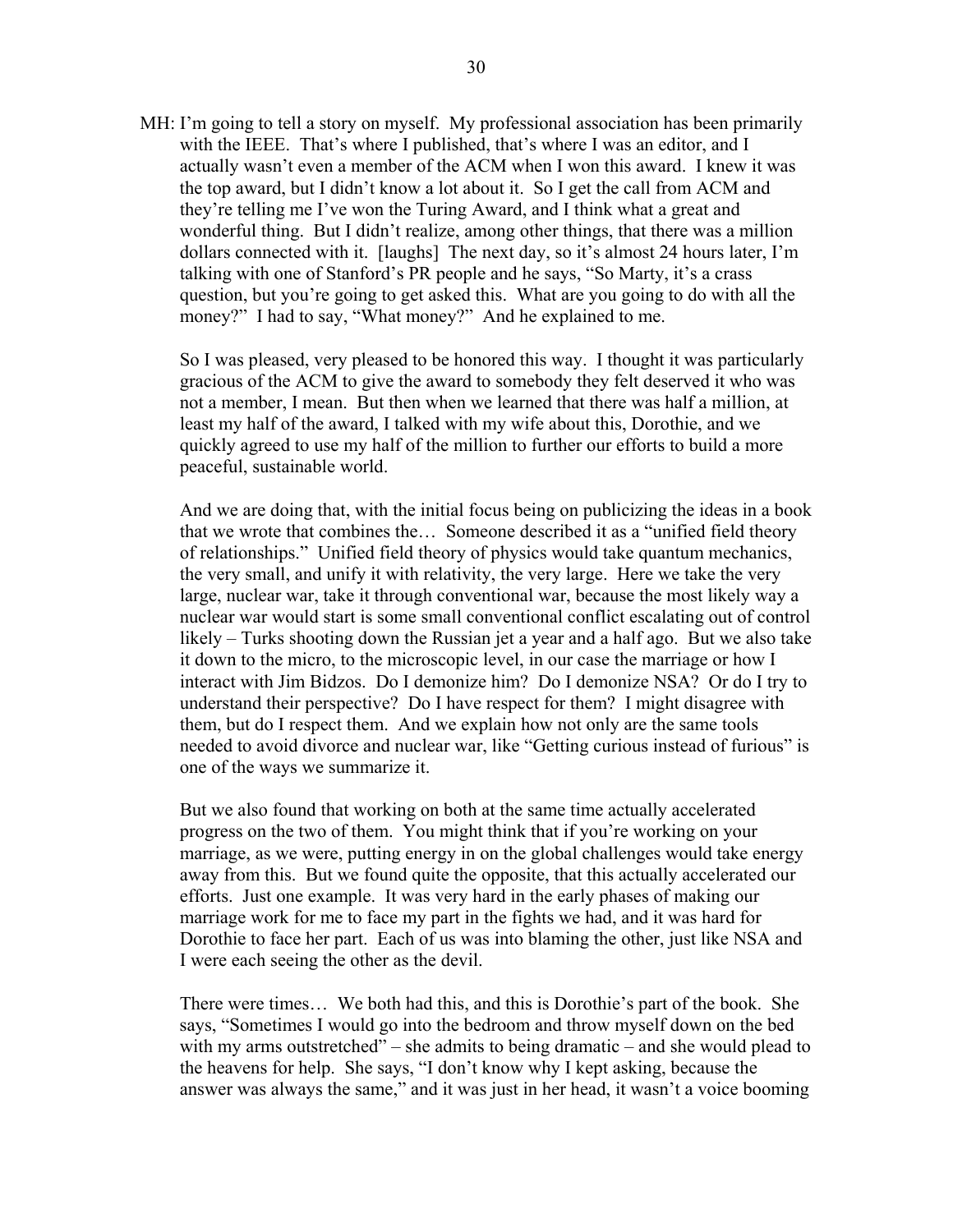out of the clouds, and it was "If you cannot make peace with the man that you're supposed to love most of all on earth, how can you expect world leaders to overcome their conflicts and avoid a nuclear war?" It literally would be the end of the world if she did not make peace with me, and that gave her the motivation to persevere when otherwise she would have given up.

- HW: You published a number of research papers on various aspects of cryptology up to about 1983. Then, apart from producing a few scattered articles, many of them expository, you seem to lose interest in the subject. I think you alluded a little bit to this earlier, but what happened?
- MH: I changed careers. In 1980, I realized, I woke up to the fact that if I kept doing what I was doing, if I kept Spock-like using logic when it didn't apply, illogically, my marriage was going to blow up in my face. And it surprised me that I was willing to change radically, and part of that radical change was to take on these international challenges that I was just talking about, particularly nuclear weapons.

 Remember, Ronald Reagan became president in 1981, and while the world was very dangerous under Jimmy Carter, his predecessor, we only realized that under Reagan, just like, as I said before, we should have had a law – we should have a law, we still don't have it – that prevents the president from unilaterally initiating a nuclear first strike. That's a dictatorship. That's not democracy. And what's the point in allowing that? It's a very dangerous situation. But only with Trump bringing the nuclear threat into focus for people has that bill even made its way to be introduced in Congress, much less passed. In the same way, Ronald Reagan brought the nuclear threat into focus to us by talking honestly about the war-fighting plans that our government had. That's what got me working on that other issue.

- HW: Now I want to turn to your achievements subsequent to your cryptologic work. I know in the 1980s you became very interested in the problem of nuclear deterrence, and you've mentioned it several times in this interview. In fact, I can recall that you returned from a trip to the USSR sometime in the '80s and were very excited by what you were doing there. Can you tell us something about how and why you became involved in this project?
- MH: Sure. The simple two-word answer is "my wife." As I've explained, I was so illogical in my use of logic that it was ruining my marriage, but I was so oblivious that I didn't realize it. Dorothie was looking for catalysts to improve things. Starting in 1980, she found something that was working, and we worked at both the interpersonal and the global level at the same time. Initially the group was working… The group doesn't exist anymore, by the way. It was working on environmental issues. Then Reagan became president in January 1981 and his honest or loose talk, a little bit of both, about fighting and winning a nuclear war, we began to realize, the group realized that the biggest environmental threat of all was a nuclear war. It could happen while we're sitting here and it would be over and the environment would be totally destroyed.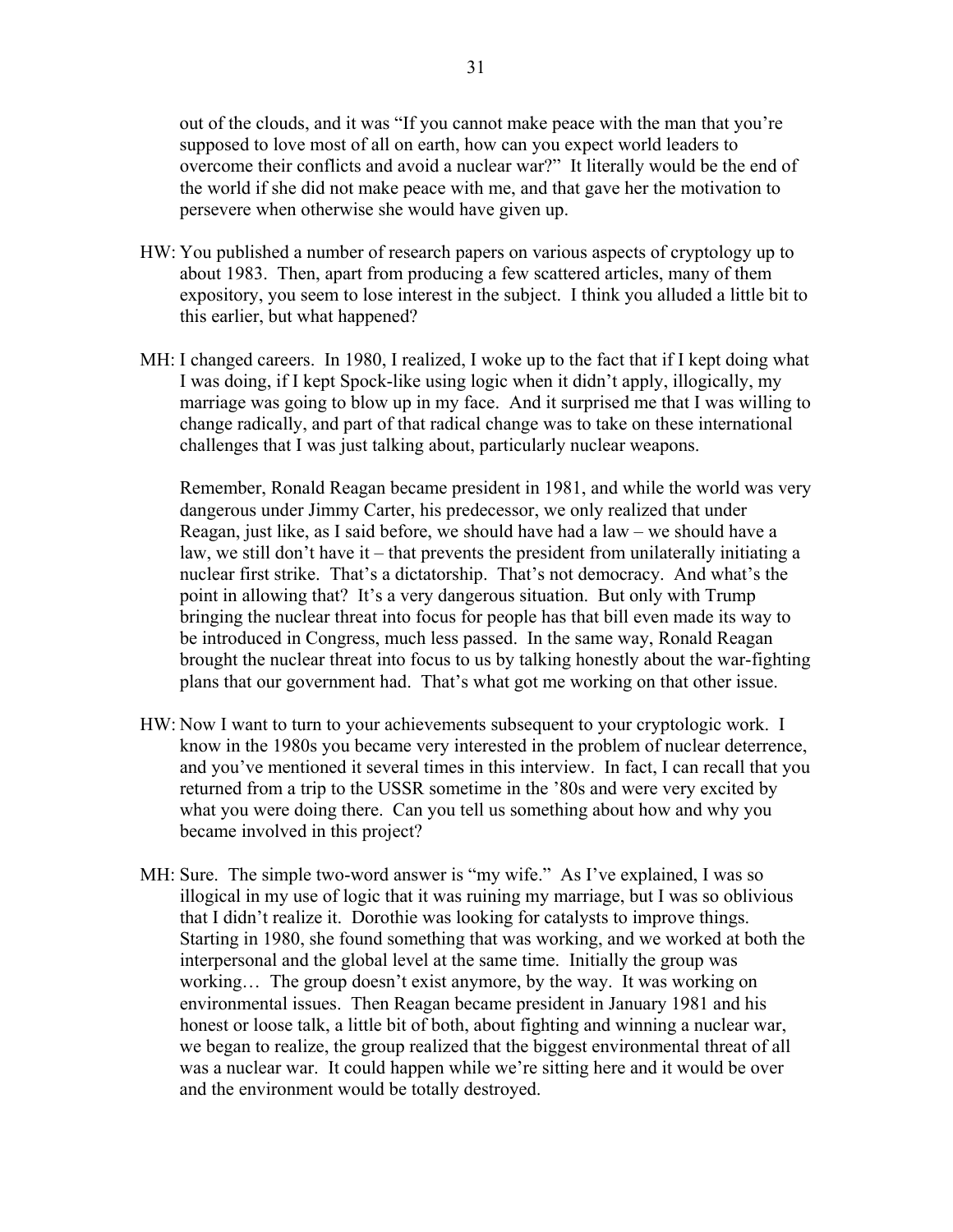So we started to research that problem. It was a really capable group of people. A number of Silicon Valley entrepreneurs had left their careers to work with the group full-time as volunteers. We concluded that you actually could not solve the nuclear threat in isolation from the war system itself. I still very much agree with that, that there's a problem that too many groups working on nuclear disarmament for example don't see the need to build a more peaceful world before you can ever have a hope of nuclear disarmament.

 But one of the big questions was "What about the Russians?" As we talked, we developed a grassroots movement in this country called the Beyond War movement. We'd have people into rooms like this and show a video and talk and try to get people, new people who wanted to work on changing this behavior so we would survive as a civilization. But the question that came up repeatedly was "What about the Russians? We can sit here and debate and encourage our government to change. The Soviets, the Russians cannot do that. What's the point?" We had two answers, one of which was "It's a system." If we change, they'll change. We can't be for sure, but we have open, that's all we can do, is try to change.

 But the other answer was Dorothie and I had been very lucky to have had relationships with Soviet information theorists. We'd had them in our home. I'd met them at conferences. Not always, because when the Russians are around, then there might be hidden microphones. In the Soviet Union, they could not talk honestly. But in the same study where I came up with that Diffie–Hellman–Merkle key exchange in May '76, a few years earlier, it must have been 1973, there was a Russian information theorist visiting at Berkeley and he'd come down and stayed overnight here. I remember him asking me, he says, "Martin, in school we are taught that the United States and the West held up on opening the second front" – you know, D-Day – "so that the Soviet Union would bleed itself dry. What are you taught?" He was curious. We'd had honest discussions like that. We said if there was a way that more Americans could have that, could experience that, that they wouldn't be asking these questions.

 Now we knew they had censorship, so we knew we couldn't have those openly. But still, in September 1984, Dorothie and I went over to the Soviet Union to an international symposium on information theory sponsored by their Academy of Sciences. The IEEE sponsored one and there were two not quite competing but parallel international symposia. With help from Pief Panofsky, now deceased but a very significant advocate on arms control in this country and Director of the Stanford Linear Accelerator at the time, and Sid Drell, who passed away within I think the past year or two, or past year actually, who was also very big on arms control and also prominent at SLAC, with help from them, we were able to meet with key people in the Soviet scientific community working on arms control. Because I knew information theorists, I didn't know arms control people.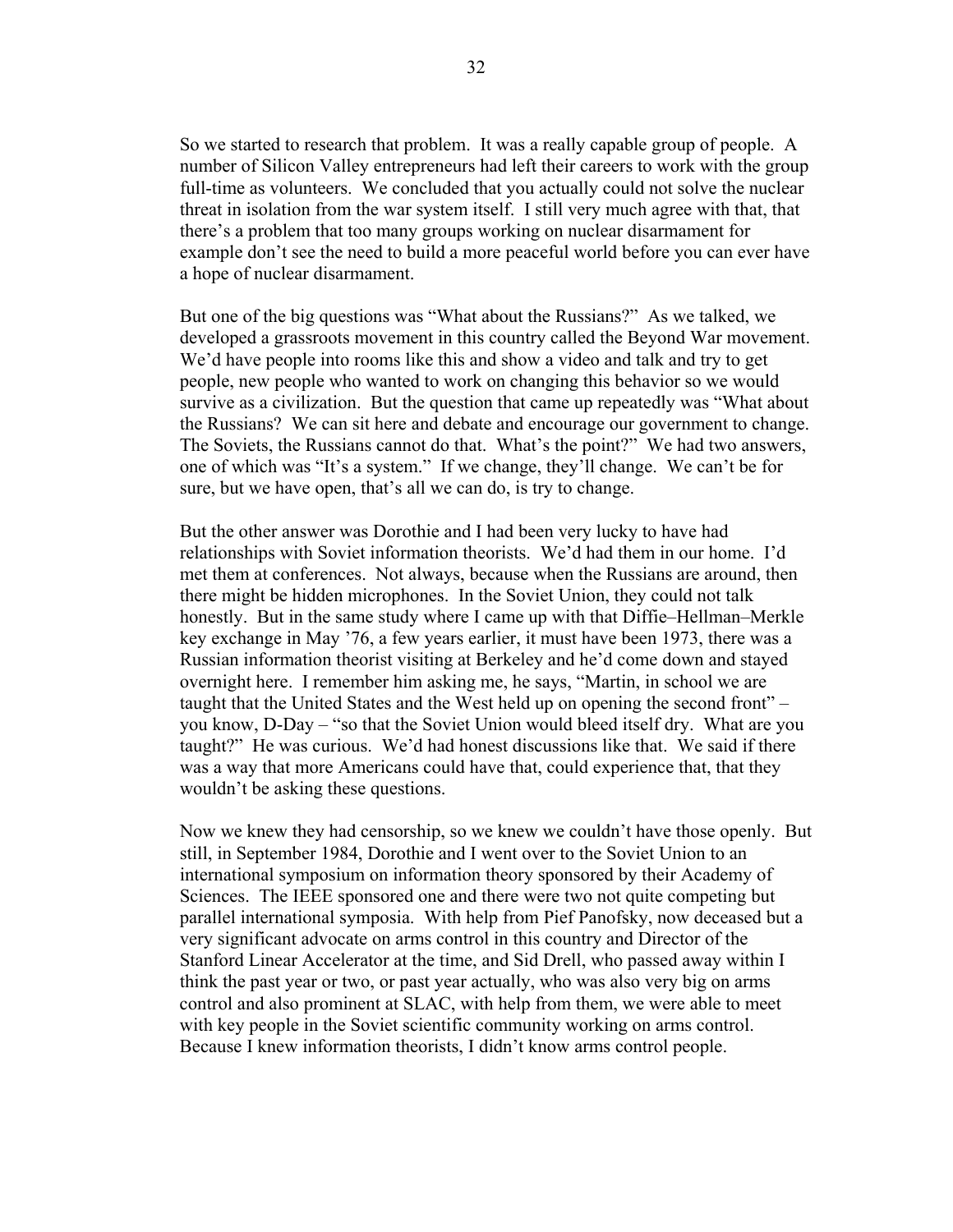We didn't know it, but we were meeting with people who, once Gorbachev was in power and we knew about the reform movement, they were in the precursor to that reform movement. We could tell by the way they talked with us that they were different from anything else over there. So we came back extremely excited, but we had trouble even getting people in our own group to believe the experience that we'd had.

 But out of this eventually grew a project two years later, after Gorbachev was in power and after he lifted censorship, we could do the kind of project we'd always wanted to do. We published a book in Russian over there and in English over here simultaneously. I mean obviously different languages, but otherwise word-for-word the same, and we had to be very careful on that because we knew anyone would pick up on differences. It was called *Breakthrough: Emerging New Thinking*, and it was a breakthrough. It talked about the equations of survival in the nuclear age and how we had to change. It was the first time in print I'm sure that any Russian author, especially for a Western audience, questioned their invasion of Afghanistan. That was questioned in there.

 The book came out in November '87. It actually has a 1988 copyright, but it came off the presses in time for Christmas gifts that year. Beyond War had about 20,000 people involved, so I think we sold 50,000 copies in this country and there were 50,000 roughly sold in the Soviet Union. It was a question of how many they could print. And, well, almost no one has heard of the book, so you could say it made no difference, and maybe it didn't. I think it had a… I like to think it had a profound impact, not necessarily in how many people read it, but we were talking with people who advised Gorbachev. We would talk with them about how the image of the enemy was a major problem, the demonization. Like Inman saying to me, "It's nice to see you don't have horns," or as we now demonize Putin and the Russians. I mean they make mistakes, but they're not the devil incarnate. We talked about this image of the enemy and how dangerous it was, and a few months later I'm reading a new report and Gorbachev was talking about the image of the enemy. Now we weren't the only group talking about it. There were other Western groups bringing it up. But I think we had some impact that way.

 In January 1988, soon after the book was out, Beyond War, the group that no longer exists that we worked with, had about 8 or 10 of the Soviet contributors and 8 or 10 people from the West who had worked on the book pair up in teams. So a Russian… a Soviet and an American, and we'd go around Iowa for example – we had a presence in Iowa – New Hampshire. I was teaching so I could only do it in Northern California and only for one of the two weeks. Someone else had to fill in me for the other. But I will never forget. I think it was Modesto. We had about 200 people there.

 Remember, this was right after the INF agreement had been signed in December '87 in Washington, and Gorbachev had gotten out of the car and all of a sudden, we took him seriously. Up to that point, the attitude had been "He's a communist.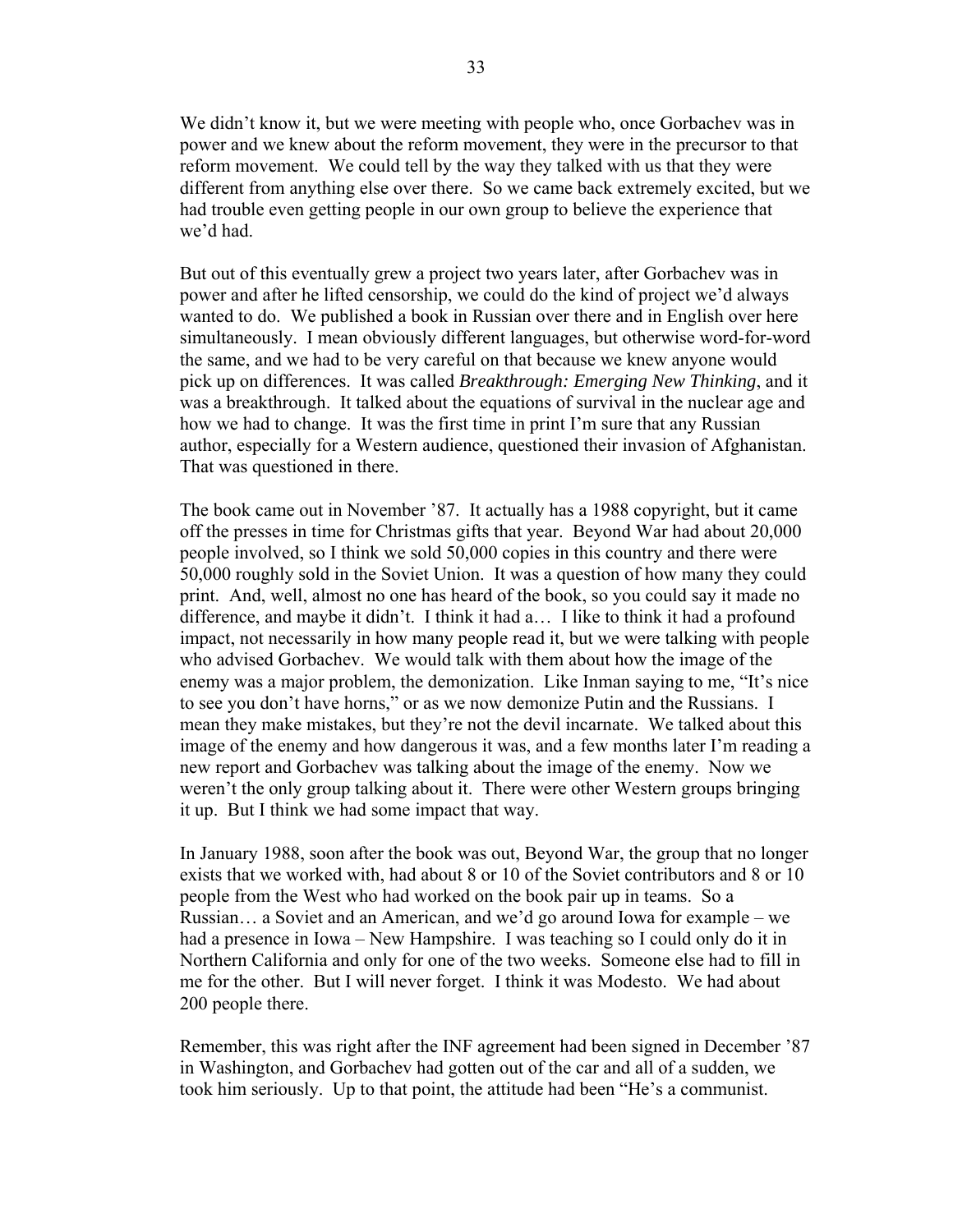He's just talking a good line. Don't trust him." But when he got out of that limousine and, like an American politician, shook hands with people. There was this sudden phase change in American beliefs.

 And very fortunate – we can't take credit for the timing – the next month we had this speaking tour. I was with Rauschenbach, who was a Soviet German – I mean you can tell from his name, his family had moved there 200 years earlier to help, I don't know, with the navy or something under Catherine the Great. I was teamed up with Rauschenbach, who was a rocket scientist, literally. Someone in the audience says, "What about Stalin?" after our talk, our presentation's over. I'll never forget Rauschenbach saying, "He was a murderer and a terrorist." The audience was stunned that a Russian, a Soviet could say that, and it was the first time they could say things like that.

 We all convened back in Washington and had a meeting at the State Department. We did a satellite broadcast. I mean Beyond War was amazing. We were organized with all these Silicon Valley types involved. But we had a meeting at the State Department with Whitehead, who was the number two man, the Deputy Secretary of State. And he's lecturing the Soviets on things like Stalin. The woman at the State Department who'd arranged things was an old high school friend of mine, I mean just coincidentally. I was sitting next to her, and I whispered to her, I said, "Bekhtereva's father was executed by Stalin," one of the Soviet scientists who was there, Natalia Bekhtereva, a very prominent scientist, member of the Academy of Sciences. And Elly, my friend, says, "I wish I had known that. I could have told the deputy secretary and he wouldn't…" I mean, but it was just amazing. You can see why we were excited.

 And unfortunately we blew it. I mean the Soviets blew it with the corruption and the stealing of the economy, and we blew it by claiming victory in the Cold War, which is ridiculous. We did not defeat them. It was they tore down communism. And Jack Matlock, who was Reagan's ambassador to Moscow, has said that very same thing – we did not win the Cold War.

- HW: You're still very much involved in defusing the nuclear threat. Are you optimistic?
- MH: I'm always optimistic. It's just like "Am I happy about how public-key cryptography has worked out?" You have two choices – you can be optimistic or you can pessimistic. Actually something that one of the founders of what became Beyond War… It was a husband–wife team, and the husband was a professor of business law here at Stanford, Harry Rathbun, who was really very prominent. Sandra Day O'Connor credits him with being perhaps *the* major influence in her life, her professional life, why she went into law. She gave the first lecture in his memory, the Rathbun lecture series. The Dalai Lama gave one recently.

 Harry died in the 1980s, I think 1987. He was born in the 19-… I'm sorry, the 1890s, so he lived into his own nineties. I remember one of Harry's favorite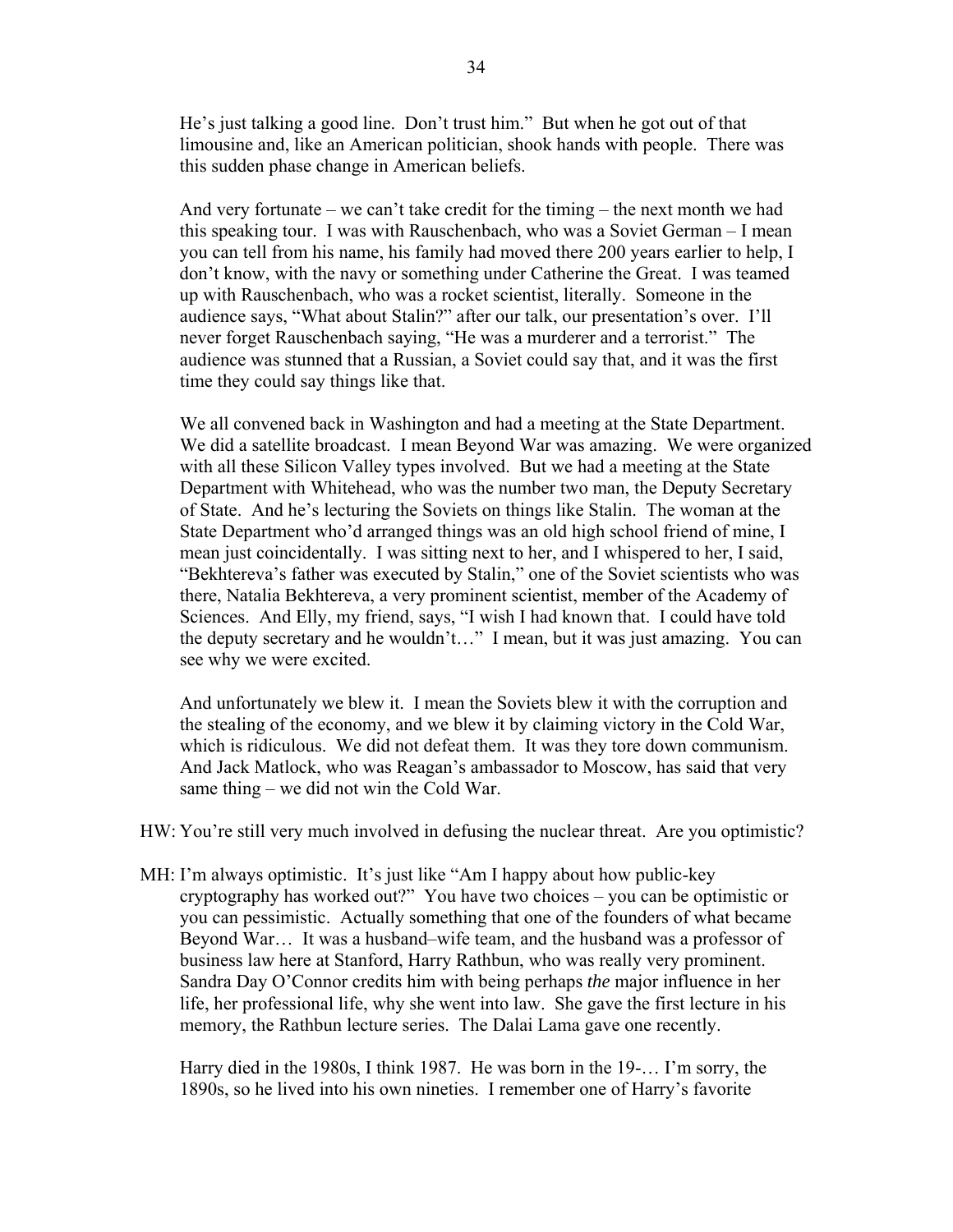questions was "Why not assume the noble hypothesis? What's the harm?" So when it comes to the nuclear threat, there are two hypotheses. The noble hypothesis is that humanity is capable of the great changes required to survive in the nuclear age. The less noble hypothesis is "We're doomed. Let's just party." What Harry pointed out is if we assume the less noble hypothesis, we're doomed even if we were capable of the radical change, because we won't be motivated. But if we assume the noble hypothesis, what's the worst that happens? The worst that happens is we go down fighting and we might just make it through. I can remember him saying, and he always had a twinkle in his eye when he said it, "Why not assume the noble hypothesis?" So yes, I'm an optimist.

HW: What is the Daisy Alliance and what is your connection to it?

MH: Daisy Alliance is an NGO in Atlanta, Georgia, a Georgia-based NGO, which takes its name from the famous, at least to people of our generation, daisy advertisement, political ad that Lyndon Johnson used in the 1964 election. Remember, he's running against Barry Goldwater, who he portrayed as a loose cannon. Actually I've read *The Conscience of a Conservative*, which is Goldwater's campaign book basically, and he wanted to use nuclear weapons just like they were conventional weapons. He says that very clearly. So Johnson had this ad where there's this little girl and she has a daisy and she's counting, "One" – she's picking off the petals – "two, four" – you know, she's little – and then she gets to 10 and then this male voice comes on, "10, 9, 8…" and it counts down and then there's a mushroom cloud and just a flash I think. And it says, "Vote for Johnson. It's too important."

 The Daisy Alliance takes its name from that ad. Bruce Roth, who founded it, is very dedicated to resolving this threat, and in particularly working in the Southeast. I'm on their board of advisors. I think I'm actually on their board of trustees. So I've worked with them, given talks there. A very good group.

- HW: During the late 1980s, you received at least three awards for your efforts to defuse racial tension at this university. Can you tell us something about this?
- MH: Oh sure. That's fun. So 1980… Beyond War was very unusual. As I said, we had Silicon Valley types, entrepreneurs, venture capitalists, one of them at least. These men had made enough money that they could do whatever they wanted to for the rest of their lives. What they decided they wanted to do was work as full-time volunteers on ending war. I mean really strange. Dorothie was working as an accountant, a CPA at Touche Ross, one of the Big Eight accounting firms, now Big Four. It would be Deloitte Touche whatever, some Japanese name, "Tohmatsu" I think. She was headed for a partnership. She left her career to work as a full-time volunteer. I was ready to resign my professorship at Stanford to work as a full-time volunteer. I mean this was the culture, and we loved doing what we were doing. And it makes logical sense – if you really believe that the survival of the world depends on taking this seriously, you would do things like that if you could afford to.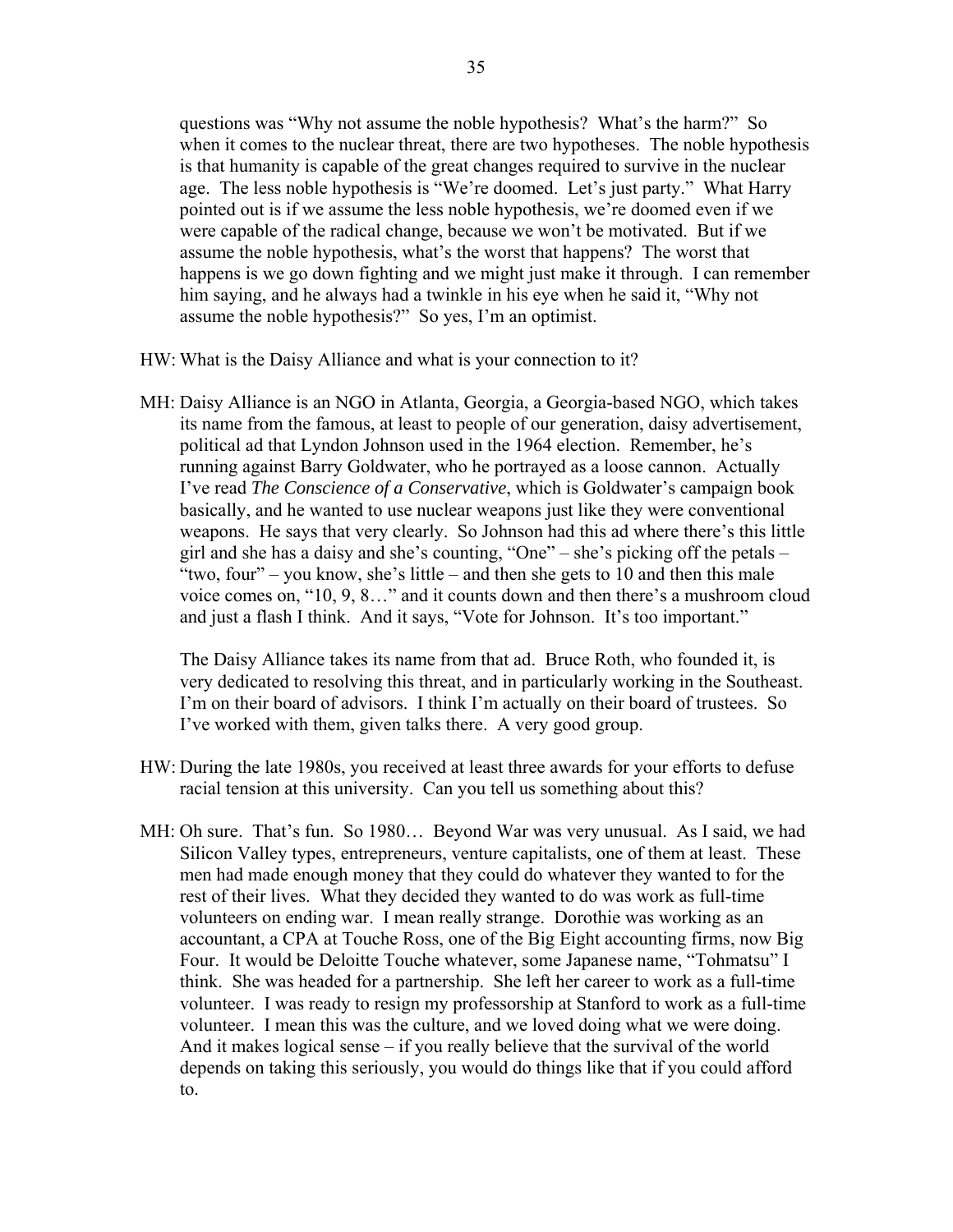I actually ended up taking a year and a half leave without pay to work as a full-time volunteer, but during that time, it became clear that my position at Stanford was critical to the success of Breakthrough. The Soviet Academy of Sciences could not work with an NGO. They could work with a world-famous scientist at Stanford. I hadn't realized that. So I came back to Stanford and I'm really glad I did.

 But when I came back from the leave, I started teaching undergraduate courses, which I'd always wanted to do, and there were more black and Latino students in the classes. The racial tension was very thick on campus in those days. Stanford had admitted enough... It was very successful in recruiting minority students, so successful that there were enough of them to become a pain in the rear. Because when there's one or two, they don't want to stand out, but when you have 8 or 10%, they can start to say what the problems are and demand change.

When I came back and I saw this going on, I saw it as very similar to what had gone on between the United States and the Soviet Union. Each side was really good at seeing what the other was doing wrong and pointing out how they needed to change, which produced no change. Just like in my marriage when Dorothie and I each tried to change the other, it didn't work. But neither side was really looking at its own problems. The administration at Stanford talked about how wonderful Stanford was for minority students, and yet I knew from talking with the minority students that they were deeply unhappy and didn't feel fully accepted, didn't fit in. There was more racism on campus than we realized. But I also saw that the minority community had its own part in this. They had their prejudices.

 To take an example, I'm Jewish, Dorothie isn't. It was supposed to be… If her parents had been upset that I was Jewish, that would have been antisemitism. The fact that my parents were upset that she wasn't Jewish was supposed to be understandable, and yet it hurt her just as much. The same thing goes on when there's an interracial marriage. The white family's racist if they're upset; the black family is just understandable if they're upset at a white son-in-law, daughter-in-law.

 So I started working on these issues, it seemed very similar, and was able to have some really good success. It wasn't just getting past the racial prejudice but helping the students perform better, realize more of their potential. Like there was one student who was unhappy with how he was performing, so he started working harder and harder and harder and harder. He was studying almost 24 hours a day. He was killing himself. I told him he needed to cut back.

With things like that and bringing understanding to the issue and bringing a nonblaming environment, I was very pleased that the SBSE, the Stanford Black Scientists and Engineers, gave me their outstanding professor award twice, and SSCLES, the Stanford Chicano and Latino Engineers and Scientists – both are affiliated with the… like SHPE, I think "shape" or "shep" is the national for the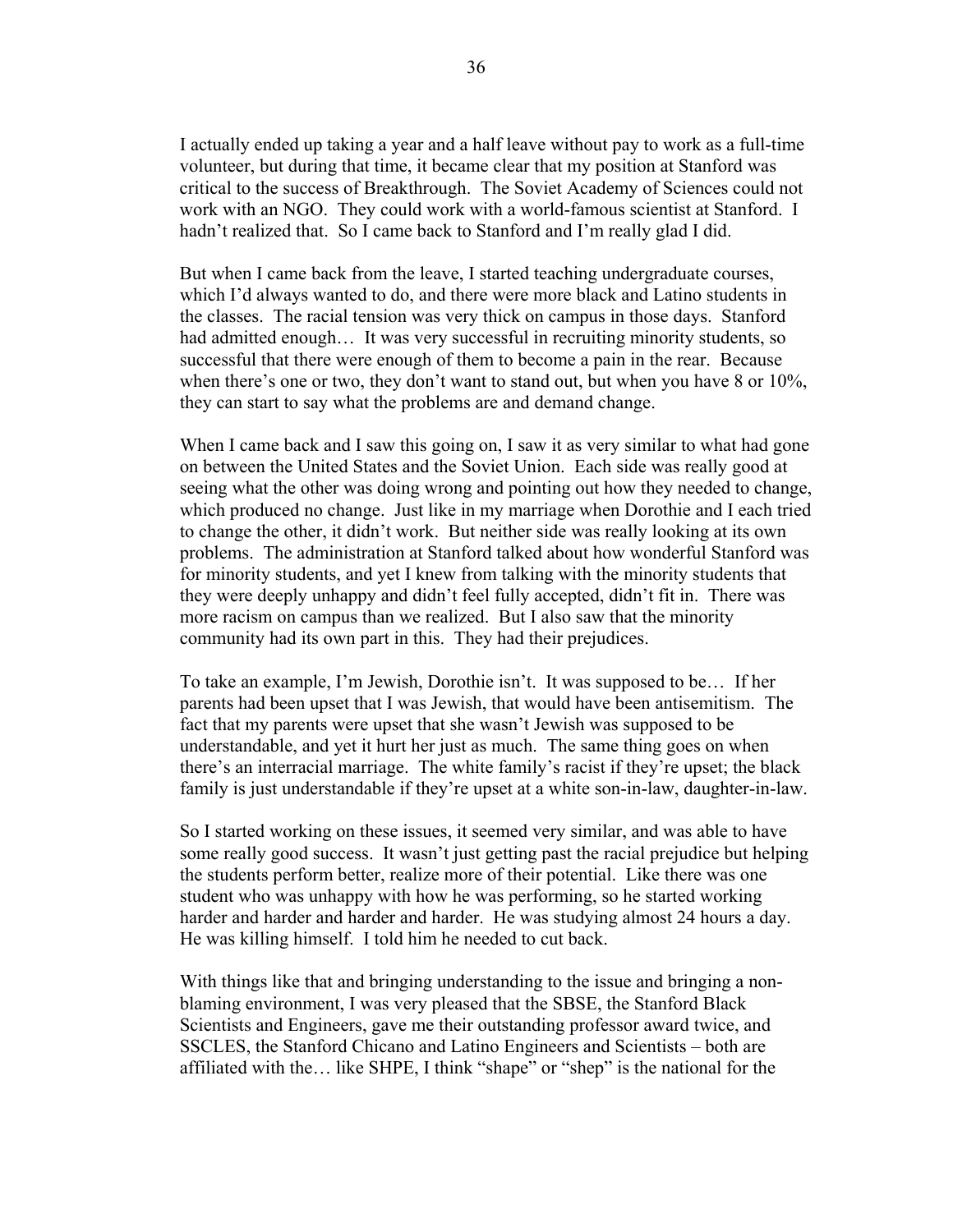Latinos – gave me their outstanding professor award and asked me to be their banquet speaker. I was very honored by that.

 I'll tell you one other little story. When I'm the banquet speaker at the Latino affair, I talk about how when I met Dorothie on the beach in Catalina, and about 10 minutes into our relationship she asked me if I'm Jewish. As a kid growing up, whenever anything about Jewish came up, it was always "dirty Jew," "Christ killer," that kind of thing. So in the talk, I said, "A minor earthquake went off inside of me." Fortunately I didn't let it get in the way of it, I didn't take it the wrong way, and we have this great relationship. One of the Latino students came up to Dorothie afterward and he says, "Are you sure you didn't mean something by that?" It just shows how powerful these things are and how all of us need to change. It's not just… Racism exists on all sides, black as well as white, brown.

So I learned a lot from that. I developed some wonderful relationships.

- HW: You served during the '90s on the National Research Council's Committee to Study National Cryptographic Policy. Can you tell us what this committee achieved?
- MH: Miracles. Prior to this committee being formed, it was almost impossible to export even 56-bit DES, as weak as that was, from this country. Most of the commercial encryption, it had to be much weaker. Congress, with some prodding actually from the National Research Council – there was a little back and forth – asked the National Research Council to form a study committee to look at our national cryptographic policies, particularly export restrictions, to see if they were adequate for the Computer Age. Because there's a trade-off. If you make strong encryption very difficult to export, then you preserve law enforcement and national security access to conversations they'd like to listen in on, but you also give the Chinese and a bunch of other countries access to a whole bunch of conversations we don't want them to listen in on.

 The National Research Council pulled together a great committee. In addition to privacy advocates like myself, they had a former Deputy Director of NSA, Ann Caracristi, representing NSA's interests; they had a former Attorney General, Benjamin Civiletti, under Jimmy Carter representing the FBI and law enforcement's interest. We were able to put aside our prejudices – in fact I worked very hard at doing this and the others did as well – and we reached unanimous conclusions. We all had to compromise a bit, but we said, "What is possible?" and "What works best for the country?" We came up with some at the time far-ranging recommendations. That's why I say "a miracle." We recommended that 56-bit DES be almost freely exportable, which was unheard of and a great step forward. It's actually created… Now our recommending it doesn't mean it happens, but within a year or two, that in fact happened, and I think it played a key role. It really was this respecting one another and really trying to understand each other's point of views that allowed us to reach unanimous conclusions.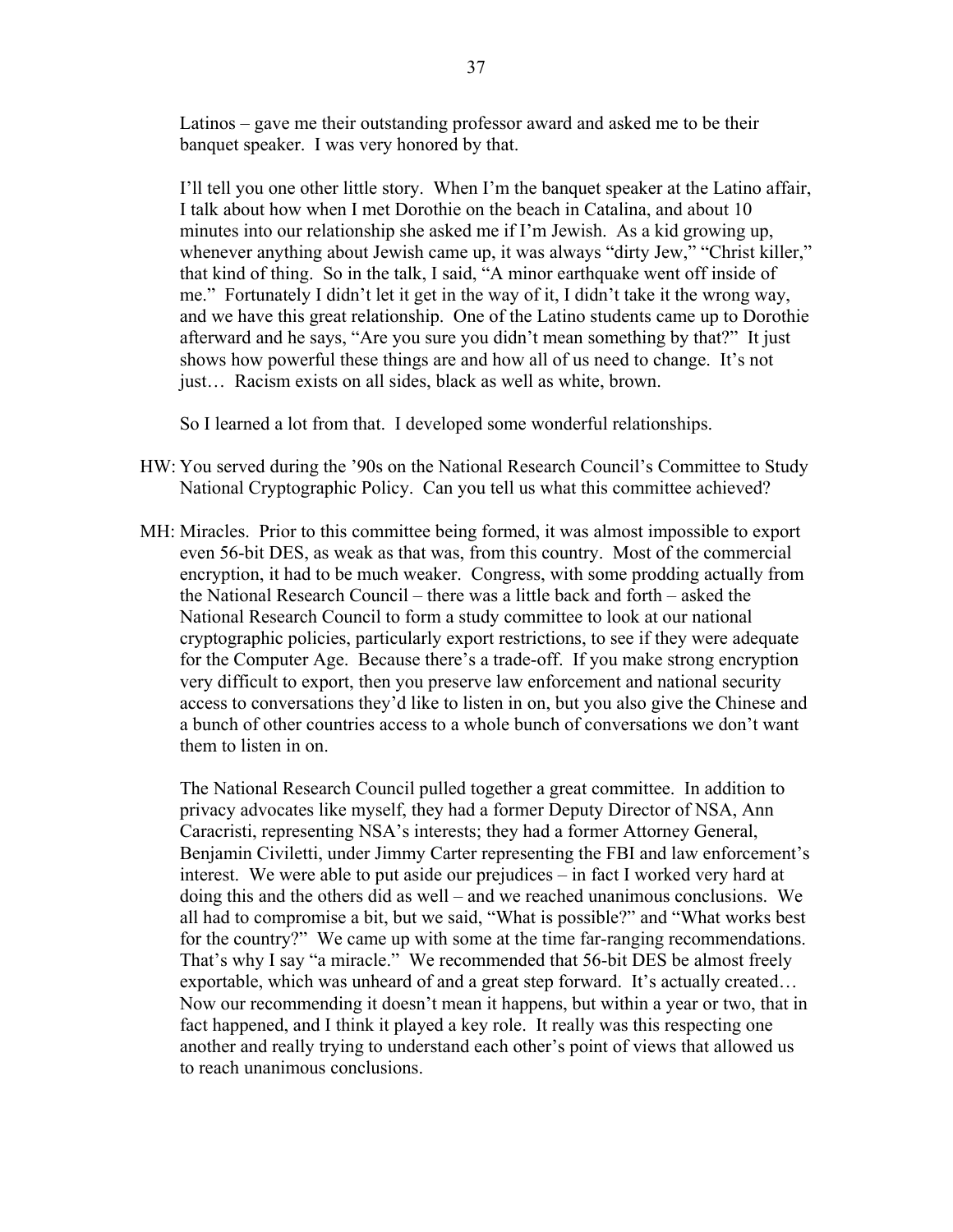I've tried to do something similar today with the Apple–FBI as an example. I'm working with a man who independently tries to do similar things. He came to me and he said he's trying to do something along those lines. This is a man very prominent in Republican politics. I said, "Oh, I'd love it." I was actually trying to do that and I'd had some emails to a deputy director of the FBI saying, "Hey, can we talk off the record," because when you fight it out in the press, you never get anywhere. You have to try to understand one another as a way to start. Hopefully that will happen.

- HW: Very recently, and you've alluded to it several times, you and your wife Dorothie completed a book entitled A New Map for Relationships: Creating True Love At Home & Peace On The Planet. The book has a very unusual premise, which you've told us a little bit about. Was there anything more that you'd like to tell us about?
- MH: Yeah. Well, first of all, if anybody wants to get a free copy of the book, I mean obviously using our \$500,000 to promote these and related ideas, we're not just trying to make a buck here, but we do have a PDF freely available on the book's website. People can download it. It's "anewmap.com". So those three words "a new map" run together ".com". Go to the "Get The Book" tab and there's a link you can click to get a free copy in PDF. It's the complete book.

 I was very gratified. I mean it's an unusual premise that the best thing you can do to bring world peace is to work on personal peace, and that's actually the only thing you can do. I mean if you're president, maybe you can do more, but you and I, that's what we can do. I was very gratified that Bill Perry, a former Secretary of Defense under Bill Clinton, gave us a wonderful endorsement. He called it "a truly unique book" and he said it "should be read by . . . couples seeking peace at home, as well as by diplomats seeking peace in the world." Karl Eikenberry, another colleague of mine, who led the coalition troops as a three-star general in Afghanistan and later was our ambassador to Afghanistan, again made that connection between we need more diplomacy at the interpersonal level and the international, and said some very nice things.

 And it's got some stuff on cryptography in it. People ought to read my Turing Lecture write-up, because there I actually go into how Alan Turing was really the guy that created my cognitive dissonance over… it wasn't Gödel's incompleteness theorem, it was actually… but it was too complicated to put in the book. It was Turing's proof that the computable real numbers are not effectively denumerable, which is a mind-blower. I mean it initially looks like it's a proof that the computable real numbers are uncountable. I mean it's very similar to the proof that the reals are uncountable. How subtle are assumptions? I mean there the subtle assumption is that if something exists, we can compute it, whereas the way that they resolve that is "Yes, something exists, but we'll never know it. God knows it, but we don't." I mean what a subtle assumption. What other assumptions might there be?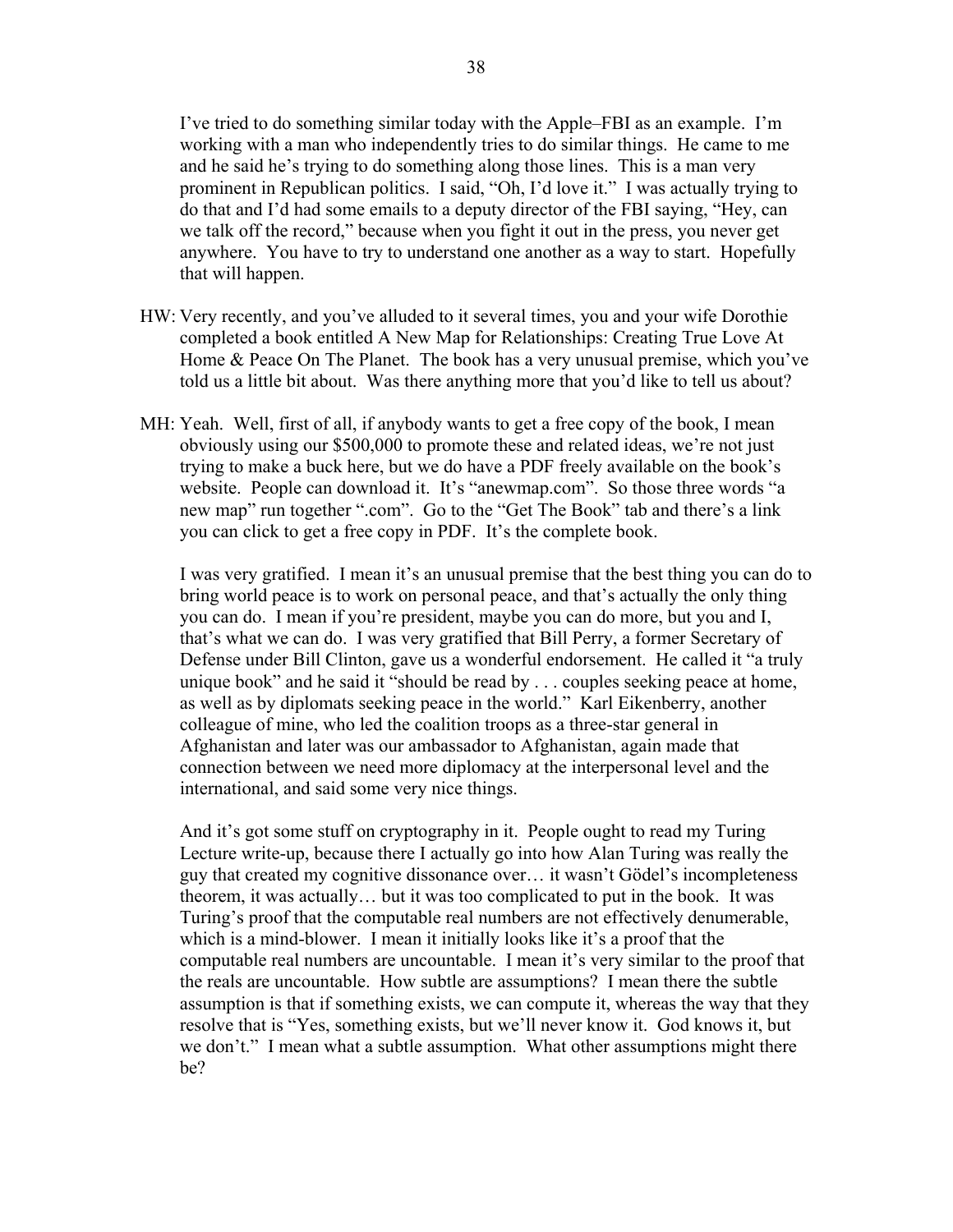In fact one thing I'm working on now is looking at trying to convene a major conference that would then reach the public looking at the assumptions that underlie our national security thinking. Because if you have assumptions that you don't recognize as assumptions and any of them are false, you end up with a house of cards. As an example, the United States is the world's sole remaining superpower. That's stated as fact repeatedly. Is it true? Well, what does it even mean to be "a superpower"? We can be destroyed in under an hour. Is that a superpower? Would a superpower have the results we had in Iraq and Afghanistan? Then what happens if we believe we're a superpower, in fact the only superpower, when we're not?

 I would argue that maybe we jump off tall buildings thinking we're Superman expecting to fly, and when we crash to the ground, we don't learn our lesson. That happened in 2003 in Iraq. That was the tall building we climbed up and jumped off, and we didn't learn our lesson. 2011 under a different president, different party in power, Democrats instead of Republicans, we climbed up a tall building, jumped off, and crashed to the ground. We're repeating the same thing in Syria. Now maybe Syria's different. But until someone analyzes it and shows me why regime change in Syria is going to work better than regime change in Iraq or Libya, I think we need to be very cautious. The people of those countries are worse off and our national security is worse off. Jihadists who had no power in Iraq under Saddam Hussein, no power in Libya under Gaddafi now control large parts of those countries and threaten us.

- HW: I'm going to go now into questions that are more on a retrospective frame. How many graduate students received postgraduate degrees under your supervision, roughly?
- MH: Oh, not that many. It'd be about 10. I mean many faculty have a hundred, but I have only about 10, partly because I was only really active from '71 to '81, about 10 years before I moved into these other areas.
- HW: Can you tell us something about what some of them have done since leaving Stanford?
- MH: Well, Ralph Merkle. Ralph started his work at Berkeley, but no one appreciated him there. In fact a professor, when he proposed public-key cryptography as a term project in a CS class, the professor said he ought to work on the other idea that he proposed instead. Ralph quit the class and worked on public-key cryptography.

 So Ralph was a PhD student of mine. I joke that I kidnapped him and brought him to Stanford. He works on nanotechnology and he works on… Very different from me. He works with this group that – I'm trying to remember what it's called… Foresight Institute – that when they die, their heads are going to be cut off and frozen in liquid nitrogen so that… When technology allows you to be cloned from a single cell, that only clones your hardware. What about all the software that's in your brain, your life experience? You don't want to come back to life as an adult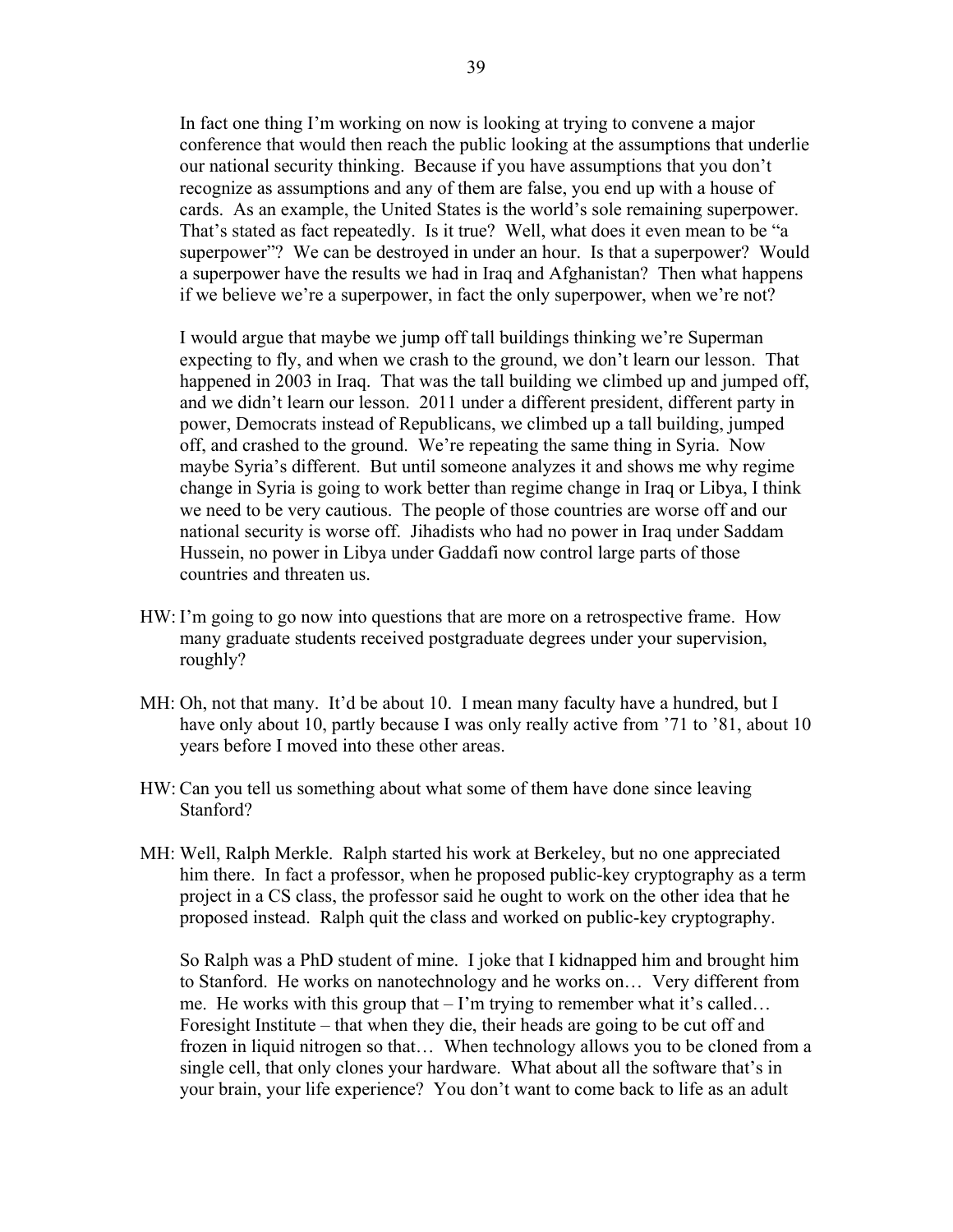with none of those experiences. The idea is Ralph is working on nanotechnology partly so that nanomachines can go into your frozen brain, read out all the connections, and reprogram them into your cloned brain. Not what I would be working on, but Ralph is brilliant and very different.

Whit Diffie. [laughs] Well, he was technically my student for maybe a year or two. We never finished his PhD because Whit, as I put it, is... In fact in the ACM video that they made for the Turing Award, it starts off, we're sitting in the same couch, Whit and I together, and I say something like, "It's often said that Whit was my student, but Whit can be nobody's student. He's much too independent." Whit then says, "Well, actually it's a very useful talent. I just don't have it," something like that. To the extent that you count Whit as a student, Whit has done wonderful things working on privacy issues, various aspects of security at Sun.

 One student was from Brazil. In fact I'll never forget… He taught himself English. I remember him telling me that he couldn't believe, he thought someone was pulling his leg when they told him that "Arkansas" was not pronounced "Are-Kansas." Aydano Carleial. He went to work for the government there in a research center.

 Steve Pohlig, who I mentioned, worked at Lincoln Labs on various government projects.

 Oh, Justin Reyneri. Justin, he could build anything. He actually was a math major as an undergraduate. In fact when he became my graduate student, he came to see me because he was trying to get some units transferred somewhere. He was trying to do a master's in electrical engineering and he came to me to see what math units could carry over. I said, "By the way, if you want to do a PhD," because he impressed me immediately, "if you want to do a PhD in electrical engineering, you could do that and I have a research assistantship you could have. It doesn't pay a lot, but you could support yourself."

 He could build anything. He built a DES board for a PDP-11 computer so we could speed up computations. He was working on the random graphs that I talked to Don Knuth about that I mentioned earlier. He's been at Synopsys and other places. It's interesting, he went into computer-aided design. It turns out information theory actually comes in there.

 Abbas El Gamal, who is our current department chairman, was not my PhD student. He was Tom Cover's, so he's my kind of academic brother. He was one of the founders of Actel, a field-programmable gate array company. In fact for a while, it was… oh, there was a whole group of information theorists working on computeraided design at this one company. They just were doing great things.

 Then Susan Langford, my last PhD student, I don't know if she's still at HP. She was at HP Labs. So all over the place.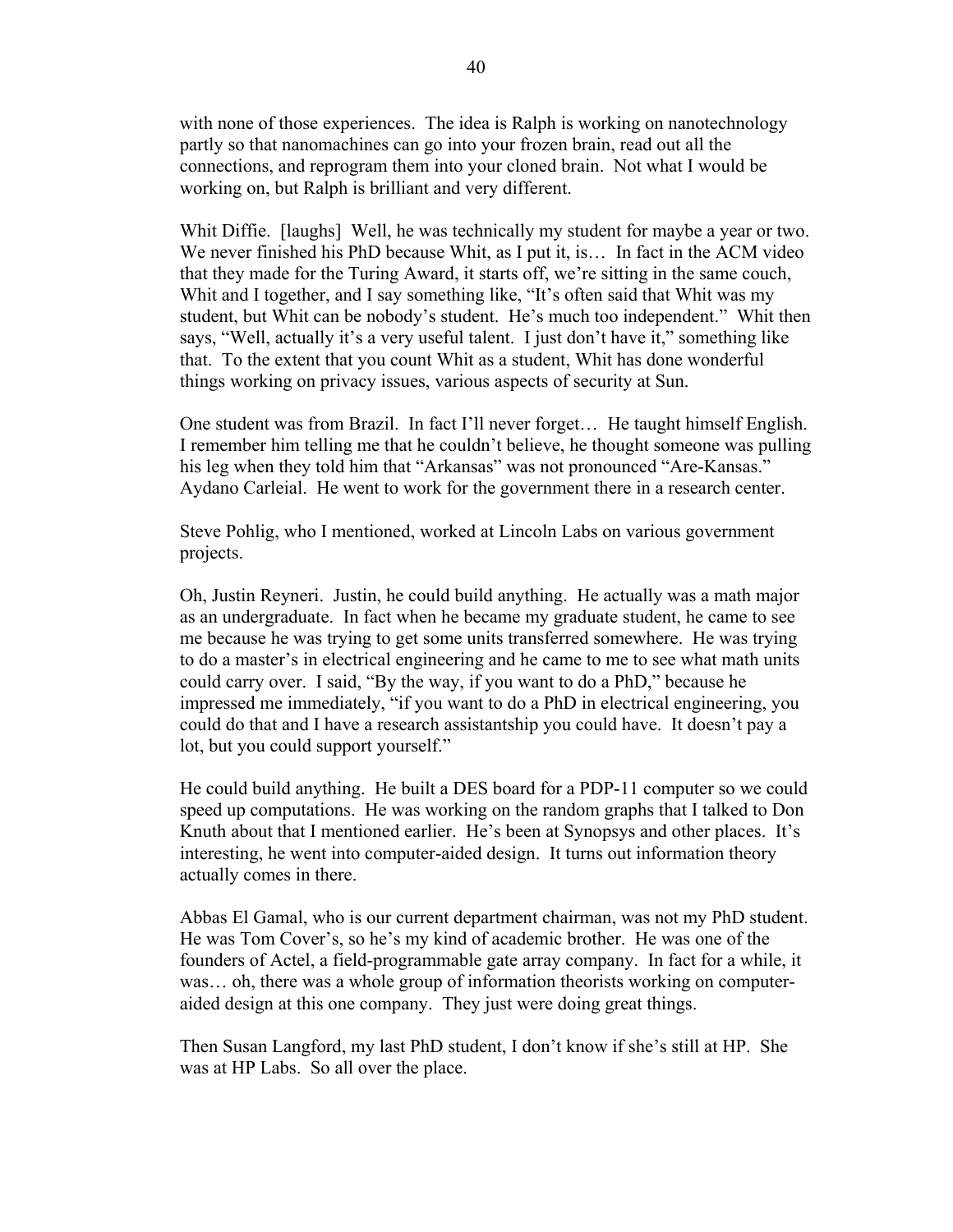HW: You elected to take retirement in your early fifties.

MH: It was actually 50.

HW: Hmm? At 50?

MH: Yeah.

HW: That's quite unusual for an academic. Was there any particular reason for **this?** 

MH: I didn't know what it was and I'm still not sure what it was. First of all, I started teaching when I was 23, so I had 27 years of teaching. It's hard to qualify for emeritus status at age 50, but because I started teaching so early… I didn't know what it was at the time, but the job that I used to love was becoming burdensome.

 It started with committee assignments. Early on, they were never my favorite thing, but I'm a kid from the Bronx and I'm not as refined as most people, so I'd be in these committee meetings and instead of the typical Stanford thing of "Oh yes, oh no," I'd actually sometimes be able to shake things up enough to make it work. I enjoyed that early on. But as I got close to this point where I needed to retire, I'd feel like a caged animal in those committee meetings.

 I still love the magic lessons, the classes where you teach things like Fourier analysis where you add up these smooth sine waves and get a square wave. I mean it's magic. But making up exams, which again I used to think of as a nice exercise, "How can I teach them something?" I had to force myself to do it.

 So the job was becoming progressively more burdensome. I didn't know what it was, but I'd learned to pay attention to my intuition as well as my head. Something was telling me, "Time to get out," and so I did.

 In hindsight, I think it had to do with my wife's health, which was getting worse at the time. It's fortunately better now. But there were several, five years in there, maybe more where really my primary job was being a caregiver to my wife. She was drugged up a lot of the time. So just before I retired, I might come to her and say, "Hey Dorothie, I have to leave now for a meeting with the department chairman. Is there anything you need before I go?" and she wouldn't answer me. Now she might not answer me because she was drugged out and somewhere else, or even without the drugs it was painful to be in her body with migraine headaches, and so she would go elsewhere. And sometimes it was just that… Well, I work on a clock five times as fast as her even now, but back then it was 50 times faster. It may have just been that she was going slowly. If I was working at the pace that I needed to work at to be a Stanford professor, it would have caused problems in our relationship or for the job. So it wasn't a conscious decision, but in hindsight, I think I intuitively knew that I had to slow down.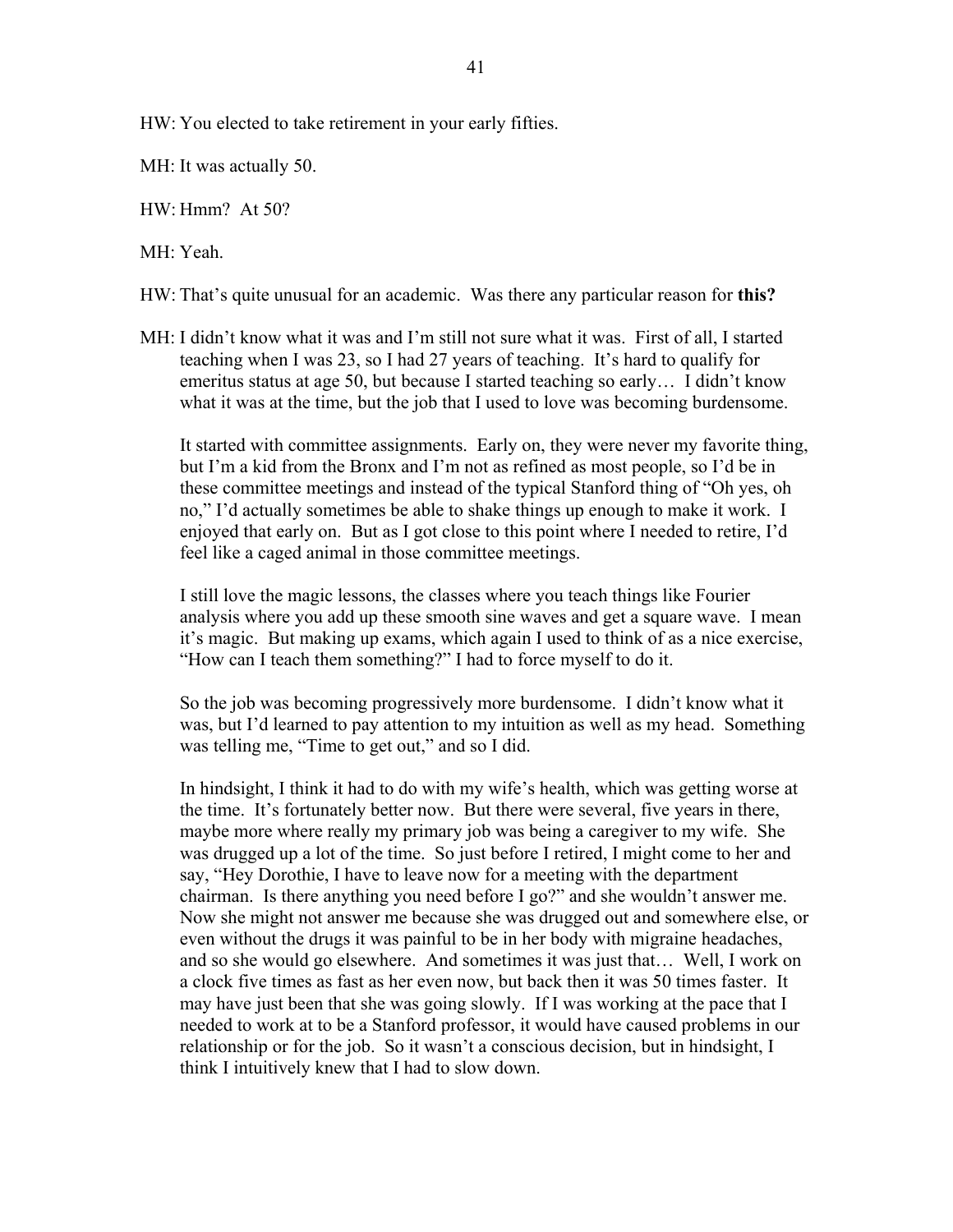But then it's wonderful. I don't get paid, that's the negative side of it. But thanks to Jim Bidzos and RSA creating this wonderful market and making money with PayPal and things, it's okay. I can do anything a professor does. I could even have PhD students if I wanted to, if it made sense. I just don't get paid for doing it, so I get to pick and choose. It's wonderful. And I spend most of my time when I'm on… Well, here we are on campus in this house, but when I go to the academic part of campus, I'm mostly at CISAC, the Center for International Security and Cooperation, where Bill Perry and Karl Eikenberry and a number of other people that I've met have been really helpful to me in working on these international security issues.

HW: Who during your career were your most influential role models?

MH: Hmm. I didn't realize at the time, but my father was an influential role model, not just with his being a physics teacher but with his enjoyment of life. As I mentioned, my mother's family had money, my father's family had freedom. That was important, because slave-driving yourself is not good.

 My mother was an important role model. My wife and I have joked that if she'd been born a generation later, she would have been running a billion-dollar company. She was a very capable woman. Instead she put all that energy into raising three sons, which is one reason I ran away to California as soon as I could. But she taught me a lot of really important things. She taught me how to save, which is why I am free to do what I'm doing. I mean a number of people make a lot of money in Silicon Valley, but if you live to the fullest extent of what you're earning, you can't afford to do what you really want to do. So my mother.

My Uncle Charlie, Charles Hellman, my physics teacher.

 Palócz, the Hungarian refugee professor I mentioned. A true gentleman. I mean aside from technically, just had to be a person.

 Harry Rathbun, who I mentioned, and his wife Emilia. Emilia had no advanced degrees, but she was a powerhouse and she knew a lot. She had her blind spots, which I didn't know at the time, because when you're in the group, you had to put the blinders on and pretend everything was perfect. But I learned a lot from her, and I unlearned the things I had to unlearn from her.

 Tom Cover, my PhD advisor, wonderful role model. I used to joke that the Stanford approach to research was to skim the cream off the top. If we got to the sixth page of equations, we figured we were on the wrong path, whereas at MIT in the information theory group, when they got to page 7, they were just warming up. Both approaches work, but I do like the approach of looking for the new areas.

And I'm sure there were others, but that's enough for now.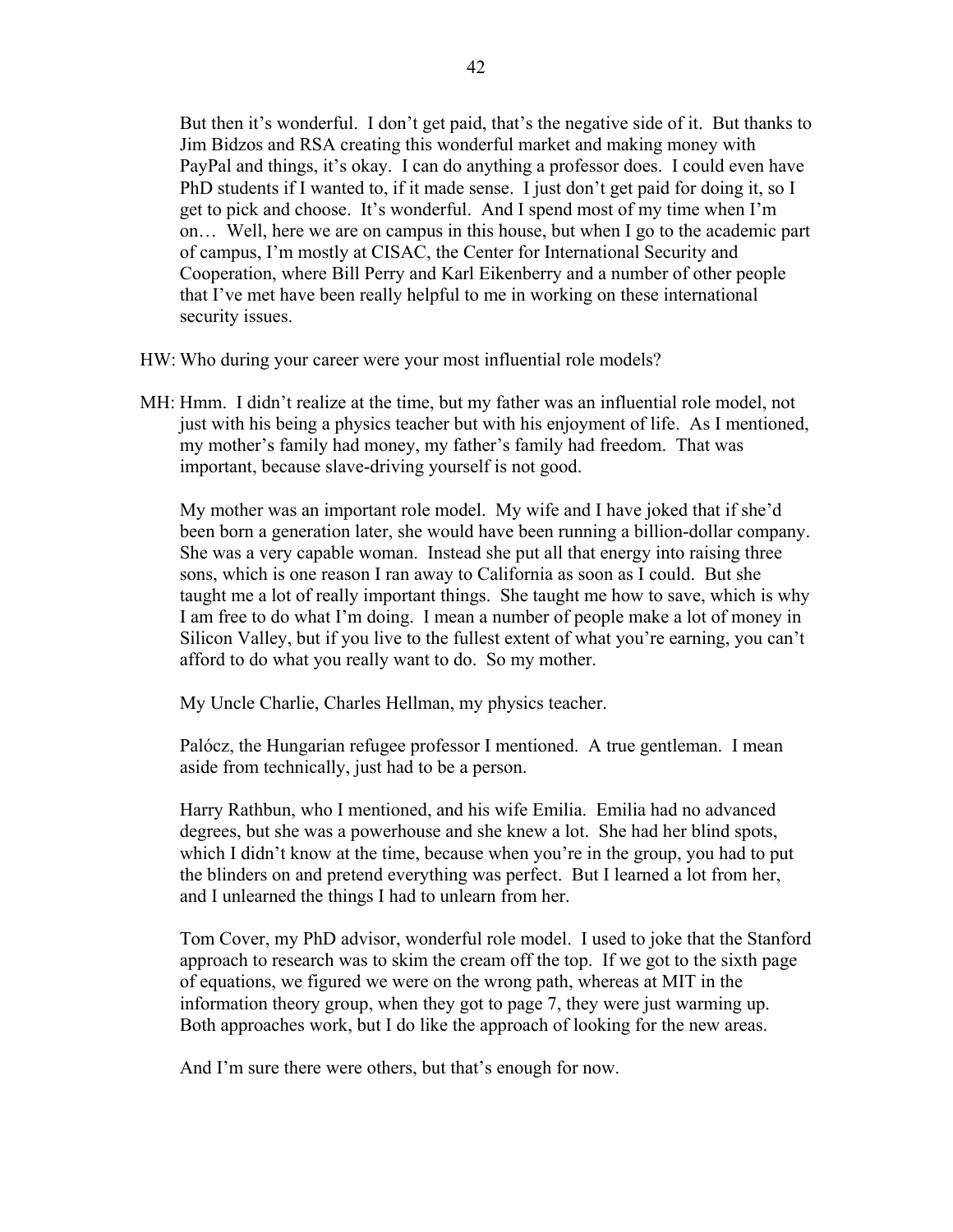- HW: Looking back, what were the turning points or major decisions that led you to where you are today?
- MH: Ah, major decisions that led me to where I am today. When I was in third grade at age eight, I wanted to be an explorer – you know, we were studying explorers – and I was very sad because I knew I couldn't be an explorer, I had to be scientist. I don't know how I knew that and I didn't know about engineers. There was something early on in my life that told me I had to do that.

 Then coming to Stanford was a key thing. I mean in many ways. Not just in terms of who I met but the culture here being so open, the California culture being much more open than the New York culture, which is much more open than the European culture. I sometimes say that the malcontents from Europe came to New York and the malcontents from New York moved to California. So there's an openness to new ideas.

 Then marrying my wife. I didn't know what the hell I was getting into. It's a good thing. I would have run the other way and it was the best thing I ever did.

 Then screwing up my marriage enough that I had to change, and Dorothie finding and insisting that we find ways to change. I hadn't realized it, but as we wrote the book, she told me she knew our marriage was in trouble before I did. She had actually contemplated should she leave, as many women in fact do. But she decided no. First of all – I love that she tells me this – she said, she tells me I'm the one. [pause 14 secs] She knew the first day we met that we were going to married. It wasn't like she *wanted* to marry me, but she just knew that. She's very intuitive. So screwing the marriage up enough and having Dorothie there, I describe it as in the *Inferno*, "Dante had his Beatrice. I have my Dorothie." As I say in the book, she's truly lived up to the meaning of her name, "gift of God."

 Ah, turning points. Getting involved with Beyond War. Learning from Emilia. Leaving Beyond War so I could unlearn some of the things I had to unlearn.

 Then writing this book has been a really powerful experience. We've learned a lot. By the way, we haven't had a single fight in 15 years, including writing the book. Our goal was the same, to make the book as good as possible. Why would you fight if you're trying to make it as good as possible? She has a different perspective from me. She has a perspective that many other readers will bring to it. I need to understand that rather than disrespect it and fight it.

 And my children and my grandchildren have been big teachers. They've mentored me.

HW: What's your biggest regret in terms of decisions you've made?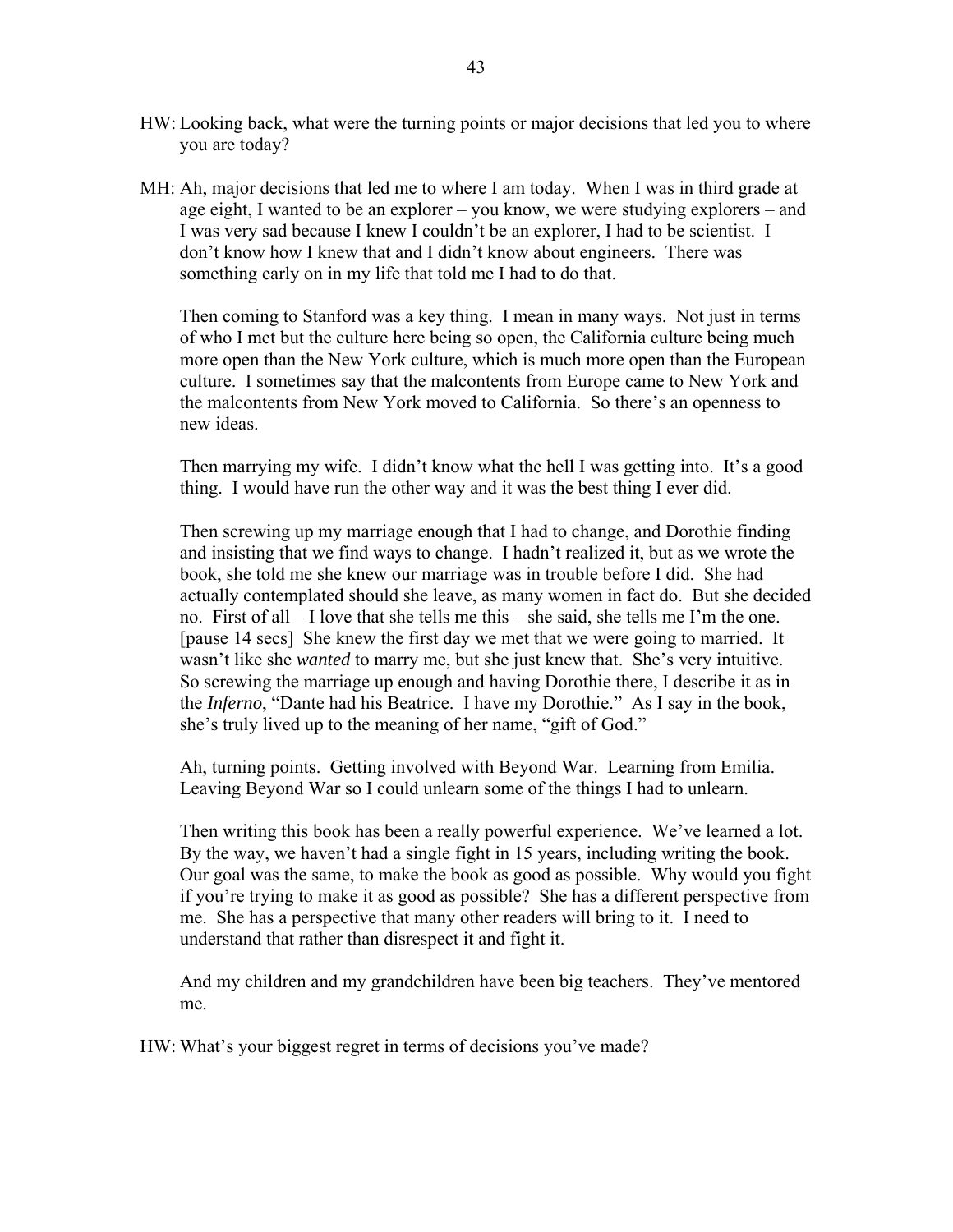- MH: None. I mean take my screwing up the marriage. I could regret that, but if I hadn't screwed it… Dorothie said that if the marriage had been bearable, she probably would have put up with it, but because it was unbearable, she was going to get it right, and I'd much rather have it right. So I do have a view of life somewhat mystical that everything happens for a reason, including like in this case. I'm not going to impose that on other people – I mean someone gets cancer, I'm not going to say, "There's a reason you got cancer." But everything that's happened to me, I wouldn't change. Including getting beat up as a "Christ killer" as a kid. That taught me some very important things, because I then had to see the prejudices that we had against the kids who beat me up. I mean they hated me but I hated them back. It was a very similar things.
- HW: What were your most important life lessons?
- MH: I could be 100% certain that I'm right and 100% wrong. That happened in the room right over there. There's a story in the book about that. There was this video that I would not use. It was a horrible piece of propaganda and Dorothie kept saying, "But everyone else is using it so successfully." Finally she pulls the ace that she always has up her sleeve out. She says, "Why don't you try this as an experiment?" Any women listening out there who have husbands or vice versa who use logic, what scientist, what engineer can refuse to try the experiment, be that close-minded?

 So we show this video that I hated to the then-Dean of Engineering who's given me permission to tell you what happened. It was Bill Kays. I'm dying a thousand deaths as we're watching this video because it's worse than I remembered it. At the end, there's this silence. And I was so certain that everyone hated the video that I nearly broke the silence to say, "I know it has its problems, but it has some good points too." But fortunately I kept my silence. Bill Kays is the first one to break the silence, the then-Dean of Engineering. He says, "We've got to do something even if it's unilateral. This is too dangerous." And I go like that. Everybody had been impacted by it.

 It turns out the reason I hated the video so much was my shadow side appeared in it. We all have shadow sides. They're parts of our psyches that are so repugnant to us that we can't admit they're there. And when we can't admit they're there, that gives them free reign to blossom all over the place, which is why we make the mistakes we make. My shadow side in that film was an arrogant Jewish professor from New York. I didn't even realize that's why I hated the film. It took me time to realize that. And I don't even know that he was arrogant, but he impressed me as an arrogant Jewish professor from New York, and that was my dark side.

And – this is also explained in the book – I had to embrace my dark side. When I took NSA on in the mid-to-late '70s singlehandedly, when I worked on cryptography when my colleagues all told me I was crazy, it took a certain amount of arrogance or courage to do that. Today people tell me I was courageous. Back then, they would have said I was arrogant.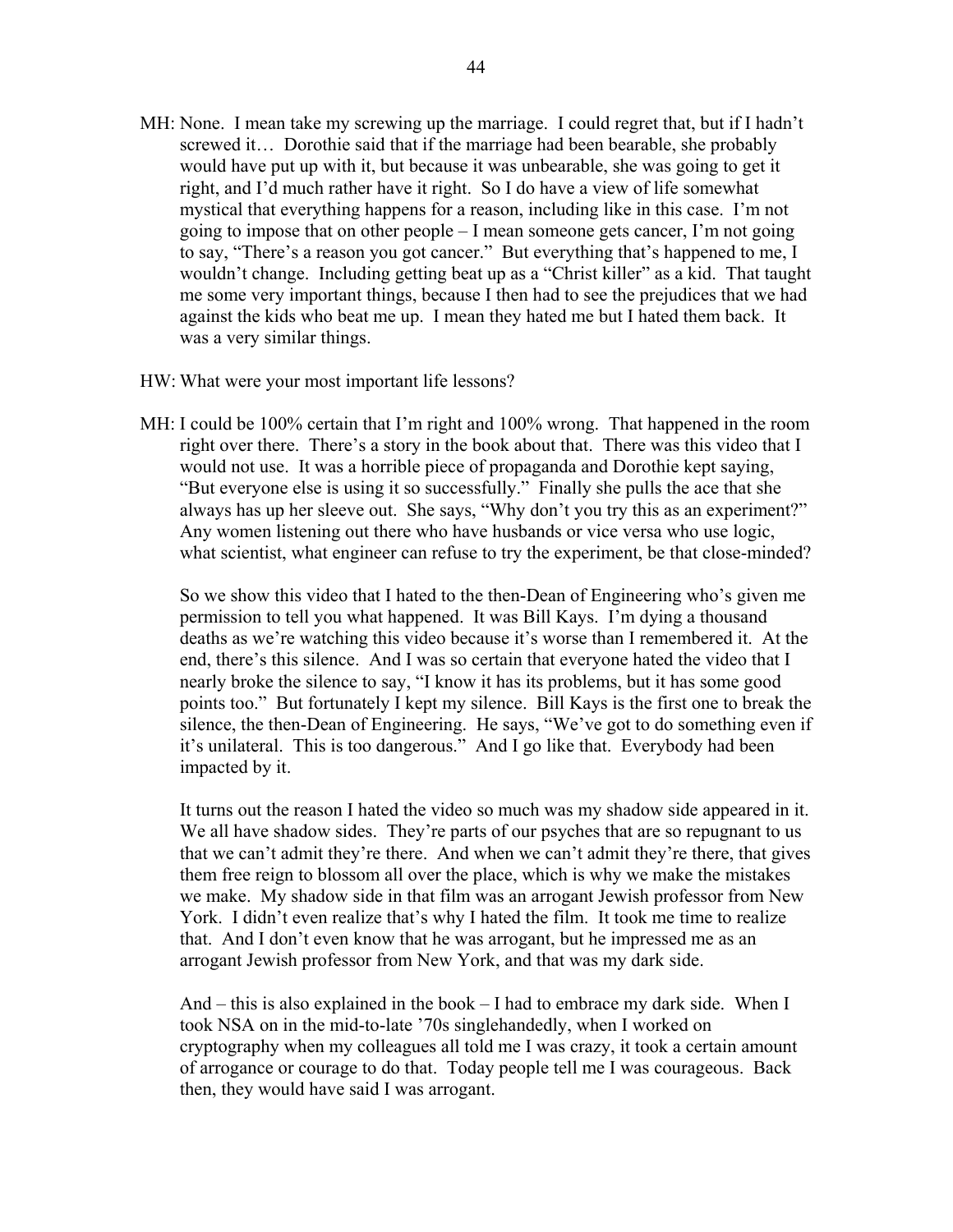- HW: What was your proudest moment?
- MH: I might get teary again. Dorothie saying that we had built the relationship she'd always dreamed of. That I could change that much, that I could go from being that self-satisfied, smug, arrogant Jewish professor from New York and become open enough to have "the Princess and the Pea of relationship conflict" tell me that.
- HW: What contributions to computing are you proudest of or you think are the most significant?
- MH: Mine or in general?

HW: No, yours.

- MH: Well, public-key cryptography very clearly. But also I would say, it's different, but establishing the right of researchers who have not had access to classified literature to publish their results, that was very important. And creating an environment where even the then-Director of NSA would now say that that was the right thing to do, I'm very proud of that. And proud that we can be friends about that and instead of saying, "See, I told you so," we both celebrate the fact that we each had blinders on in different ways.
- HW: Are there any other interesting things that you worked on that we should talk about?
- MH: Yeah. I was inducted as a Stanford Engineering Hero. They have this program where they induct about five or six faculty or alumni every year, and I was part of the first two dozen inducted. Given that Hewlett and Packard were a little before me, when they called and told me this, my first reaction was "Why me?" and my second reaction is "Keep your mouth shut."

 But in that talk… And it's online. If people do a web search on "Hellman Stanford Engineering Hero" and look for the video, it's there. It's "The Wisdom of Foolishness." There's a TV in the other room that we bought about 10 years ago, and we barely use it. It's rarely on, but we use it occasionally. So I made sure… I'm very energy conscious and I made sure it was ENERGY STAR compliant, and Sony said that it used less than a tenth of a watt in standby mode.

 But I did what I do with all new appliances. I put my power meter on the thing and let it run for a couple of days. The damn thing was using 15 watts average, not a tenth of a watt. It was off all that time. So I did a little more looking. Sony was no help, and in fact somewhat resistant. They're very nice in other ways, but in this they were not very good. But all the manufacturers were resistant on this.

 I eventually learned what the problem was. The TV doesn't just have two modes for ENERGY STAR, on and off. It also had something called "Download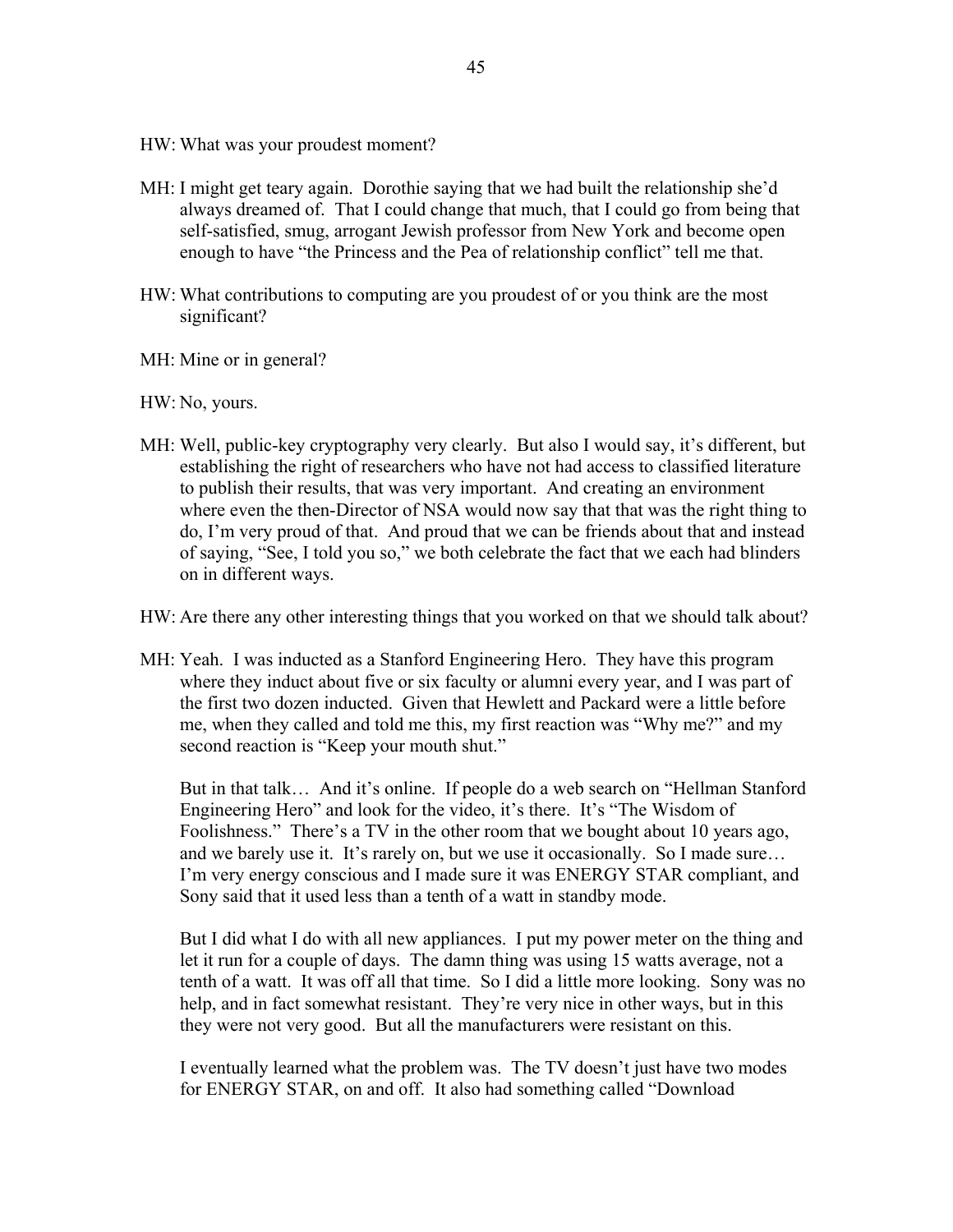Acquisition Mode" where it downloads a free program guide over a subcarrier from a PBS station, and that is default on. It was using a tenth of a watt in standby mode 25% of the time when I thought it was in standby. 75% of the time it was using 20 watts in Download Acquisition Mode trying to download this stupid program guide that I didn't even use because we have cable.

 I then did something very foolish. Well, the first thing foolish is to measure all your appliances. The second thing was I called the EPA and I found the woman at the EPA who was in charge of the ENERGY STAR standards for television, and she was stunned. She said, "Oh my God. Download Acquisition Mode was a new thing and we didn't put any limits on it, but we didn't think it was going to be anywhere near that bad." So I participated in two teleconferences with TV manufacturers and the company that put the program guide on there and made money from advertising, and they all said, "This is crazy," that I was crazy, that they were happy they got it down from 80 watts to 20 watts. And I said, "Look, I'm not a hardware type, but I'm sure you can get that down to five watts and maybe a watt." I later checked with a person who really understood this. He said, "Five watts, definitely. A watt would take a couple of more years," which has now happened.

 Anyway, she rewrote the ENERGY STAR guidelines so that there's a limit on energy in Download Acquisition Mode. I've estimated that I've saved the world about a billion dollars' worth of electricity, and all the  $CO<sub>2</sub>$  that goes with that. That's something that people wouldn't have known about me and it's covered in that video, the Stanford Engineering Hero talk. There are some notes online and it tells you where to find them, or I ought to put that up somewhere. And it's order of magnitude – it might be \$10 billion or it much be \$100 million, but it's a lot of electricity. I unfortunately didn't make any money on that either, but that's okay. I'm a lot better off than I was in the Bronx.

- HW: [laughs] Are you working on or considering any current or future projects?
- MH: Well, this book that my wife and I wrote is our current project. And it's not just the book. It's really this idea that we have a huge problem that we're facing, nuclear weapons. The problem didn't evaporate at the end of the Cold War. I'll give you a 30-second pitch.

 Even if nuclear deterrence – that's threatening to destroy civilization to avoid war – even if that could be expected to work for 500 years before it failed and we destroyed ourselves, which seems optimistic to most people on our current path, that's like playing Russian Roulette with a child born today. Why's that? Because one-sixth, which is the risk in Russian Roulette, one-sixth of 500 years is roughly that child's expected lifetime. It's 83 years. If the time horizon is significantly shorter than 500 years – my research indicates it's probably closer to 100 or 200 years – then that child probably has worse than even odds of surviving.